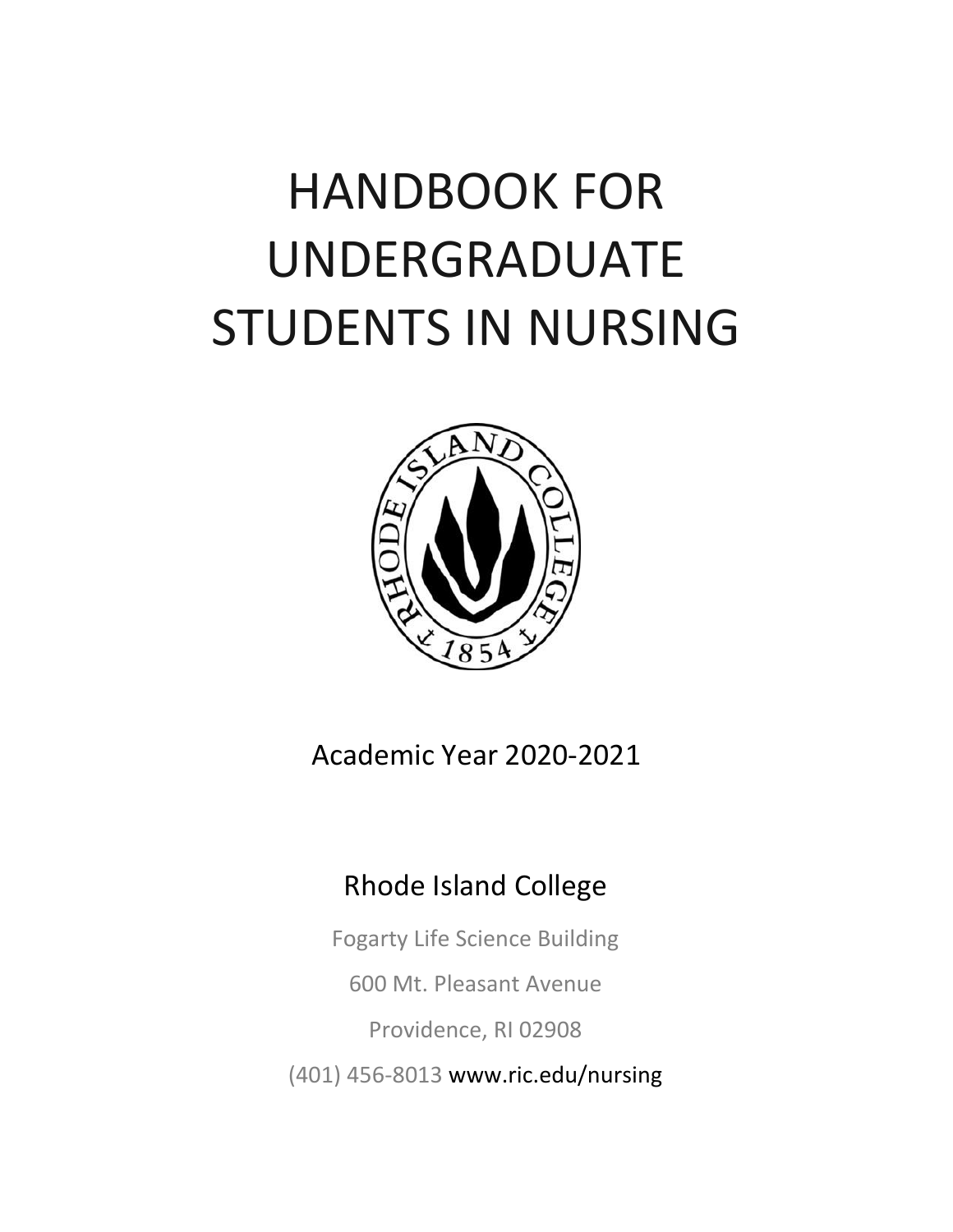Welcome to Rhode Island College School of Nursing!

You have made a very important life decision. The decision to enter one of the most trusted and respected professions – that of becoming a baccalaureate prepared nurse.

Now more than ever our country needs highly skilled, compassionate, health care provides who can meet the demands of today's challenging world. The RIC SON prepares you to think critically and respond ethically with dignity and respect for all.

You are part of an academic body comprised of students with both excellent academic achievements and a true sense of caring for individuals to make a difference in their lives. Nurses are the frontline and backbone of health care delivery throughout the world, and it is no different now, during the COVID-19 pandemic, when we can make a difference not only for COVID-19 care, but also for other critical care. These are not easy times for anyone, especially nurses. But I can say, without a doubt, that I am prouder than ever to be one of them. I appreciate you, the work you do and the care you provide to all.

The RIC SON Student Handbook provides essential information about the undergraduate nursing program. You are responsible for reading the Handbook completely and adhering to the stated policies. Periodically, the curriculum and policies and procedures of the program change. It is your responsibility to update your Handbook with changes as this information becomes available. This Handbook supplements the Rhode Island College Student Handbook and the Bulletin of Rhode Island College.

The Code of Academic Honesty speaks to the principles of honor, integrity, and trust. It is an expectation that everyone commits to uphold the ideals of honor and integrity by refusing to betray the trust bestowed upon every member of the Rhode Island College School of Nursing community. Academic integrity is the foundation of the academic community and applies to online and in-person delivery formats. Students who violate college rules on academic integrity are subject to disciplinary penalties, including the possibility of failure or removal from a course, disciplinary probation, and/or dismissal from the college.

Every student is assigned an advisor. It is extremely important that you meet with your advisor to plan each semester's course of study. You can locate who your advisor is by checking your MyRIC Online site. If you are not assigned an individual advisor, you will be assigned to the Nursing Department for advising.

All students are encouraged to participate in extracurricular activities. This year, due to the remote learning platform and social distancing requirements, it may be difficult to feel connected to the college. I encourage you to stay informed about activities and to participate fully in your online and in-person courses. Information about activities is announced in classes, sent by email, and after Covid has passed, posted on the bulletin boards in Fogarty Life Science and at the RI Nursing Education Center. The SON has a local chapter of the Student Nurses' Association. I highly recommend getting involved and participating in their activities.

The School of Nursing makes every effort to assure that students, faculty, staff and visitors with special needs are accommodated. It is the responsibility of the person with special needs to identify their needs so that accommodations can be made in a reasonable and timely fashion.

The faculty and staff of the School of Nursing are committed to working with you to help you achieve your professional goals. On behalf of the faculty and staff, let me welcome you to the nursing program and wish you every success.

Sincerely,

Carolynn Masters PhD, RN

Dean, School of Nursing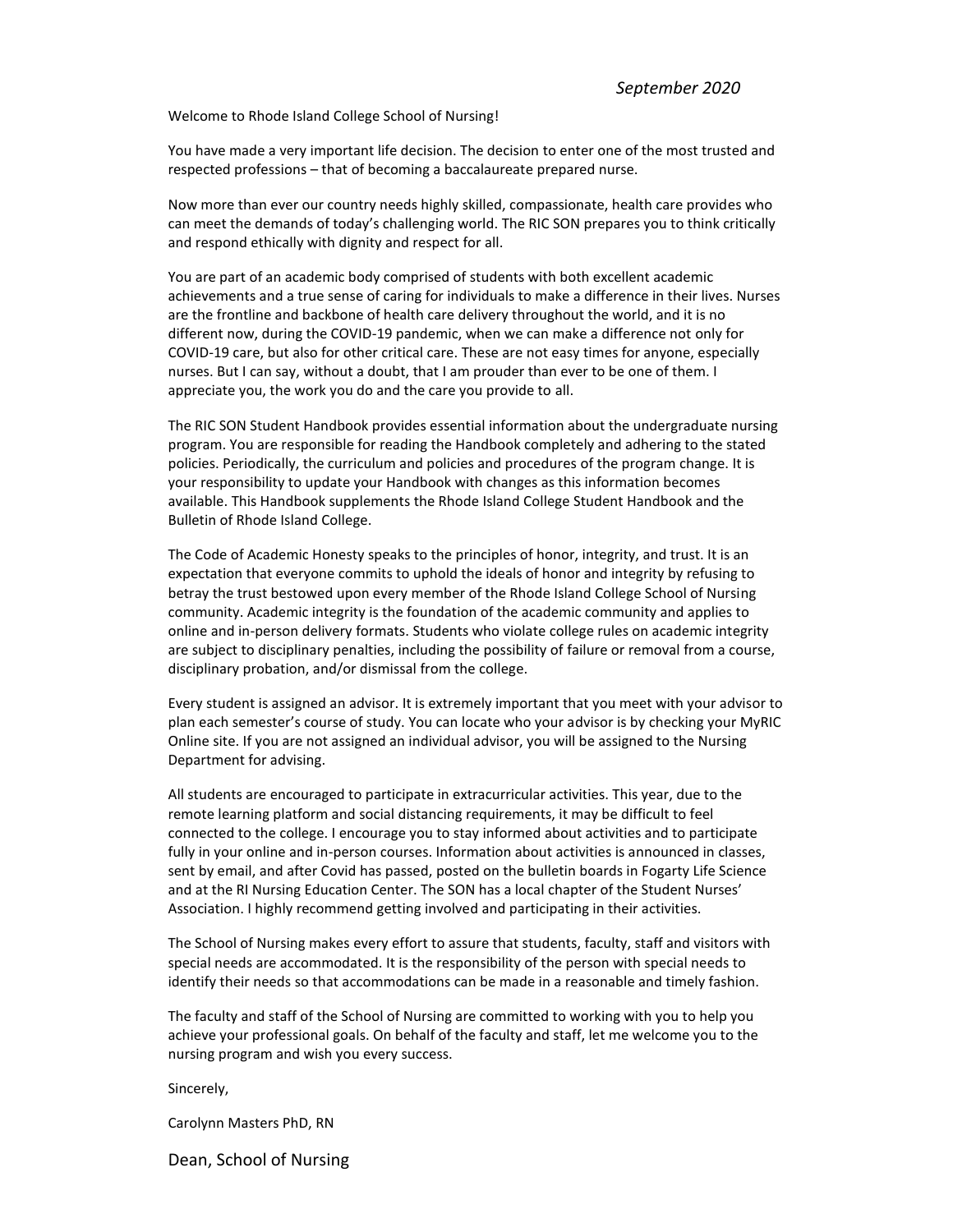# **Table of Contents**

| The School of Nursing         |   |
|-------------------------------|---|
| Introduction                  | 3 |
| Accreditation                 | 3 |
| <b>Mission</b>                | 3 |
| <b>Vision Statement</b>       | 3 |
| Baccalaureate Nursing Program | 4 |
| Program Goals                 | 4 |
| <b>Learning Outcomes</b>      | 4 |
| Honors Program in Nursing     | 6 |

# Plans of Study

| General Education Program   |    |
|-----------------------------|----|
| Basic Baccalaureate Program | 8. |
| Second Degree Plan of Study | 10 |
| RN to BSN Program           | 12 |
| Advisement                  | 13 |

# Policies

| Admission - Basic Baccalaureate               | 14 |
|-----------------------------------------------|----|
| Admission – RN to BSN                         | 14 |
| <b>Transfers</b>                              | 15 |
| <b>Background Screening</b>                   | 15 |
| Retention                                     | 15 |
| Petitions                                     | 15 |
| Withdrawal from a Course                      | 16 |
| Leave of Absence from Nursing Courses/Program | 16 |
| Progressive Standardized Testing              | 16 |
| <b>Students with Disabilities</b>             | 17 |
| <b>Grading System</b>                         | 18 |
| Registration                                  | 18 |
| <b>Summer Courses</b>                         | 18 |
| Classroom Learning Environment                | 18 |
|                                               |    |

# Health & Wellness Policies

| Health Requirements                                               | 19 |
|-------------------------------------------------------------------|----|
| Work Life Balance                                                 | 20 |
| Tobacco/Smoking/Vaping Policy                                     | 20 |
| Substance Use Policy                                              | 20 |
| Prevention of and/Exposure to HIV, HBV, and HCV Infections Policy | つつ |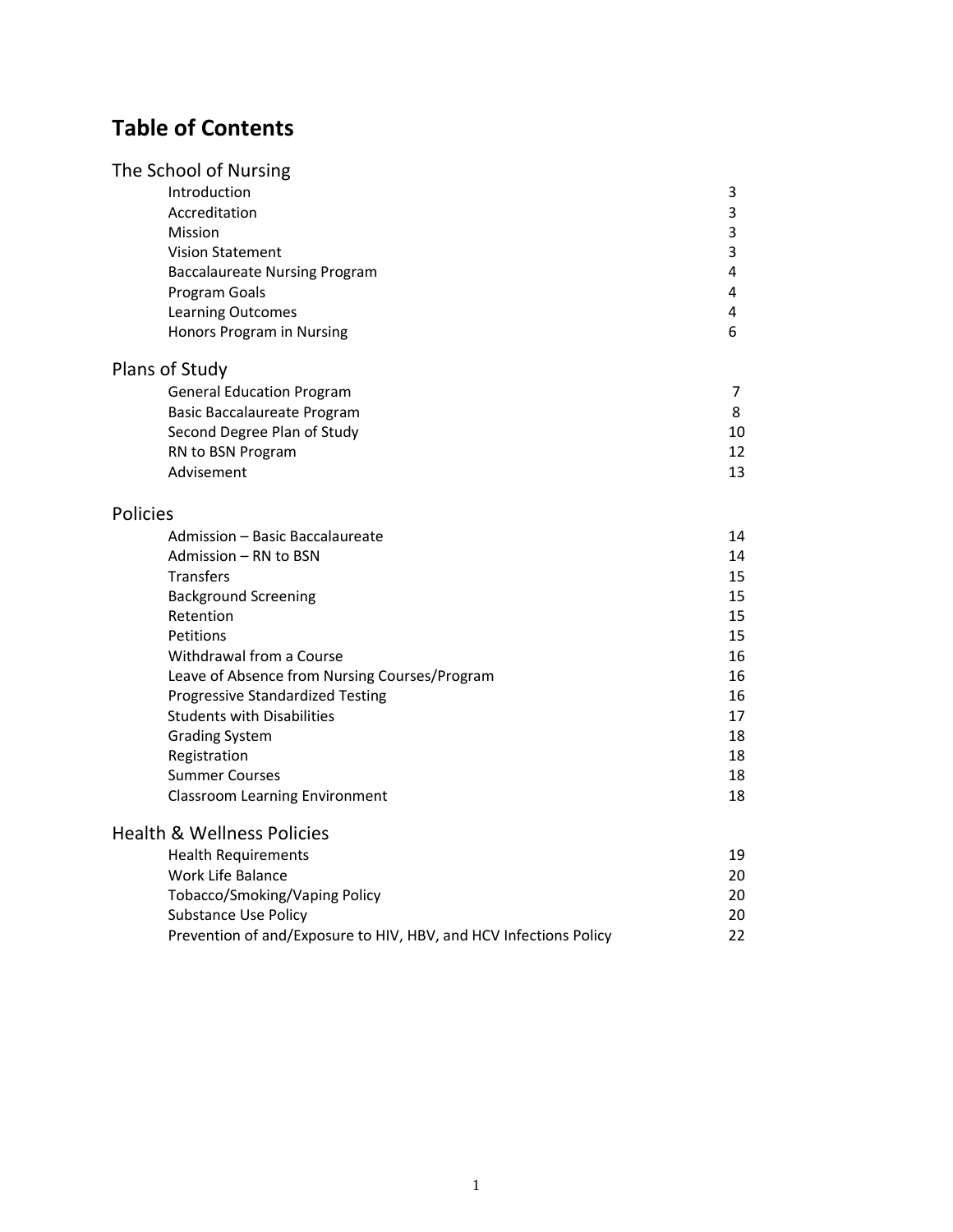| <b>Clinical Policies</b>                                    |    |
|-------------------------------------------------------------|----|
| <b>CPR Certification</b>                                    | 26 |
| <b>BCI</b>                                                  | 26 |
| Attendance                                                  | 27 |
| <b>Clinical Placements</b>                                  | 27 |
| Student Self-Identification of Risk                         | 27 |
| <b>Student Dress Code</b>                                   | 27 |
| <b>Transporting Patients</b>                                | 28 |
| Incident Reports in Clinical Settings                       | 28 |
| Student Performance Improvement Plan (SPIP)                 | 29 |
| <b>Student Liability Insurance</b>                          | 29 |
| Notification of Illness                                     | 29 |
| <b>Privacy Policy</b>                                       | 29 |
| Social Media Policy                                         | 29 |
| <b>Compliance Requirements</b>                              | 30 |
| <b>Selected College Policies</b>                            |    |
| Code of Academic Honesty                                    | 31 |
| <b>Cancellation of Classes</b>                              | 33 |
| Simulation Center/Nursing Resource Laboratory               |    |
| Location                                                    | 33 |
| Mission                                                     | 34 |
| Simulation Guidelines for Students                          | 34 |
| Resources                                                   |    |
| Scholarships                                                | 38 |
| Work Study                                                  | 38 |
| <b>Financial Aid</b>                                        | 38 |
| Communication via email                                     | 38 |
| <b>Bulletin Boards</b>                                      | 38 |
| <b>College Catalog and Student Handbook</b>                 | 39 |
| <b>Additional Resources</b>                                 | 39 |
| Awards                                                      |    |
| Nursing Faculty Award for Outstanding Scholarly Achievement | 39 |
| Nursing Faculty Award for Outstanding Service               | 39 |
| <b>Student Organizations and Committees</b>                 |    |
| <b>Student Nurses' Association</b>                          | 39 |
| National Students Nurses' Association                       | 39 |
| Sigma Theta Tau International Honor Society of Nursing      | 40 |
| <b>Student Advisory Committee</b>                           | 40 |
| School of Nursing Committee Participation                   | 40 |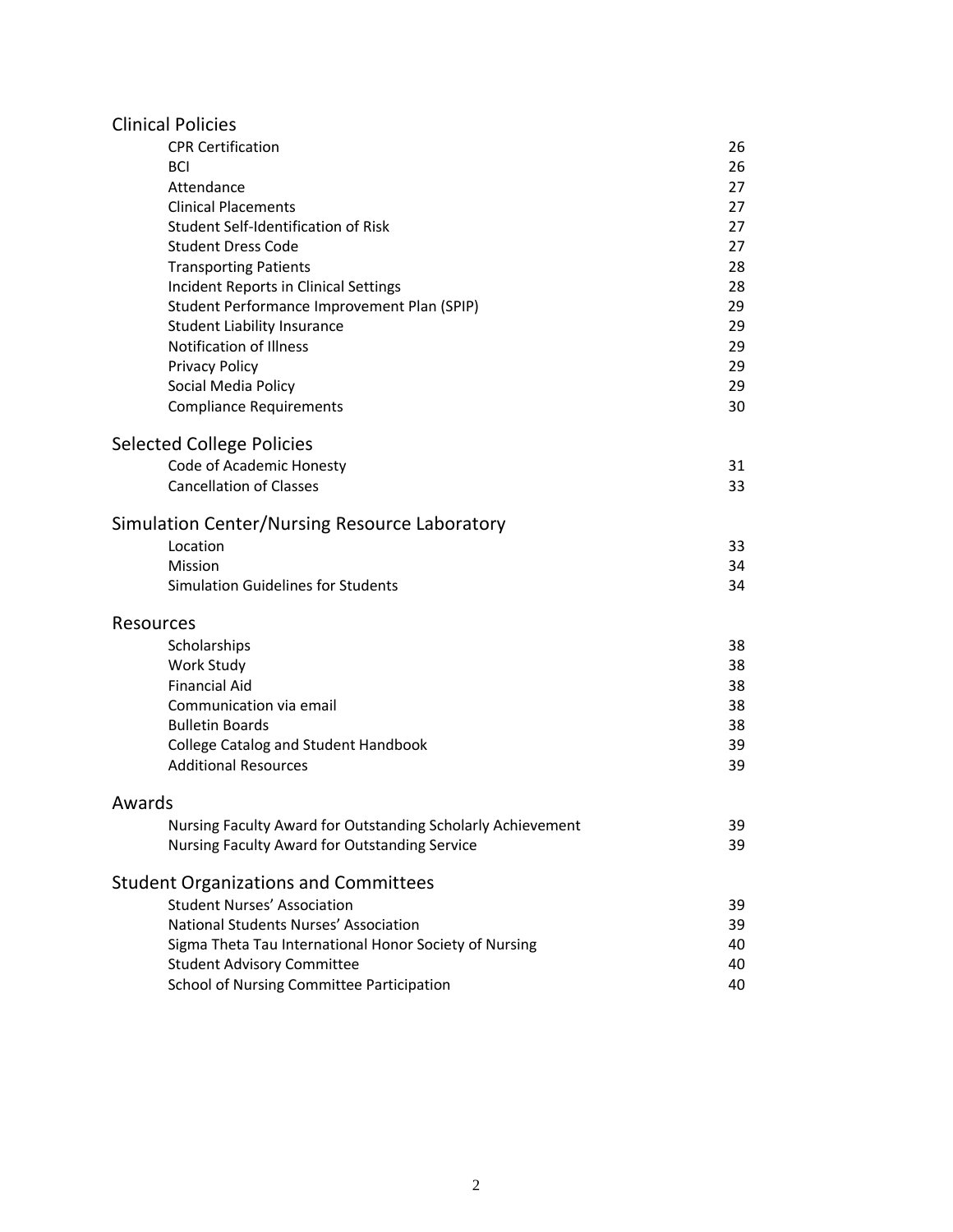# **The School of Nursing**

# **Introduction**

The Department of Nursing was established in 1970 and reorganized as a School of Nursing in 2006. The nursing program at Rhode Island College is a large baccalaureate nursing program in the State of Rhode Island. Over 4900 nursing alumnae, the majority of whom live and work in Rhode Island, serve the health care needs of residents of Rhode Island and beyond.

## **Accreditation**

Rhode Island College is accredited by New England Association of Colleges and Schools. The baccalaureate program in nursing is accredited by the Commission on Collegiate Nursing Education and approved by the Rhode Island State Board of Nursing Registration and Nursing education.

#### **Mission**

Educating and empowering nurses to enrich the health and well-being of all people

# **Vision Statement**

The RIC School of Nursing will be increasingly recognized for its excellent, highly competitive programs, leadership in inter-professional education, and valuable contribution to making a difference in people's lives. The SON will expand faculty scholarship and practice and strengthen professional and community partnerships to promote significant changes in healthcare. The SON will offer a wide array of educational opportunities to emerging student populations and communities. It will be known for embracing diversity and educating empowered nursing professionals who lead the dynamic healthcare delivery system locally, nationally and globally.

# **Our Values**

Caring ~ Excellence ~ Integrity ~ Diversity/Inclusion

# **Description**

The School of Nursing is committed to providing the highest quality undergraduate and graduate nursing education at an affordable cost to a student population diverse in terms of culture, ethnicity, gender, and age. The baccalaureate program combines liberal arts and nursing education to assist students to develop the knowledge, skills, and perspectives required for professional practice; it fosters intellectual development, personal growth, and professional collaboration. The master's program educates nurses for diverse and expanded roles. The doctor of nursing practice program focuses on leadership in advanced practice nursing. The faculty is strongly committed to excellence in teaching and preparing graduates for the complex, rapidly changing health care environment. The School provides a nurturing, inclusive, performance-based, technologically equipped, innovative learning environment that promotes caring, competence, and professionalism. Faculty, students, and alumni contribute to the improvement of health and health care through practice, service, and scholarship activities that extend to populations, agencies, and institutions throughout the City of Providence, the State of Rhode Island, and the surrounding communities.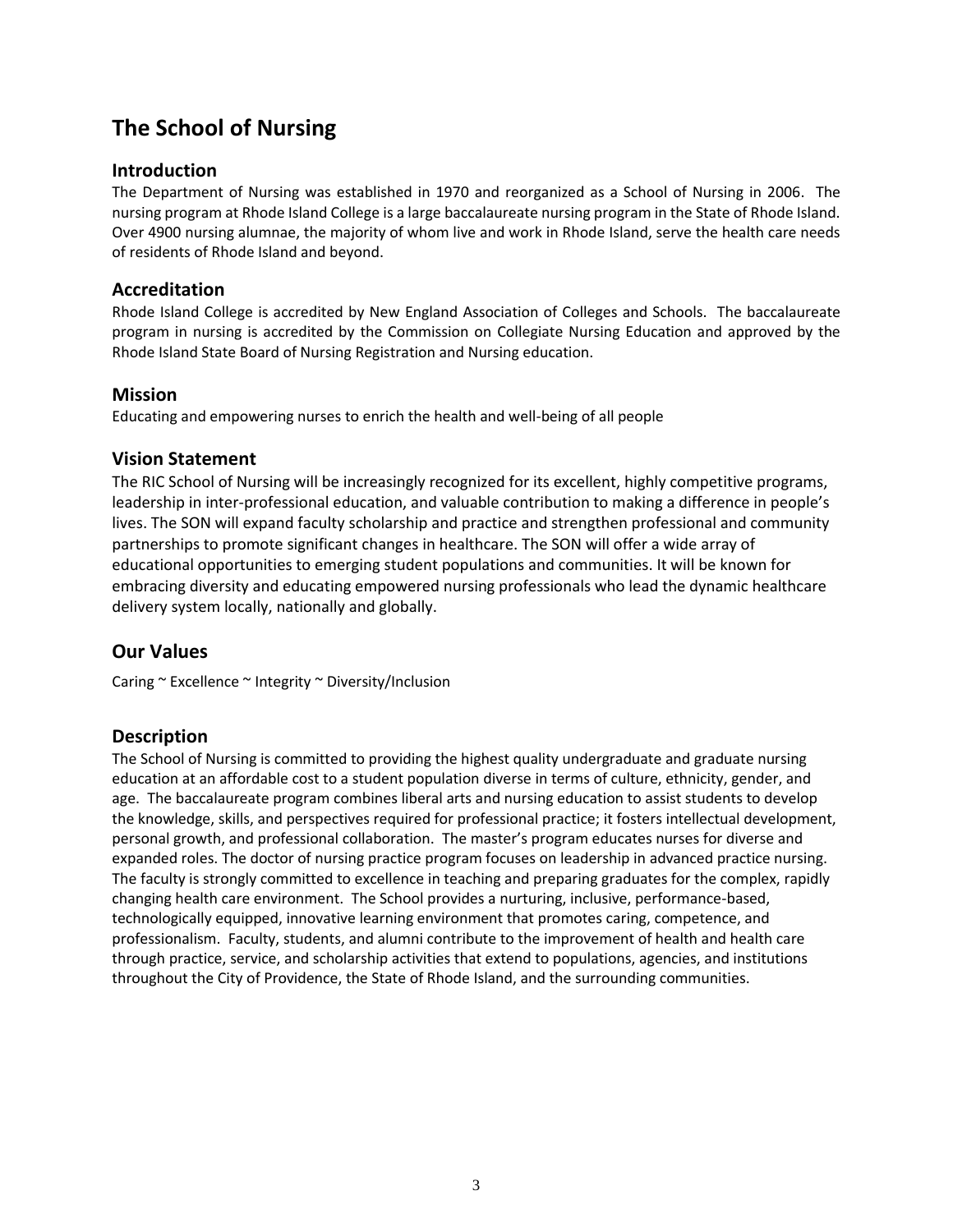# **The Baccalaureate Nursing Program**

The curriculum of the School of Nursing is based on the *Essentials of Baccalaureate Nursing Practice* (AACN, 2008). The nine *Essentials* are reflected in the program goals and learning outcomes.

## **Program Goals**

- Engage in continuous education in the arts and sciences to inform decision making as a professional nurse and member of a global society
- Apply concepts of leadership, quality and safety to improve health care outcomes in a cost-effective, safe and caring organizational environment
- Demonstrate critical thinking in evaluating and integrating evidence and interprofessional perspectives to improve health care outcomes
- Use patient care technologies, information systems and communication systems to facilitate safe, efficient and effective nursing practice
- Promote professional nursing practice that addresses policy development, legislative process, health care financing and reimbursement and political activism within an ethical framework
- Perform in the autonomous and collaborative role of the professional nurse to enhance the interprofessional team
- Participate in activities that promote health, prevent illness and injury and provide populationfocused interventions that provide effective, efficient and equitable health care
- Demonstrate professional behaviors that encompass accountability, responsibility, adherence to standards of moral, ethical and legal conduct and the pursuit of lifelong learning
- Possess the knowledge, skills and attitudes to provide nursing care in a variety of settings to a diverse group of patients of all ages, cultures, genders and religious backgrounds

# **Learning Outcomes**

#### Beginning

The student will:

- Describe how a strong knowledge base derived from the arts and sciences is critically important to perform as a professional nurse and member of a global society
- Recognize how employing concepts of leadership, quality and safety improve health outcomes in a cost-effective, safe and caring manner
- Describe how critical thinking is used in evaluating and implementing evidence and interprofessional perspectives to improve health care outcomes
- Identify patient care technologies, information systems and communication systems that facilitate safe, effective and efficient nursing practice
- Discuss aspects of professional nursing practice that addresses political process, regulatory policies, public policy development and healthcare financing within an ethical framework
- Describe the autonomous and collaborative roles of the nurse on an interdisciplinary team
- Identify activities that promote health, prevent illness and injury, and provide population-focused interventions that provide effective, efficient and equitable health care
- Describe professional behaviors that reflect professional values and encompass accountability, responsibility, adherence to standards of moral, ethical and legal conduct and the pursuit of lifelong learning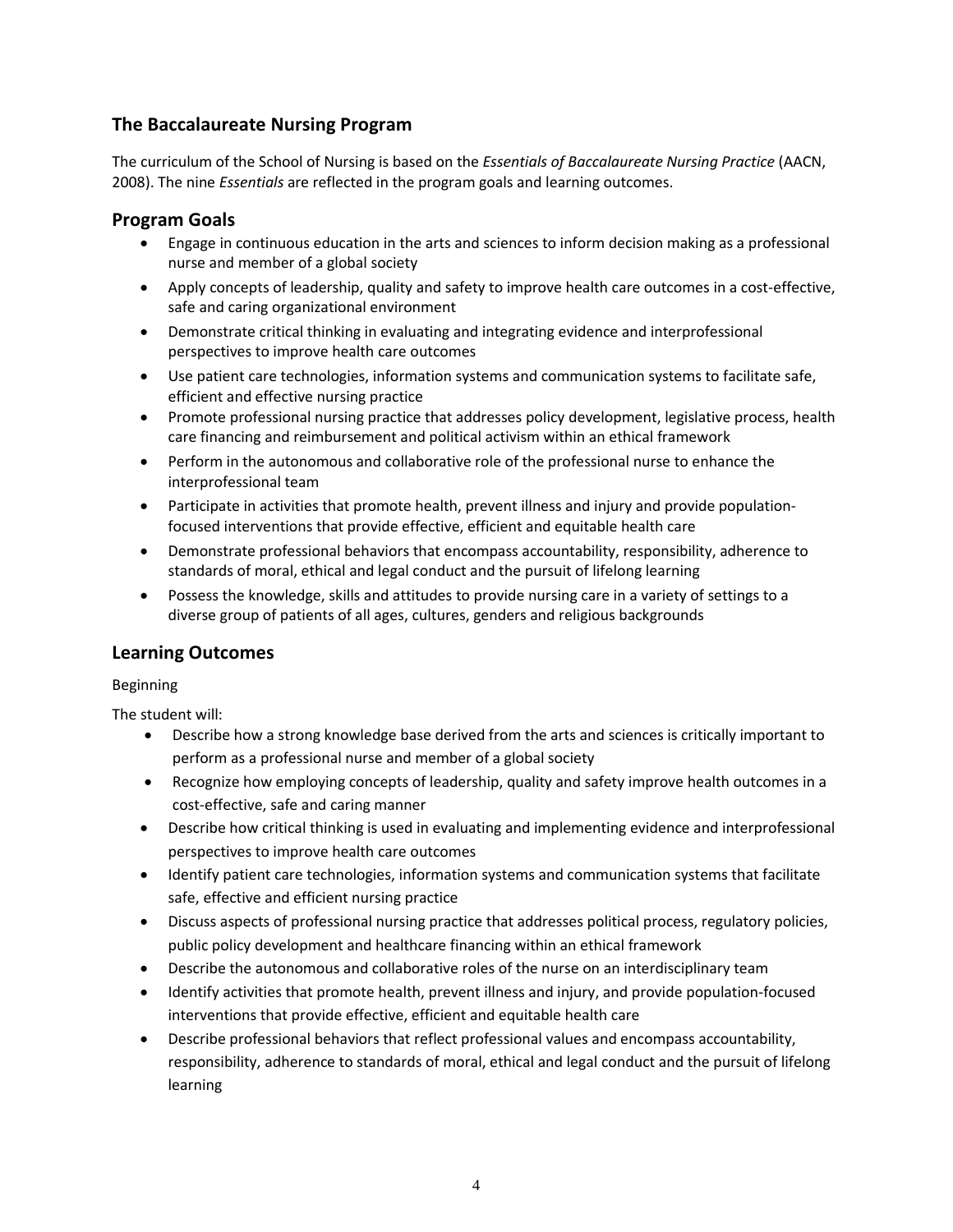• Identify how knowledge, skills and attitudes are used to provide comprehensive nursing care to diverse groups addressing health promotion, disease prevention, illness management and end of life support

#### Intermediate

The student will:

- Apply knowledge from the arts and sciences in the practice of professional nursing
- Examine concepts of leadership, quality and safety to improve health care outcomes in a costeffective, safe and caring manner
- Use critical thinking when evaluating and integrating evidence and inter-professional perspectives to improve health care outcomes
- Apply health care technologies, information systems and communication systems to facilitate safe, effective and efficient care
- Examine professional nursing practice that addresses political process, regulatory policies, public policy development and health care financing within an ethical framework
- Analyze the autonomous and collaborative roles of the nurse on an inter-professional team
- Implement activities that promote health, prevent illness and injury and provide population-focused interventions that provide effective, efficient and equitable health care
- Demonstrate professional behaviors that reflect professional values and encompass accountability, responsibility, adherence to standards of moral, ethical and legal conduct and the pursuit of lifelong learning
- Apply knowledge, skills and attitudes to provide comprehensive nursing care to diverse groups addressing health promotion, disease prevention, illness management and end of life support

#### Advanced

The student will:

- Integrate knowledge derived from the arts and sciences to perform as a professional nurse and member of a global society
- Critique concepts of leadership, quality and safety to improve health care outcomes in a costeffective, safe and caring manner
- Incorporate critical thinking to synthesizes evidence and interprofessional perspectives to improve health care outcomes
- Incorporate patient care technologies, information systems and communication systems to facilitate safe, efficient and effective nursing practice
- Incorporate professional nursing practice that addresses political process, regulatory policies, public policy development and health care financing within an ethical framework
- Integrate the autonomous and collaborative roles of the nurse on an interdisciplinary team
- Evaluate activities that promote health, prevent illness and injury and provide population-focused intervention that provide effective, efficient and equitable health care
- Integrate professional behaviors that reflect professional values and encompass accountability, responsibility, adherence to standards of moral, ethical and legal conduct and the pursuit of lifelong learning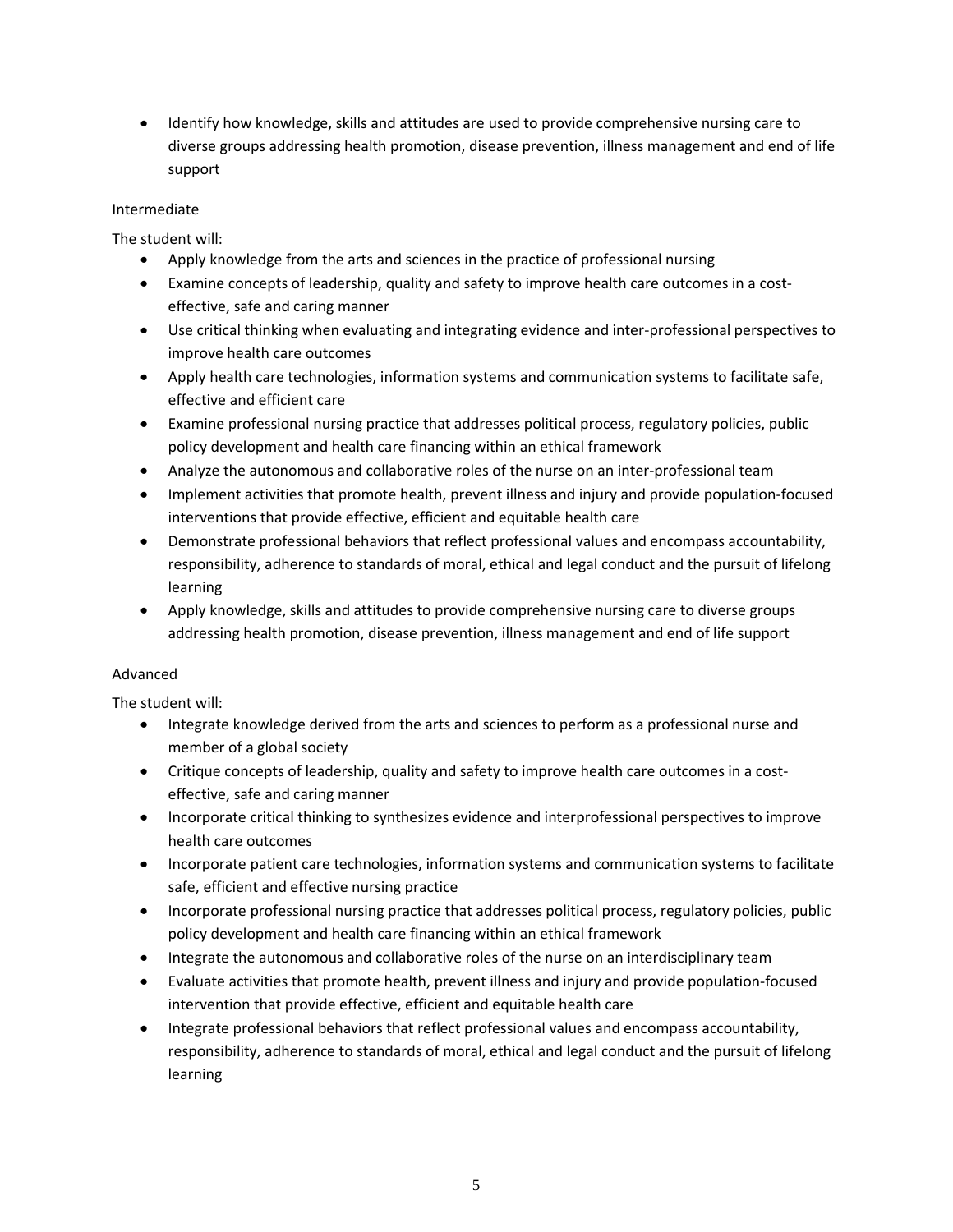• Integrate knowledge, skills and attitudes to provide comprehensive nursing care to diverse groups addressing health promotion, disease prevention, illness management and end of life support

## **Honors Program in Nursing**

The Honors Program in Nursing is established to recognize senior level students with superior academic achievement and to facilitate their participation in independent study which may include, but is not limited to, research and teaching/community projects. This independent study is intended to enhance the educational experience of the outstanding student. It is intended that the focus of the program is above and beyond the usual scope of the curriculum offered in the baccalaureate program. Successful completion of the Honors Program in Nursing will be appropriately recognized and will be recorded on the student's permanent academic record.

#### A. Requirements

- 1. The candidate must be a nursing major.
- 2. The candidate must have completed two of the following junior level courses: N340, N342, N344, or N346**.**
- 3. Minimal overall cumulative GPA of 3.00 and a minimal nursing GPA of 3.25.

#### B. Procedures

- 1. The student must submit a letter of intent to be considered as a candidate for the senior Honors Project by October 1<sup>st</sup> for those anticipating January graduation the following year and February 1<sup>st</sup> for those anticipating May graduation the following year. The letter of intent will be submitted to the Chairperson of the Honor's Sub-committee. The curriculum committee will review the letter of intent and the Honor's Liaison/Chairperson will notify the student of the decision.
- 2. A written proposal must be submitted to the Curriculum Committee via the Honor's liaison for approval by December  $1<sup>st</sup>/April 1<sup>st</sup>$ . The proposal should include a description of the candidate's proposed Honors Project, a statement of the objectives of the project, the methodologies to be used and projected dates for completion of various steps in the project. It must also include the name of the faculty member who has agreed to work with the student.

The candidate will be notified by the Honor's Liaison of the committee's decision immediately following review regarding proposal acceptance.

C. The Honors candidate will conduct individual research and/or creative projects in two semesters. The candidate must maintain at least a 3.0 grade point average while enrolled in the Honors Program in Nursing.

First Semester Nursing 390H Directed Study 3 credits

- 1. The candidate will select the area of his/her Honors Project with the consent of the faculty advisor.
- 2. The candidate will consult regularly with his/her faculty advisor on the progress of his/her directed Honors Project.
- 3. At the end of the semester the student will submit to the faculty advisor a detailed outline of the Honors Project and a bibliography.
- 4. The faculty advisor will evaluate the candidate's work and submit a course grade. If the candidate receives less than a grade of B, he/she will be dropped from the Honors Program, but will be awarded 3 credits in Nursing 390 if he/she has achieved a passing grade.

Second Semester Nursing 391H Directed Study 3 credits

1. After completion of the first semester of directed study, the candidate will write and/or conduct an Honors Project under the supervision of the faculty advisor. The written project will embody results of either substantial research or creative work.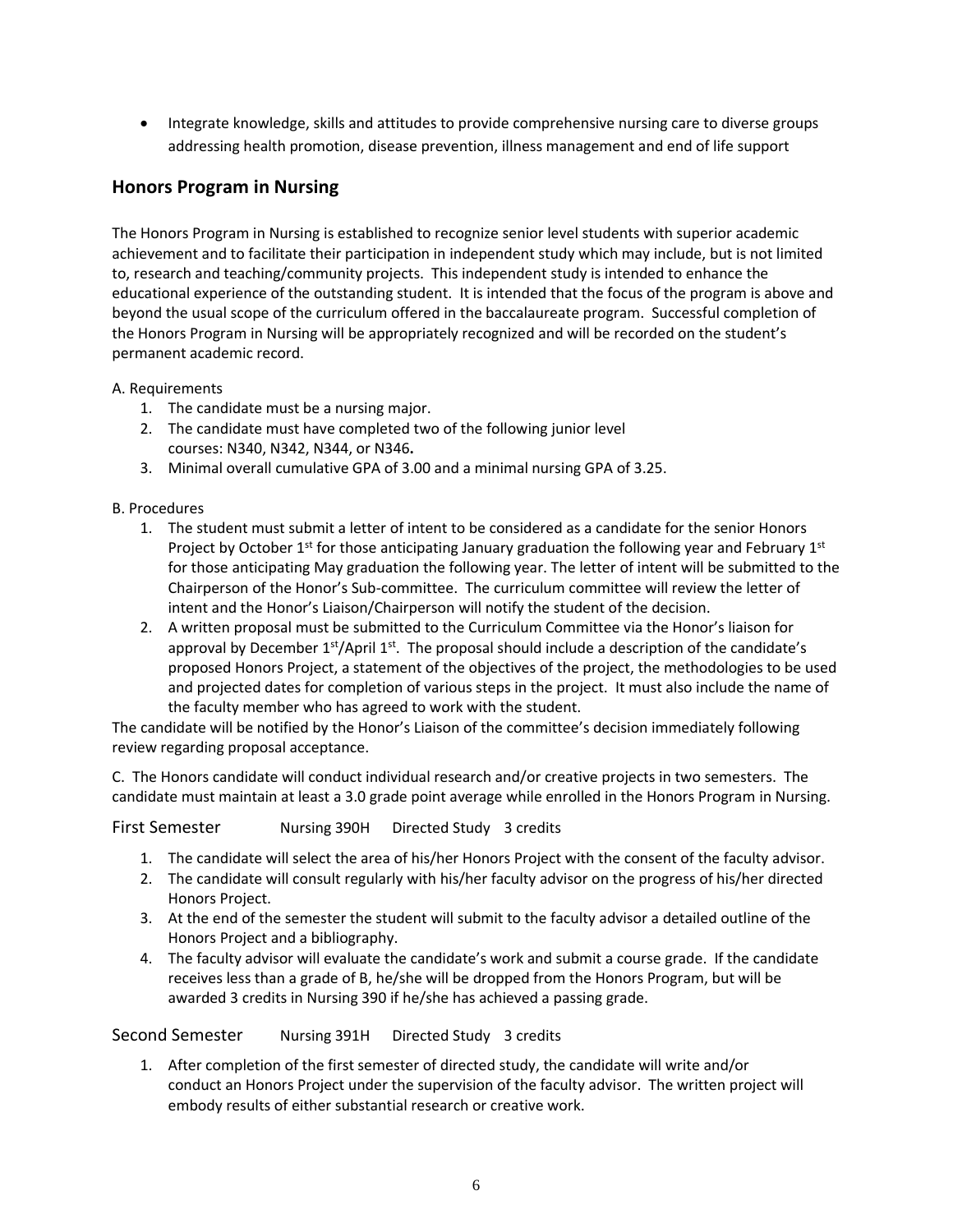- 2. The candidate must submit the final written copy of the Honors Project to the faculty advisor by November 15<sup>th</sup>/April 1<sup>st</sup> for January/May graduation.
- 3. The faculty advisor will evaluate the candidate's work and submit a course grade. If the candidate receives less than a grade of B, he/she will be dropped from the Honors Program but will be awarded 3 credits in Nursing 390 if he/she has achieved a passing grade.
- 4. Honor students are required to make a formal presentation of their work at a colloquium arranged by the faculty advisor and the Honor's Liaison.
- 5. Honor students are required to complete the steps described by Adams Library to submit and place the completed nursing honors project up onto the digital commons.

If students have completed the general education honors program, they will graduate with *College Honors*. Students who complete the honors program in nursing will graduate with *Honors in Nursing*.

# **Plans of Study**

# **General Education Program**

Students may refer to the Rhode Island College Catalog for an explanation of the courses required within the General Education Program. Students should also consult with their nursing advisor about the General Education requirements.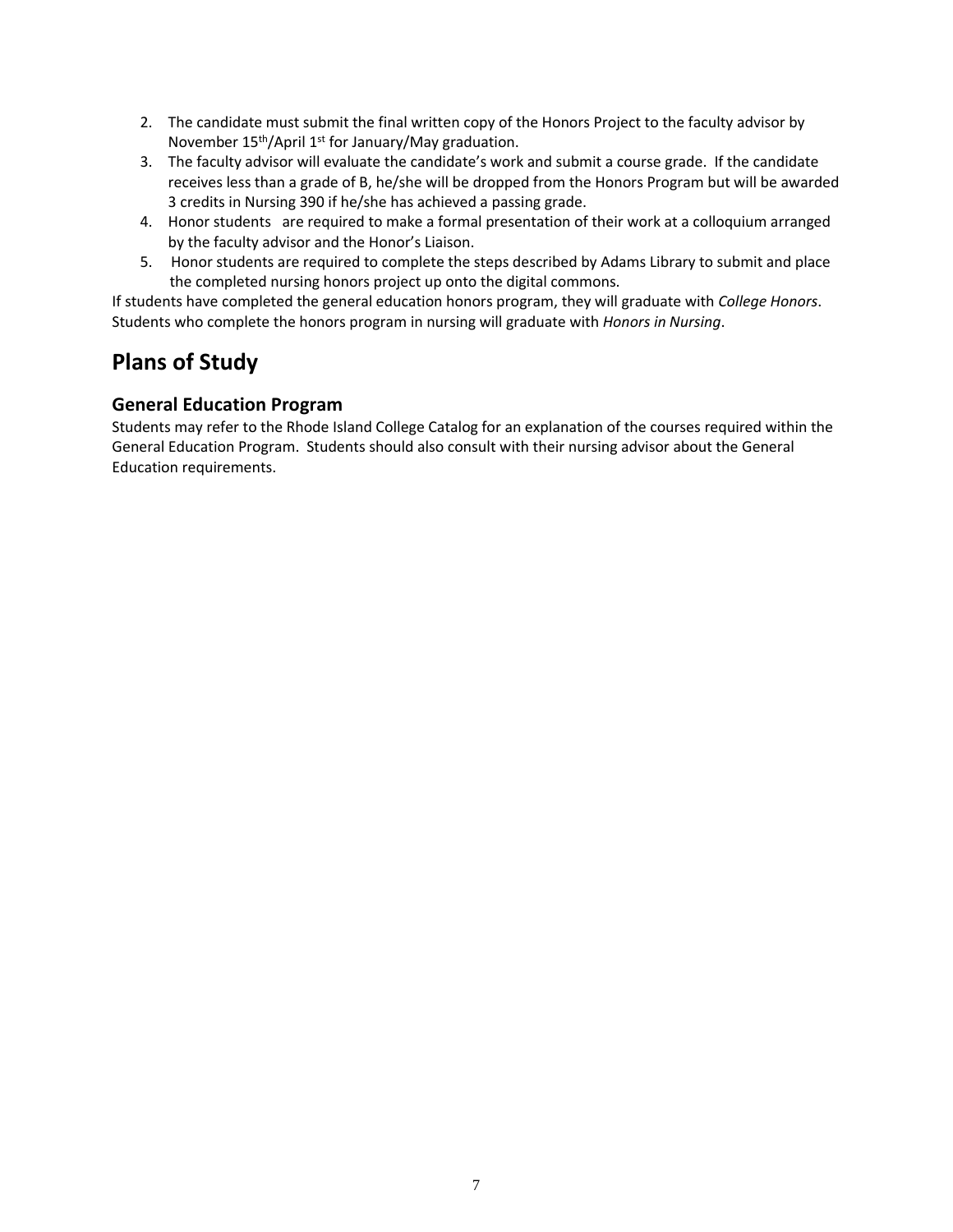# **Plan of Study – Basic Baccalaureate Program**

**BIOL 231** (Anatomy), **PSYC 230** (Human Development) and **CHEM 106** (General, Organic & Biological) are cognate requirements for admission to the School of Nursing. **BIOL 335** (Physiology) is a cognate that is taken prior to or concurrent with **N220** and **N222. BIOL 348** (Microbiology) is a cognate that is taken prior to or concurrent with **N223** and **N224.** A grade of "C" or better in each cognate is required.

| <b>PRE-REQUISITES AND COGNATES*</b>                                   |                 | <b>COLLEGE-WIDE REQUIREMENTS</b>                                |                 |
|-----------------------------------------------------------------------|-----------------|-----------------------------------------------------------------|-----------------|
|                                                                       | <b>SEMESTER</b> |                                                                 | <b>SEMESTER</b> |
| <b>BIOL 108 Basic Principles of Biology</b>                           |                 |                                                                 |                 |
| (Pre-requisite to BIOL 231, 335,                                      | (4)             | Math Competency                                                 |                 |
| 348)                                                                  |                 |                                                                 |                 |
| <b>BIOL 231 Human Anatomy*</b>                                        | (4)             | <b>Writing Competency</b>                                       |                 |
| <b>BIOL 335 Human Physiology*</b>                                     | (4)             |                                                                 |                 |
| <b>BIOL 348 Microbiology</b>                                          | (4)             | <b>CORE COURSES</b>                                             |                 |
| <b>CHEM 105</b> General, Organic and Biological<br>Chemistry I*       | (4)             | First Year Seminar (FYS)                                        | (4)             |
| <b>CHEM 106</b> General, Organic and Biological<br>Chemistry II*      | (4)             | First Year Writing (FYW)                                        | (4)             |
| PSYCH 110 Introduction to Psychology<br>(Pre-requisite for PSYCH 230) | (4)             | Connections (C)                                                 | (4)             |
| PSYCH 230 Human Development*                                          | (4)             | <b>RIC 100</b>                                                  |                 |
| <b>NURSING REQUIREMENTS</b>                                           |                 | <b>DISTRIBUTION COURSES</b>                                     |                 |
| N220 Found. Of Therap. Interventions                                  | (3)             | (A) Arts-Visual and Performing                                  | (4)             |
| <b>N222 Professional Nursing I</b>                                    | (3)             | (H) History                                                     | (4)             |
| N223 Fundamentals of Nursing Practice                                 | (4)             | (L) Literature                                                  | (4)             |
| N224 Health Assessment                                                | (3)             | (M) Mathematics                                                 | (4)             |
| N225 Intro to Writing and Research in                                 | (2)             | (NS) Natural Science (BIOL 108)                                 | (4)             |
| <b>Nursing</b>                                                        |                 |                                                                 |                 |
| N340 Psychiatric/Mental Health Nursing                                | (6)             | (SB) Social and Behavioral Science<br>(PSYC110)                 | (4)             |
| N342 Adult Health Nursing I                                           | (6)             | (AQSR) Advanced Quantitative/Scientific<br>Reasoning (CHEM 106) | (4)             |
| N344 Maternal Newborn Nursing                                         | (6)             | <b>SECOND LANGUAGE</b><br><b>REQUIREMENT</b>                    |                 |
| N346 Nursing of Children and Families                                 | (6)             | Foreign Language****                                            |                 |
| N370 Public and Community Health                                      |                 |                                                                 |                 |
| Nursing                                                               | (6)             |                                                                 |                 |
| N372 Adult Health Nursing II                                          | (6)             |                                                                 |                 |
| N374 Contemporary Professional Nursing                                | (3)             |                                                                 |                 |
|                                                                       |                 | <b>COURSE NAME AND NUMBERS MAY BE SUBJECT TO CHANGE AS</b>      |                 |
| N375 Transition to Prof. Nursing Practice                             | (6)             | PART OF THE CURRICULUM REVISION PROCESS                         |                 |
| <b>TOTAL</b>                                                          | 60              | <b>TOTAL CREDITS</b>                                            | 120             |

#### **DEGREE REQUIREMENT CHECKLIST**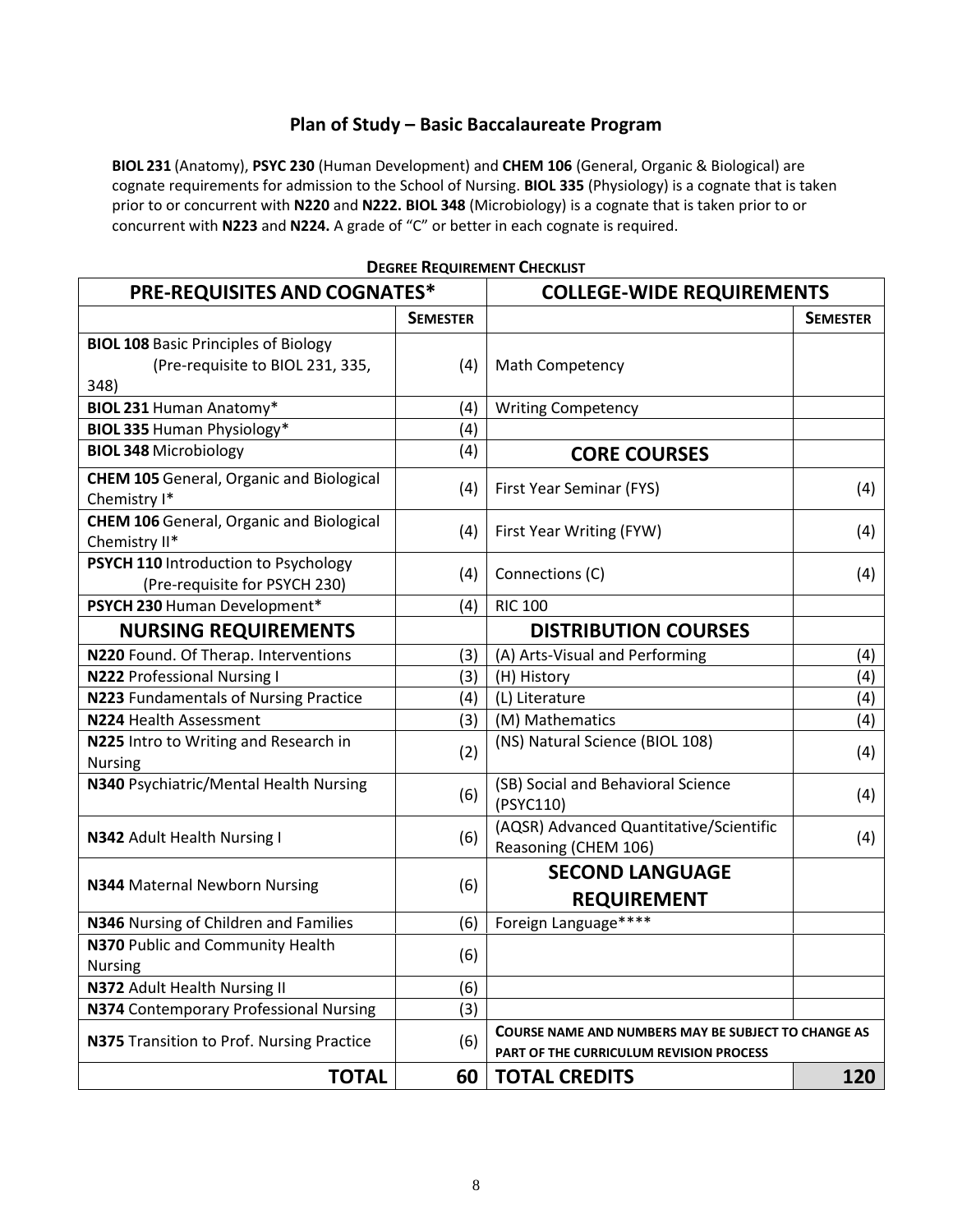# **NURSING – BASIC STUDENT RECOMMENDED PLAN OF STUDY (ADMITTED AS FRESHMEN, FALL 2019 OR LATER)**

| <b>FRESHMAN FALL</b>                                        |               | <b>FRESMAN SPRING</b>                                          |   |  |
|-------------------------------------------------------------|---------------|----------------------------------------------------------------|---|--|
| <b>FYS: First Year Seminar</b>                              | 4             | <b>FYW: First Year Writing</b>                                 | 4 |  |
| <b>CHEM 105</b> General Organic and Biology Chemistry I     | 4             | <b>BIOL 231 Human Anatomy</b>                                  | 4 |  |
| PSYC 110 Introduction to Psychology                         | 4             | <b>CHEM 106 General Organic and Biology</b><br>Chemistry II    | 4 |  |
| <b>BIOL 108 Basic Principles of Biology</b>                 | 4             | PSYC 230 Human Development                                     | 4 |  |
| <b>RIC 100</b>                                              |               |                                                                |   |  |
| <b>SOPHOMORE FALL (BEGINNING)</b>                           |               | <b>SOPHOMORE SPRING (BEGINNING)</b>                            |   |  |
| <b>NURS 220 Foundations of Therapeutic</b><br>Interventions | 3             | <b>NURS 223 Fund. of Nursing Practice</b>                      | 4 |  |
| <b>NURS 222 Professional Nursing I</b>                      | 3             | <b>NURS 224 Health Assessment</b>                              | 3 |  |
| <b>NURS 225 Writing in Discipline/Nursing</b>               | $\mathcal{P}$ | <b>BIOL 348 Microbiology*</b>                                  | 4 |  |
| <b>BIOL 335 Human Physiology*</b>                           | 4             | General Education - Mathematical Systems                       | 4 |  |
| General Education - Foreign Language***                     | 4             |                                                                |   |  |
| <b>JUNIOR FALL (INTERMEDIATE)</b>                           |               | <b>JUNIOR SPRING (INTERMEDIATE)</b>                            |   |  |
| <b>NURS 340 Psychiatric/Mental Health Nursing</b>           | 6             | <b>NURS 342 Adult Health Nursing I</b>                         | 6 |  |
| <b>NURS 344 Maternal Newborn Nursing</b>                    | 6             | <b>NURS 346 Nursing Children &amp; Families</b>                | 6 |  |
| <b>General Education - History</b>                          | 4             | General Education - Literature                                 | 4 |  |
| <b>SENIOR FALL (ADVANCED)</b>                               |               | <b>SENIOR SPRING (ADVANCED)</b>                                |   |  |
| NURS 372 Adult Health Nursing II*                           | 3             | <b>NURS 370 Public/Community health Nursing</b>                | 6 |  |
| NURS 374 Contemporary Professional Nursing**                | 6             | <b>NURS 375 Transition to Professional Nursing</b><br>Practice | 6 |  |
| <b>General Education - Connections</b>                      | 4             | General Education - Visual and Performing<br>Arts              | 4 |  |

**NOTE:** Minimum 120 credits required for graduation. Only two required clinical nursing courses may be taken in any one semester.

- **\* BIOL 335** must be taken prior to or concurrent with **N220** & **N222**. **BIOL 348** must be taken prior to or concurrent with **N223** & **N224**
- **\*\*** Both **N372** and **N374** must be completed before **N375**
- **\*\*\*** Foreign language requirement may be met through several approaches. See catalog.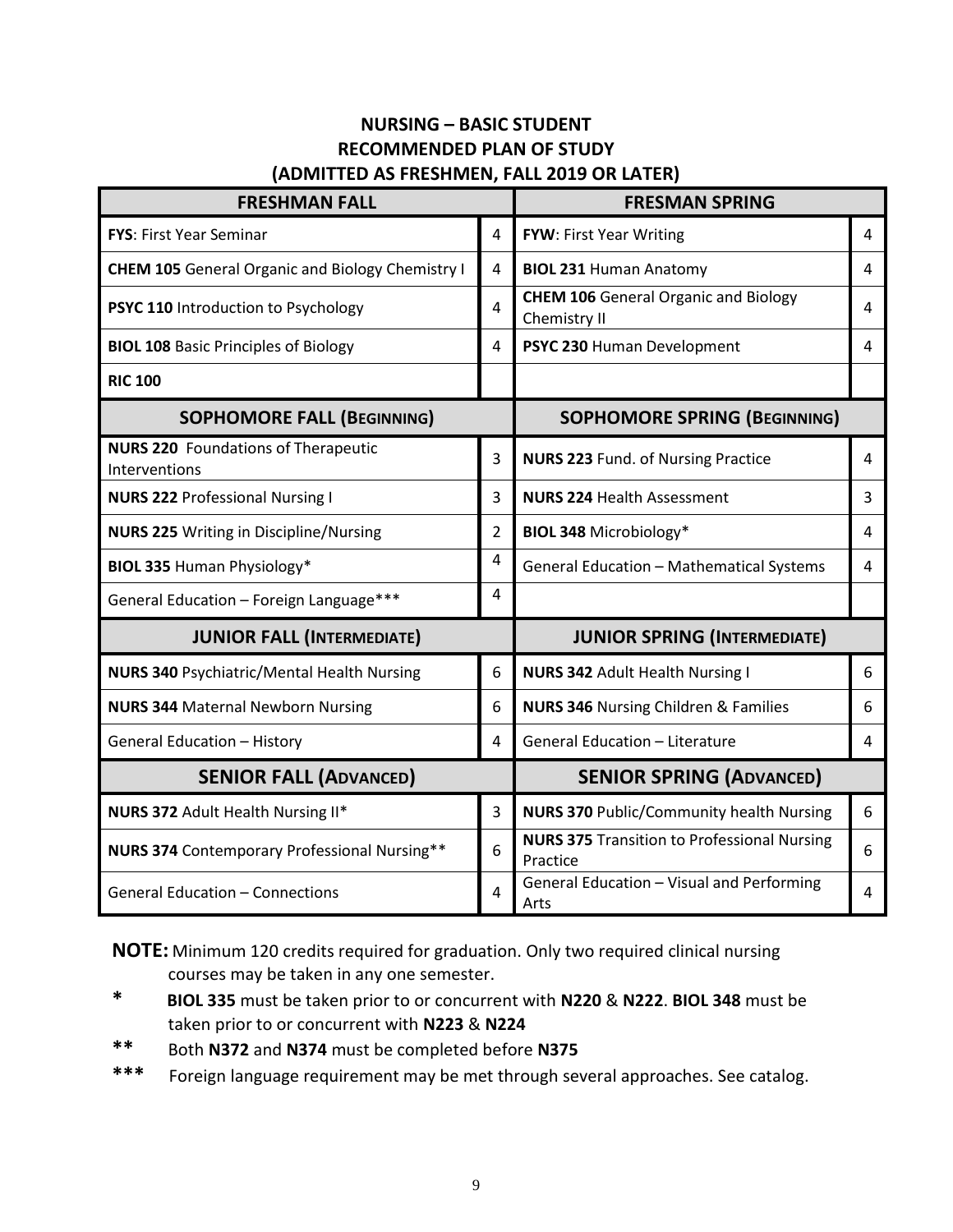# **Second Degree Plan of Study**

**BIOL 231** (Anatomy), **CHEM 106** (General, Organic & Biological) **PSYCH 230** (Human Development) are prerequisites to Nursing Courses. All cognates (\*) must be completed before junior year (300 Level Courses). A grade of "C" or better in each cognate and nursing courses is required.

| <b>PRE-REQUISITES AND COGNATES*</b>                                                                |                              |                 | <b>NURSING REQUIREMENTS</b> |                                                    |     |
|----------------------------------------------------------------------------------------------------|------------------------------|-----------------|-----------------------------|----------------------------------------------------|-----|
|                                                                                                    | <b>WHERE</b><br><b>TAKEN</b> | <b>SEMESTER</b> | <b>GRADE</b>                |                                                    |     |
| <b>BIOL 108 Basic Principles of Biology</b><br>(Pre-requisite to BIOL 231)                         |                              |                 | (4)                         | N220 Found. of Therap.<br>Interventions**          | (3) |
| <b>BIOL 231 Human Anatomy*</b>                                                                     |                              |                 | (4)                         | N222 Professional Nursing I**                      | (3) |
| <b>BIOL 335 Human Physiology*</b>                                                                  |                              |                 | (4)                         | <b>N223</b> Fundamentals of Nursing<br>Practice**  | (4) |
| <b>BIOL 348 Microbiology</b>                                                                       |                              |                 | (4)                         | N224 Health Assessment**                           | (3) |
| <b>CHEM 105</b> General, Organic and<br><b>Biological Chemistry I</b>                              |                              |                 | (4)                         | N225 Intro to Writing and Research<br>in Nursing** | (2) |
| <b>CHEM 106 General, Organic and</b><br><b>Biological Chemistry II*</b>                            |                              |                 | (4)                         | N340 Psychiatric/Mental Health<br><b>Nursing</b>   | (6) |
| PSYCH 110 Introduction to Psychology<br>(Pre-requisite for PSYCH 230                               |                              |                 | (4)                         | N342 Adult Health Nursing I                        | (6) |
| PSYCH 230 Human Development*                                                                       |                              |                 | (4)                         | N344 Maternal Newborn Nursing                      | (6) |
|                                                                                                    |                              |                 |                             | N346 Nursing of Children and<br>Families           | (6) |
|                                                                                                    |                              |                 |                             | N370 Public and Community Health<br><b>Nursing</b> | (6) |
|                                                                                                    |                              |                 |                             | N372 Adult Health Nursing II                       | (6) |
| * Course names and numbers may be subject to change as part of<br>the curriculum revision process. |                              |                 |                             | N374 Contemporary Professional<br><b>Nursing</b>   | (3) |
| ** Second Degree students must petition to take N220, N222, N223,                                  |                              |                 |                             | N375 Transition to Prof. Nursing                   | (6) |
| N224 and N225 concurrently.                                                                        |                              |                 |                             | Practice                                           |     |
|                                                                                                    |                              |                 |                             | <b>TOTAL</b>                                       | 60  |
|                                                                                                    |                              |                 |                             | <b>SECOND ENROLLMENT</b>                           |     |
|                                                                                                    |                              |                 | <b>INFORMATION</b>          |                                                    |     |
|                                                                                                    | Overall GPA > 3.0            |                 |                             |                                                    |     |
|                                                                                                    | Cognate GPA $> 2.67$         |                 |                             |                                                    |     |

# **DEGREE REQUIREMENT CHECKLIST**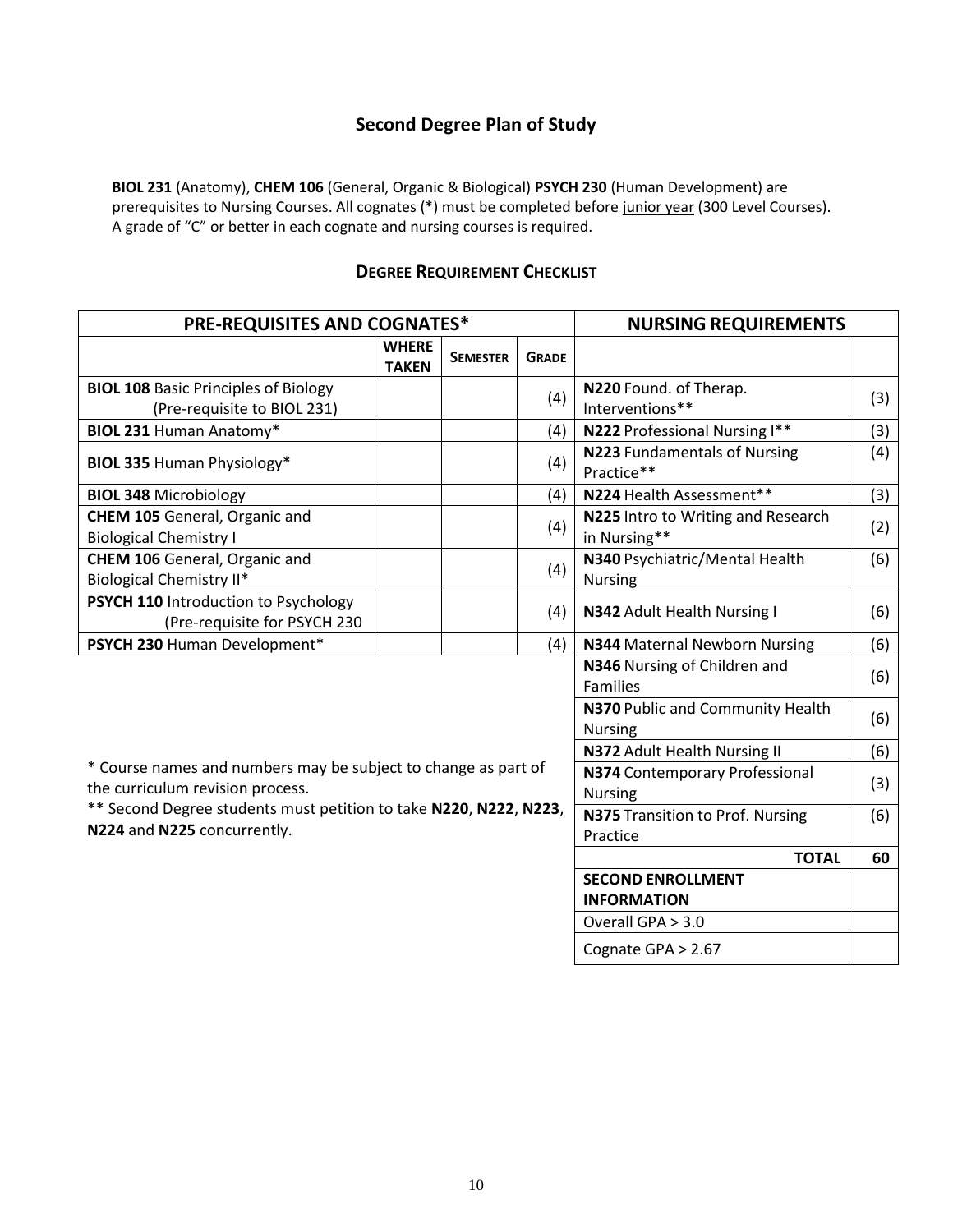# **SECOND DEGREE STUDENT SAMPLE PLAN OF STUDY**

| <b>IF ENTERING PROGRAM IN FALL SEMESTER:</b><br><b>FALL (8 CREDITS)*</b> |                | IF ENTERING PROGRAM IN FALL SEMESTER:<br><b>SPRING (8 CREDITS)*</b> |                |  |
|--------------------------------------------------------------------------|----------------|---------------------------------------------------------------------|----------------|--|
| <b>NURS 220 Foundations of Therapeutic Interventions</b>                 | 3              | <b>NURS 220 Foundations of Therapeutic Interventions</b>            | 3              |  |
| <b>NURS 222 Professional Nursing I</b>                                   | 3              | <b>NURS 222 Professional Nursing I</b>                              | $\overline{3}$ |  |
| <b>NURS 225 Writing in Discipline/Nursing</b>                            | $\overline{2}$ | <b>NURS 225 Writing in Discipline/Nursing</b>                       | $\overline{2}$ |  |
| <b>SPRING (7 CREDITS)</b>                                                |                | <b>FALL (7 CREDITS)</b>                                             |                |  |
| <b>NURS 223 Fund. of Nursing Practice</b>                                | 4              | <b>NURS 223 Fund. of Nursing Practice</b>                           | 4              |  |
| <b>NURS 224 Health Assessment</b>                                        | 3              | <b>NURS 224 Health Assessment</b>                                   | 3              |  |
| <b>SUMMER SESSIONS I AND II (12 CREDITS)</b>                             |                | <b>SPRING (12 CREDITS)**</b>                                        |                |  |
| <b>NURS 340 Psychiatric/Mental Health Nursing</b>                        | 6              | <b>NURS 340 Psychiatric/Mental Health Nursing</b>                   | 6              |  |
| <b>NURS 344 Maternal Newborn Nursing</b>                                 | 6              | <b>NURS 344 Maternal Newborn Nursing</b>                            | 6              |  |
| <b>FALL (12 CREDITS)</b>                                                 |                | <b>SUMMER SESSIONS I AND II (12 CREDITS)**</b>                      |                |  |
| <b>NURS 342 Adult Health Nursing I</b>                                   | 6              | <b>NURS 342 Adult Health Nursing I</b>                              | 6              |  |
| <b>NURS 346 Nursing Children &amp; Families</b>                          | 6              | <b>NURS 346 Nursing Children &amp; Families</b>                     | 6              |  |
| <b>SPRING (9 CREDITS)</b>                                                |                | <b>FALL (9 CREDITS)</b>                                             |                |  |
| <b>NURS 372 Adult Health Nursing II</b>                                  | 3              | <b>NURS 372 Adult Health Nursing II</b>                             | 3              |  |
| <b>NURS 374 Contemporary Professional Nursing</b>                        | 6              | <b>NURS 374 Contemporary Professional Nursing</b>                   | 6              |  |
| <b>FALL (12 CREDITS)</b>                                                 |                | <b>SPRING (12 CREDITS)</b>                                          |                |  |
| <b>NURS 370 Public/Community Health Nursing</b>                          | 6              | <b>NURS 370 Public/Community Health Nursing</b>                     | 6              |  |
| <b>NURS 375 Transition to Professional Nursing Practice</b>              | 6              | <b>NURS 375 Transition to Professional Nursing</b><br>Practice      | 6              |  |

# **TOTAL CREDITS: 60**

- **\*** Second Degree students MAY petition to take **N220**, **N222**, **N223**, **N224** and **N225** concurrently in 1 semester which is on a space available basis only.
- **\*\*** Summer course enrollment is limited to 16 students. The offering of summer courses is based on faculty availability and adequate student enrollments during the academic year.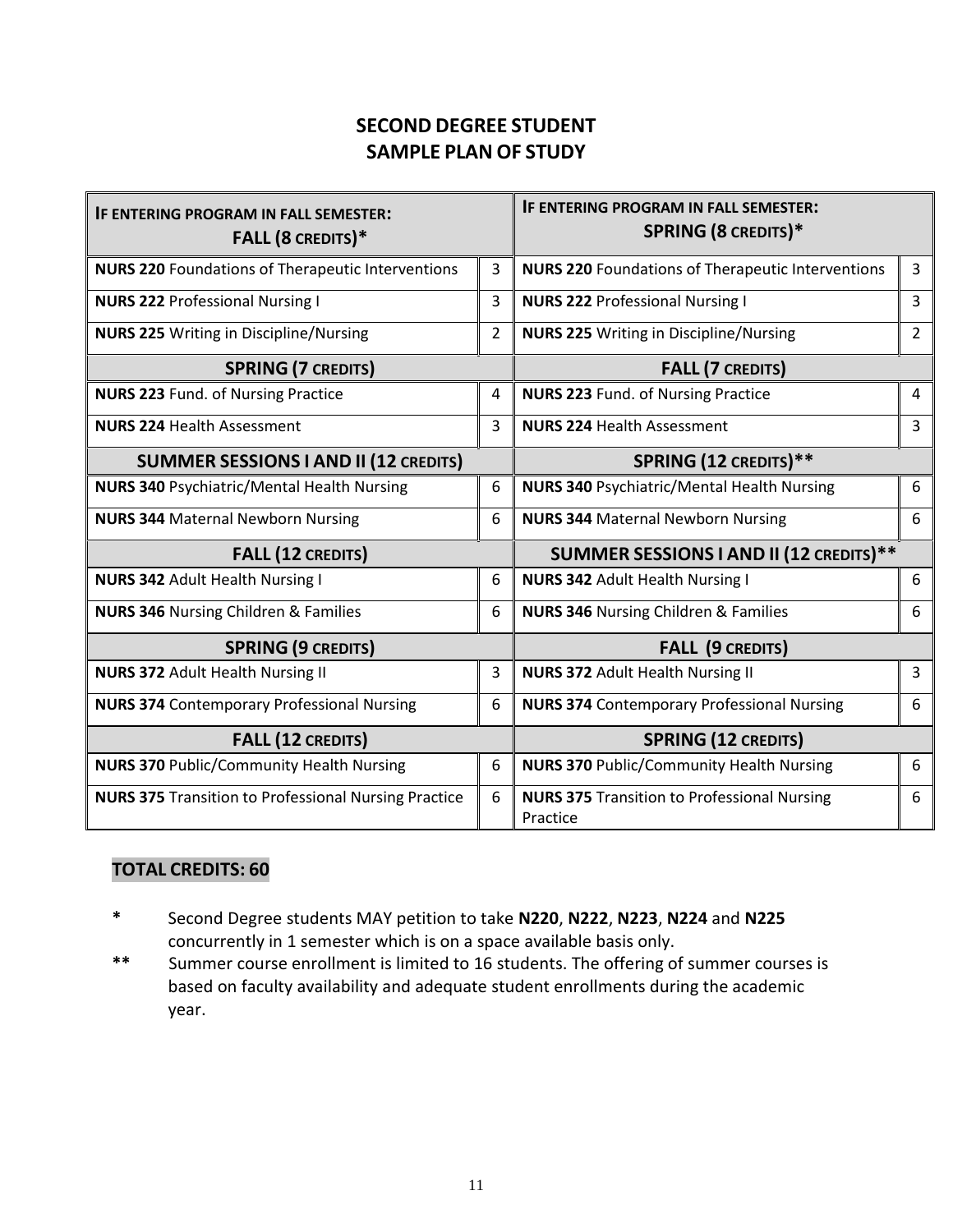## **RN to BSN Program**

The RN to BSN option is designed for Registered Nurse (RN) students. RN students transfer many courses from their basic programs and other academic work when they are accepted into the program. The College allocates transfer credits, including 37 nursing credits for prior nursing education. A wide range of courses meet the General Education requirements. RN students are not restricted to specific cognates. They begin the program with a transition course, Nursing 207: Baccalaureate Education for Nursing and Nursing 225: Introduction to Writing and Research in Nursing. The RN students then concentrate on, Nursing 316: Physical Assessment, Nursing 370: Public and Community Health Nursing and Nursing 376: Contemporary Nursing Practice: Issues and Challenges. The plan of study for the RN student is outlined in the Advisement Form and Program of Study.

| <b>COLLEGE-WIDE REQUIREMENTS These</b>          |                                               | <b>DISTRIBUTION REQUIREMENTS (continued)</b>    |             |  |  |
|-------------------------------------------------|-----------------------------------------------|-------------------------------------------------|-------------|--|--|
| requirements may be met through various options |                                               |                                                 |             |  |  |
| <b>College Mathematics</b><br>Requirement       | $\left( \begin{array}{c} \end{array} \right)$ | Mathematics(M)                                  | (4 credits) |  |  |
| Second Language                                 | $(4-8 \text{ credits})$                       | Advanced                                        | (4 credits) |  |  |
| Requirement                                     |                                               | Quantitative/Scientific                         |             |  |  |
|                                                 |                                               | Reasoning(AQSR)                                 |             |  |  |
|                                                 |                                               | History (H)                                     | (4 credits) |  |  |
| <b>CORE COURSES</b>                             |                                               | Literature (L)                                  | (4 credits) |  |  |
| <b>First Year Writing</b>                       | (4 credits)                                   | <b>NURSING REQUIREMENTS *Must complete N207</b> |             |  |  |
| (FYW)/Writing 100                               |                                               | and N225 before taking N316, N370 or N376       |             |  |  |
|                                                 |                                               | *N207 - Baccalaureate                           | (4 credits) |  |  |
| Connections (C)                                 | (4 credits)                                   | <b>Education for Nursing</b>                    |             |  |  |
|                                                 |                                               | *N225 Introduction to                           | (2 credits) |  |  |
|                                                 |                                               | Writing and Research in                         |             |  |  |
|                                                 |                                               | <b>Nursing</b>                                  |             |  |  |
|                                                 |                                               | N316 - Physical                                 | (4 credits) |  |  |
|                                                 |                                               | Assessment                                      |             |  |  |
| <b>DISTRIBUTION REQUIREMENTS</b>                |                                               | $N370 - Public$ and                             | (6 credits) |  |  |
|                                                 |                                               | <b>Community Health</b>                         |             |  |  |
|                                                 |                                               | <b>Nursing</b>                                  |             |  |  |
| Social and Behavioral                           | (4 credits)                                   | N376 - Contemporary                             | (6 credits) |  |  |
| Sciences (SB)                                   |                                               | <b>Nursing Practice: Issues</b>                 |             |  |  |
|                                                 |                                               | and Challenges                                  |             |  |  |
| Arts-Visual & Performing                        |                                               |                                                 |             |  |  |
| (A)                                             | (4 credits)                                   |                                                 |             |  |  |
| <b>Natural Sciences (NS)</b>                    | (4 credits)                                   | <b>Electives</b>                                | # varies    |  |  |

#### **45 CREDITS MUST BE EARNED AT RHODE ISLAND COLLEGE FOR GRADUATION.**

CLEP AND OTHER PROFICIENCY EXAMS ARE NOT INCLUDED IN THE 45 CREDIT REQUIREMENT.

Minimum Credits needed for graduation – 120 Transfer Nursing Elective Credits – 37 Course names and numbers and credit hours may be subject to change as part of the curriculum revision process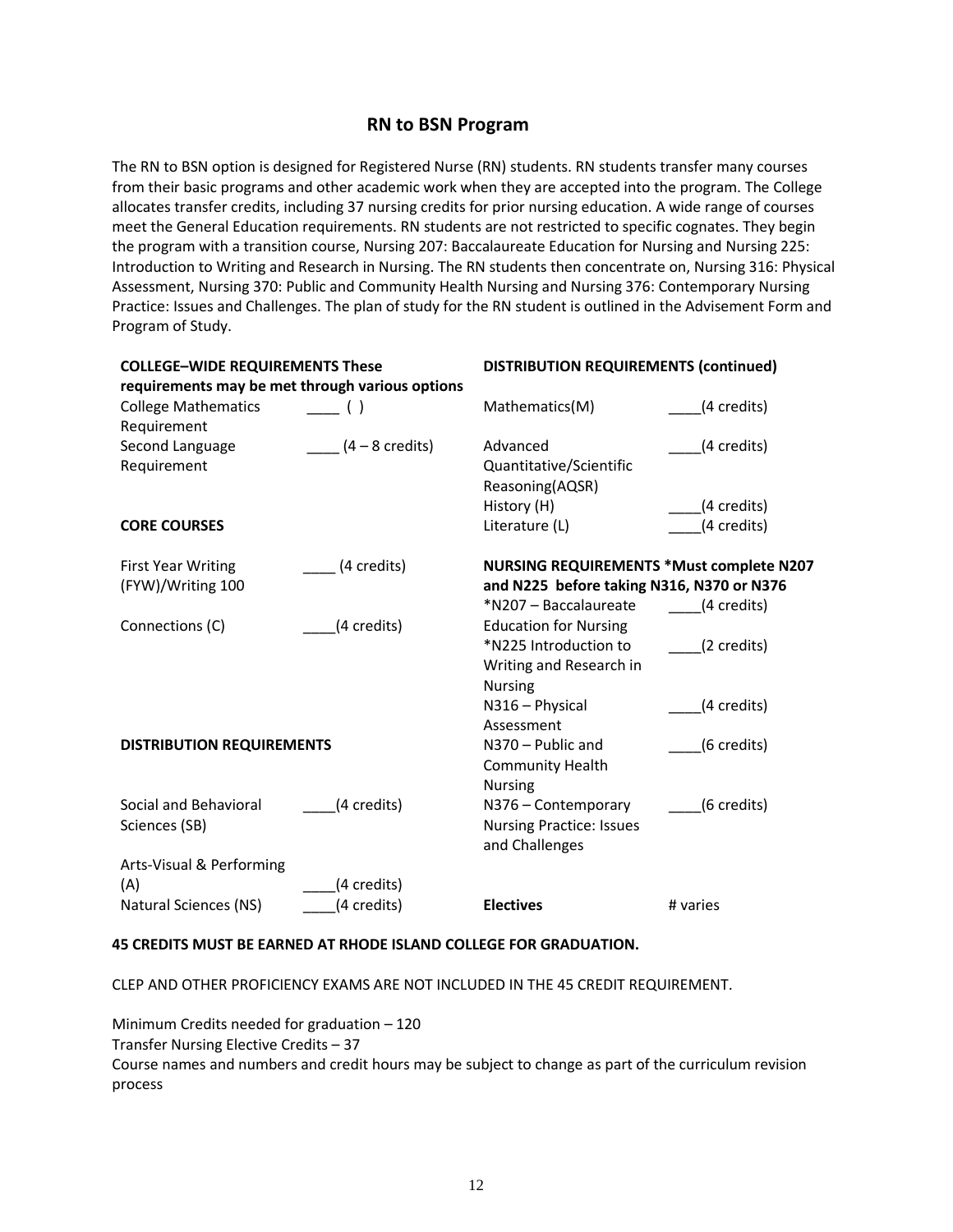# **RHODE ISLAND COLLEGE – SCHOOL OF NURSING ADVISEMENT FORM - RN-BSN Second Bachelor's Degree Students**

**This plan of study is for a registered nurse who has earned an associate degree in nursing and a bachelor's degree in another discipline.**

| <b>Degree Requirement Checklist</b> |             |                                            |             |  |  |  |
|-------------------------------------|-------------|--------------------------------------------|-------------|--|--|--|
|                                     |             | <b>NURSING REQUIREMENTS *Must complete</b> |             |  |  |  |
| Elective                            | (4 credits) | N207 and N225 before taking N316, N370 or  |             |  |  |  |
|                                     |             | <b>N376</b>                                |             |  |  |  |
|                                     |             | $*N207 -$                                  | (4 credits) |  |  |  |
| Elective                            | (4 credits) | Baccalaureate                              |             |  |  |  |
|                                     |             | <b>Education for Nursing</b>               |             |  |  |  |
|                                     |             | *N225 Introduction                         | (2 credits) |  |  |  |
|                                     |             | to Writing and                             |             |  |  |  |
|                                     |             | Research in Nursing                        |             |  |  |  |
|                                     |             | N316 - Physical                            | (4 credits) |  |  |  |
|                                     |             | Assessment                                 |             |  |  |  |
|                                     |             | $N370 - Public$ and                        | (6 credits) |  |  |  |
|                                     |             | <b>Community Health</b>                    |             |  |  |  |
|                                     |             | <b>Nursing</b>                             |             |  |  |  |
|                                     |             | $N376 -$                                   |             |  |  |  |
|                                     |             | Contemporary                               | (6 credits) |  |  |  |
|                                     |             | <b>Nursing Practice:</b>                   |             |  |  |  |
|                                     |             | <b>Issues and Challenges</b>               |             |  |  |  |

# **30 CREDITS MUST BE EARNED AT RHODE ISLAND COLLEGE FOR GRADUATION. Candidates for the degree will take 22 nursing credits and 8 elective credits.**

#### **CLEP AND OTHER PROFICIENCY EXAMS ARE NOT INCLUDED IN THE 30 CREDIT REQUIREMENT.**

Course names and numbers and credit hours may be subject to change as part of the curriculum revision process. 9/1/2016

#### **Advisement**

Faculty in the School of Nursing serve as advisors to students in nursing as well as the Academic Advising department. Students are assigned an advisor when they declare an intent to major in nursing. Advisor assignments are available to the student in their MyRIC Online account. If you are not assigned an individual advisor, you will be assigned to the Nursing Department for advising.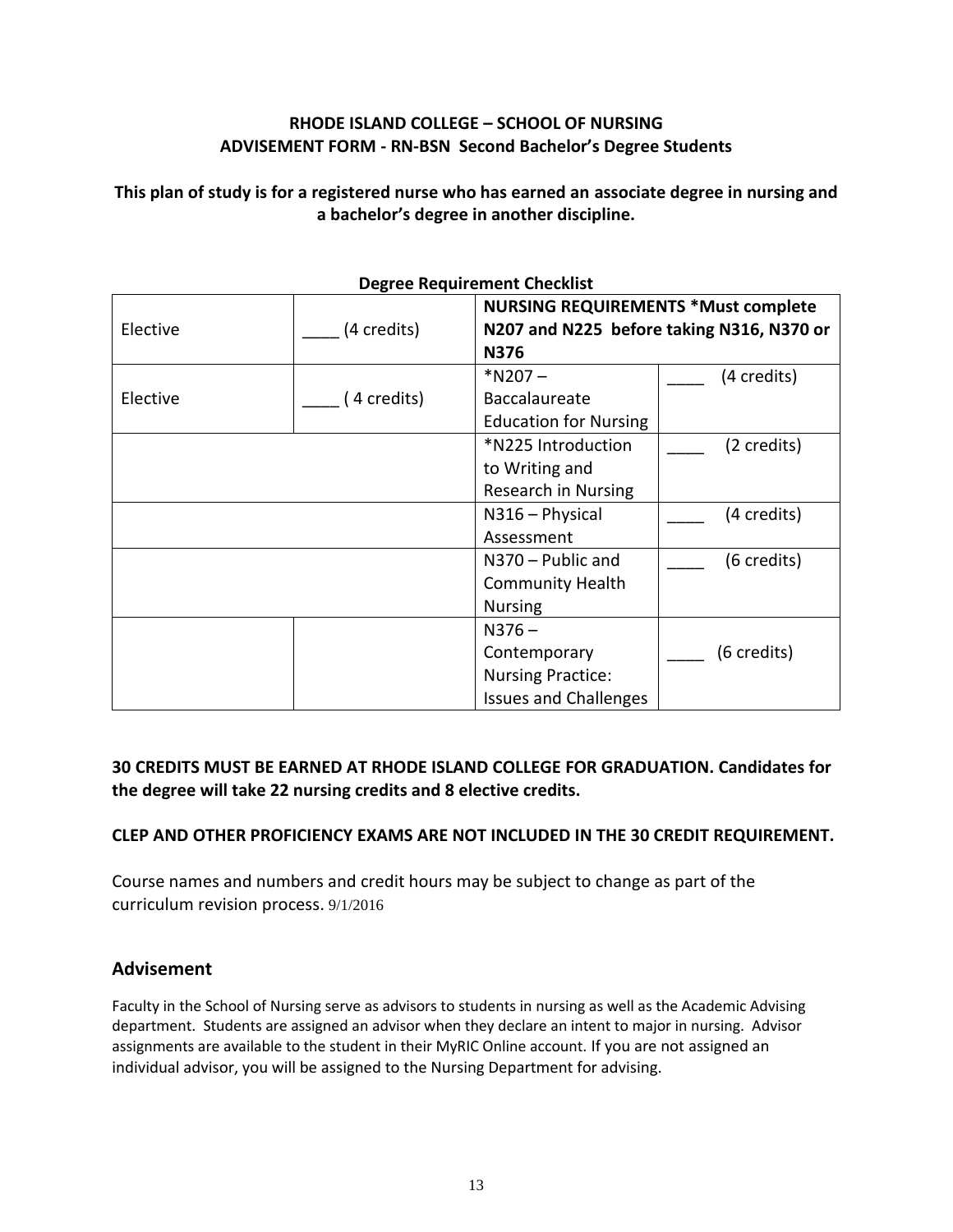Each student must meet with an advisor, to be eligible to register each semester. Students may contact advisors by telephone and/or email and during office hours and times scheduled for advisement. Starfish is another option to contact faculty if the faculty is utilizing the platform. For those students assigned to the Nursing Department, there will be an email from the department to sign up for advising during the semester.

The faculty advisor and student plan a program of study before course work begins each semester. The program of study outlines the sequence of courses to be taken. Students are encouraged to make additional appointments to discuss matters of concern.

# **Policies**

# **Admission - Basic Baccalaureate Program**

# Application to the School of Nursing

Admission to the School of Nursing is highly competitive. The applicant's academic performance, indicating potential for success as a nurse, is reviewed and considered carefully in the admissions process. The criteria listed below are minimum admission requirements and do not guarantee admission to the nursing program. Students admitted to the College as freshmen are given preference. Transfer and second-degree candidates are welcome to apply for a limited number of spaces.

Admission Requirements for All General Declared Nursing Majors

- 1. Completion of Enrollment Form signed by the faculty advisor and submitted to the School of Nursing by October 15 or April 15 of the preceding semester. Students may apply to the nursing program no more than three times.
- 2. Completion of the College Mathematics and Writing Requirements.
- 3. A minimum cumulative grade point average of 3.00 on a 4.00 scale.
- 4. Completion of BIOL 231, CHEM 106, and PSYC 230, with a minimum grade of C; and a minimum overall grade point average of 2.67 (B-) in these courses.

#### Admission Decisions

Accepted: Students receive written notification of acceptance by regular mail and email and in turn must provide written confirmation of enrollment.

Not Accommodated: Students who meet minimum requirements for admission but who cannot be accommodated will need to submit a new application for enrollment in a subsequent semester. Students who are not accommodated may reapply two additional times.

# **Admission - RN to BSN**

Registered Nurse students who wish to apply to the nursing program must submit a completed *Application for Enrollment Form* by November 15th to be admitted to the RN to BSN Program for the Spring semester and/or by April 15<sup>th</sup> for the following fall semester.

#### Criteria for Enrollment include:

- a) Enrollment in Rhode Island College and declaration of nursing as a major.
- b) Fulfillment of College mathematics competency and writing requirements.
- c) A cumulative G.P.A. of at least 2.5.
- d) Completion of, or enrollment in, Nursing 207 and Nursing 225 with a grade of C or better.
- e) Current RN license.
- f) Submission of resume.
- g) Copies of all college/university transcripts.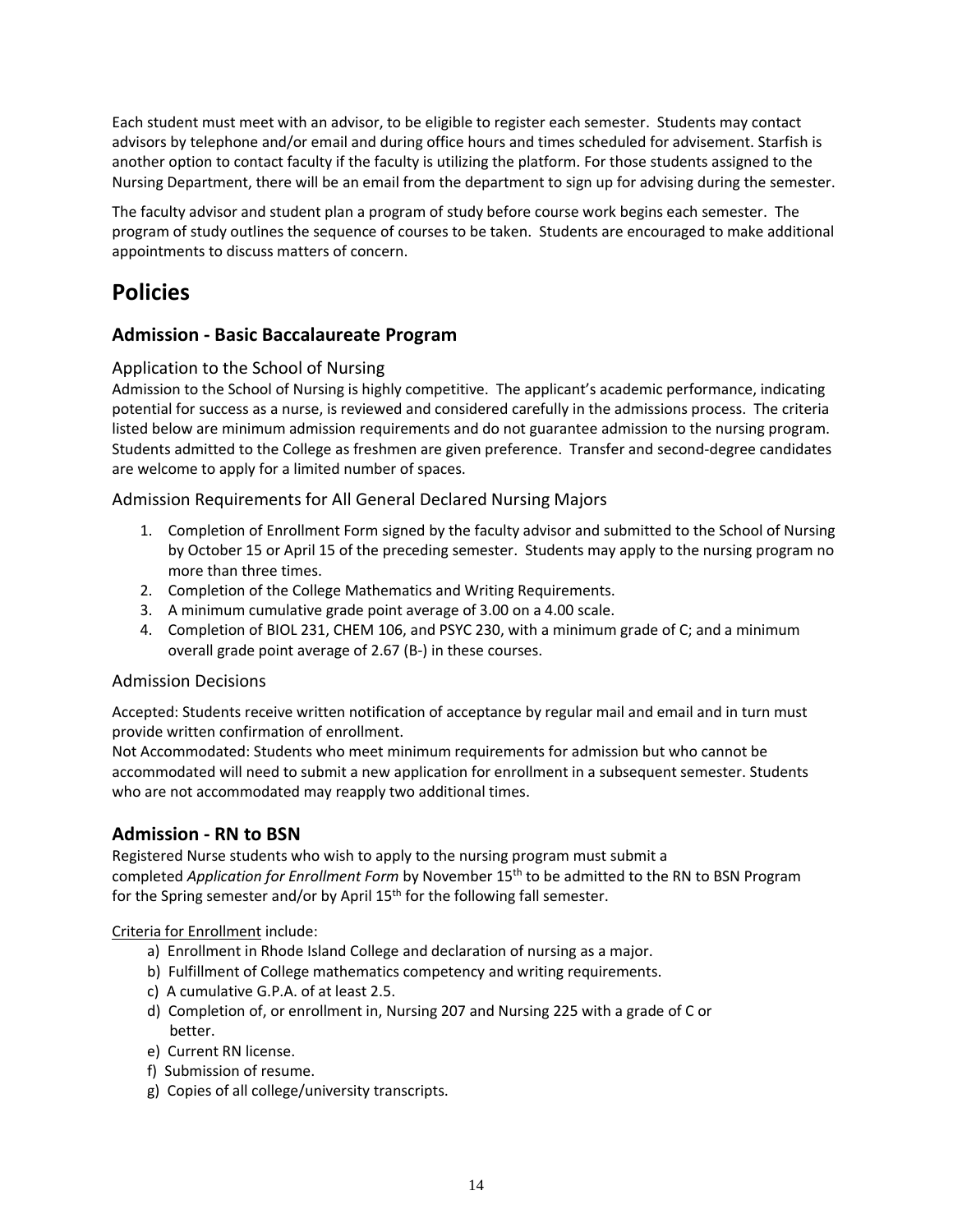If the RN student anticipates full-time enrollment in senior level nursing courses, it is a goal that the student also will complete all program requirements (including General Education) that same year.

# **Transfers**

Transfer students accepted into the College as an Intended Nursing major must meet the program admission requirements and must file an application for enrollment to the School of Nursing. Any student transferring from another baccalaureate nursing program is required to forward a letter regarding status upon exiting the program of recommendation from the head of the previous program. This letter must indicate that the student left the program in good standing.

## **Background Screening**

Graduates of the program are eligible to apply to take the NCLEX-RN exam for licensure as a registered nurse in any state. Bureau of Criminal Identification checks are required as part of the licensing process. An applicant who has a criminal record may be required to submit additional information to the Rhode Island Board of Nurse Registration and Nursing Education. The Board reserves the right to make final decisions about licensure.

All students entering the nursing program must submit Background Criminal Identification (BCI) checks. Clinical agencies require students to have completed BCI checks. Compliance with this requirement is essential for clinical placement and progression. At the time of admission, students receive information regarding the process to follow to initiate a background check. Additional checks may be required during the program.

#### **Retention**

Criteria for retention in the basic baccalaureate nursing program are:

- 1. All cognates must be completed before junior (intermediate) year.
- 2. A "C" grade or better in each nursing course. Only one nursing course may be repeated.
- 3. A "C" grade or better in each cognate course.

Students in both the basic baccalaureate and RN to BSN programs must achieve a grade of C or better in all required nursing courses. One course in nursing may be repeated once. A student who receives two grades of less than "C" in required courses in nursing will be dismissed from the program. Students must pass all critical behaviors that are indicated on the clinical evaluation form in order to pass the course.

If a student's performance in clinical is considered to be unsatisfactory at any time during clinical, the student will be notified with a Student Performance Improvement Plan (SPIP).

If a student withdraws from or fails a nursing course for the first time, the student must request via email to the undergraduate nursing department chair that the student be placed in the course for the following semester. The student will be placed in the course after all other students have enrolled for the particular semester on a space available basis. It is highly recommended that students do not repeat a course in the summer due to the intensity and pace of summer courses.

The faculty reserves the right to recommend withdrawal or dismissal from the nursing program of a student who gives evidence, academically or personally, of inability to carry out professional responsibilities in nursing. Any student dismissed from the program may appeal the decision by completing a petition to the Student Outcomes Committee. Petitions are available in the Nursing Office. For further information or clarification of the process of appeal/grievance, use the following link: for the College complaint resolution policy.

#### **Petitions**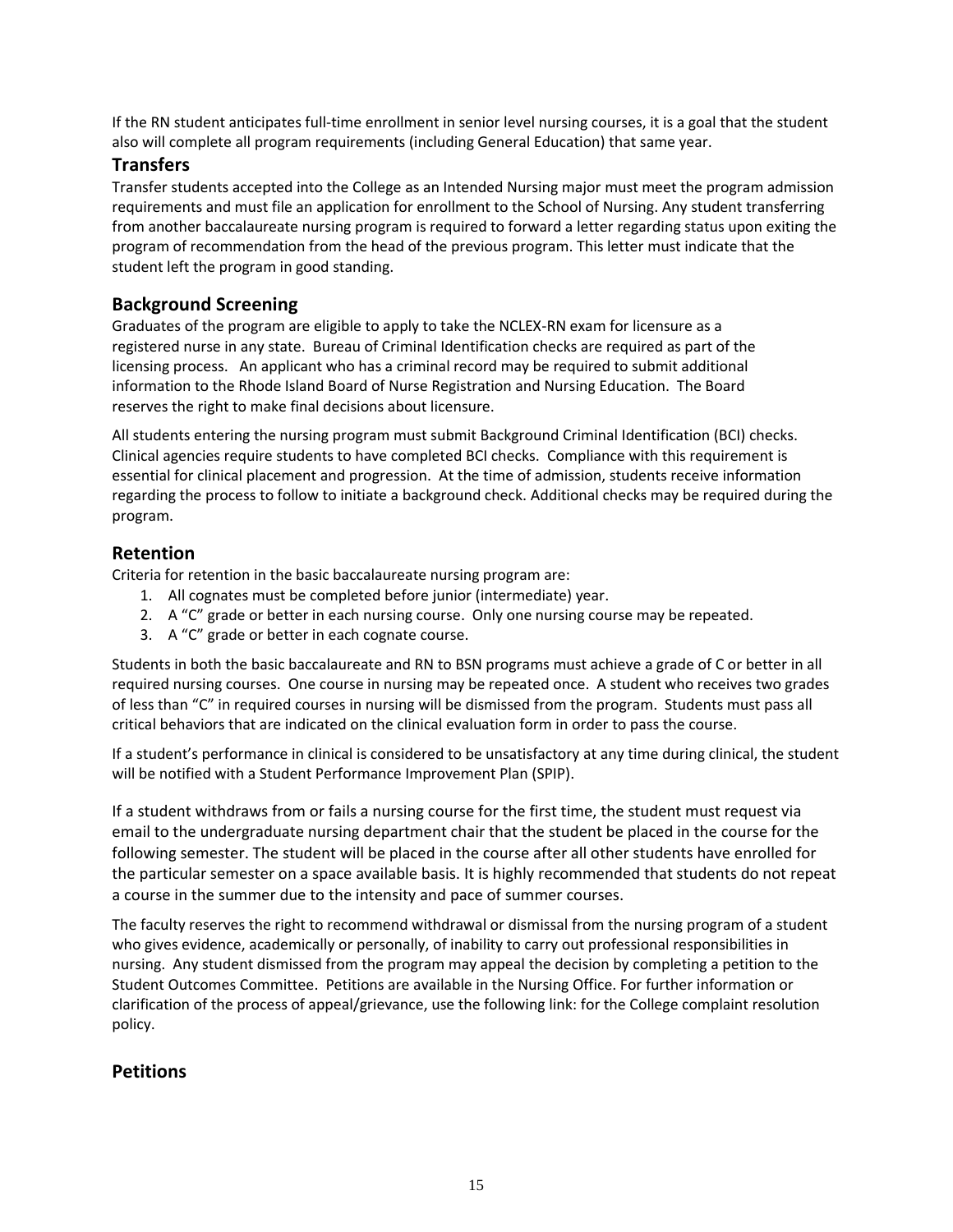Students seeking appeal of nursing program policies related to admission, retention or dismissal may petition in writing to the appropriate committee. The following committees consider student appeals:

- 1. Waiver of admission requirements Admissions Committee
- 2. Requests to take all 5 beginning level nursing courses (second degree candidates) Admissions **Committee**
- 3. Waiver of a retention policy or course prerequisite (basic baccalaureate program) Student Outcomes Committee
- 4. Dismissal from the Nursing Program Student Outcomes Committee
- 5. Waiver of prerequisite of Nursing 370 prior to Nursing 376 RN Committee

The process for submitting a petition and the petition forms for the relevant committee are available on the SON website. Petitions to Student Outcomes Committee are due at least by the Monday of a full week prior to the start of classes in Fall and Spring semesters and at other times according to the committee meeting schedules. Committee meeting dates are available via the Nursing offices. Information about the Academic Grievance procedure for the college is available in the Rhode Island College Manual of Academic Policies and Procedures at the following link:

<http://www.ric.edu/academics/Documents/AcademicPoliciesProceduresrev8-18.pdf>

# **Withdrawal from a Course**

- 1. Students who withdraw from a course prior to midterm will only be able to register for the same course in the subsequent semester if space is available after the end of the regular registration period. Students should submit a letter to the Undergraduate Department Chairperson indicating their plans for future study in the program.
- 2. The Dean in consultation with faculty of the School of Nursing reserves the right to withdraw or dismiss from the nursing program a student who fails to progress due to multiple withdrawals.

# **Leave of Absence from Nursing Courses/Program**

A basic student who interrupts his/her nursing program of study or who withdraws from the program must submit a letter to the Undergraduate Department Chairperson. A student who interrupts his/her program for two semesters without notifying the Undergraduate Department Chairperson may be eligible to register for course(s) needed to complete the program on a space available basis.

Undergraduate degree candidates who have withdrawn from Rhode Island College must meet the College requirements for readmission (see current College catalog on Rhode Island College home page). If the student interrupts his/her nursing program for three semesters or longer, the student must apply for readmission to the nursing program and must meet current admission requirements. Students may be required to pass one or more examinations to establish that their nursing knowledge base remains consistent with current theory and practice.

# **Progressive Standardized Testing**

#### HESI Product Line Testing

The School of Nursing contracts with Elsevier (HESI) to provide nursing students with a comprehensive testing and review package that enhances the professional program.

The complete package of assessment and review materials provides students with a variety of testing opportunities and written resources. Students receive learning resources, including case studies, clinical video skills, adaptive question formats, practice ("non-proctored") tests, and standardized ("proctored tests") in specific nursing content areas. The HESI tests are offered in a computerized format. Some (nonproctored) tests are for practice: other tests are monitored and taken at a specific date, time and place. Students may take the practice tests on a home computer or on the computers in the Library. Our goal is for all students to achieve an acceptable percentile on each specialty test. Students whose scores fall below this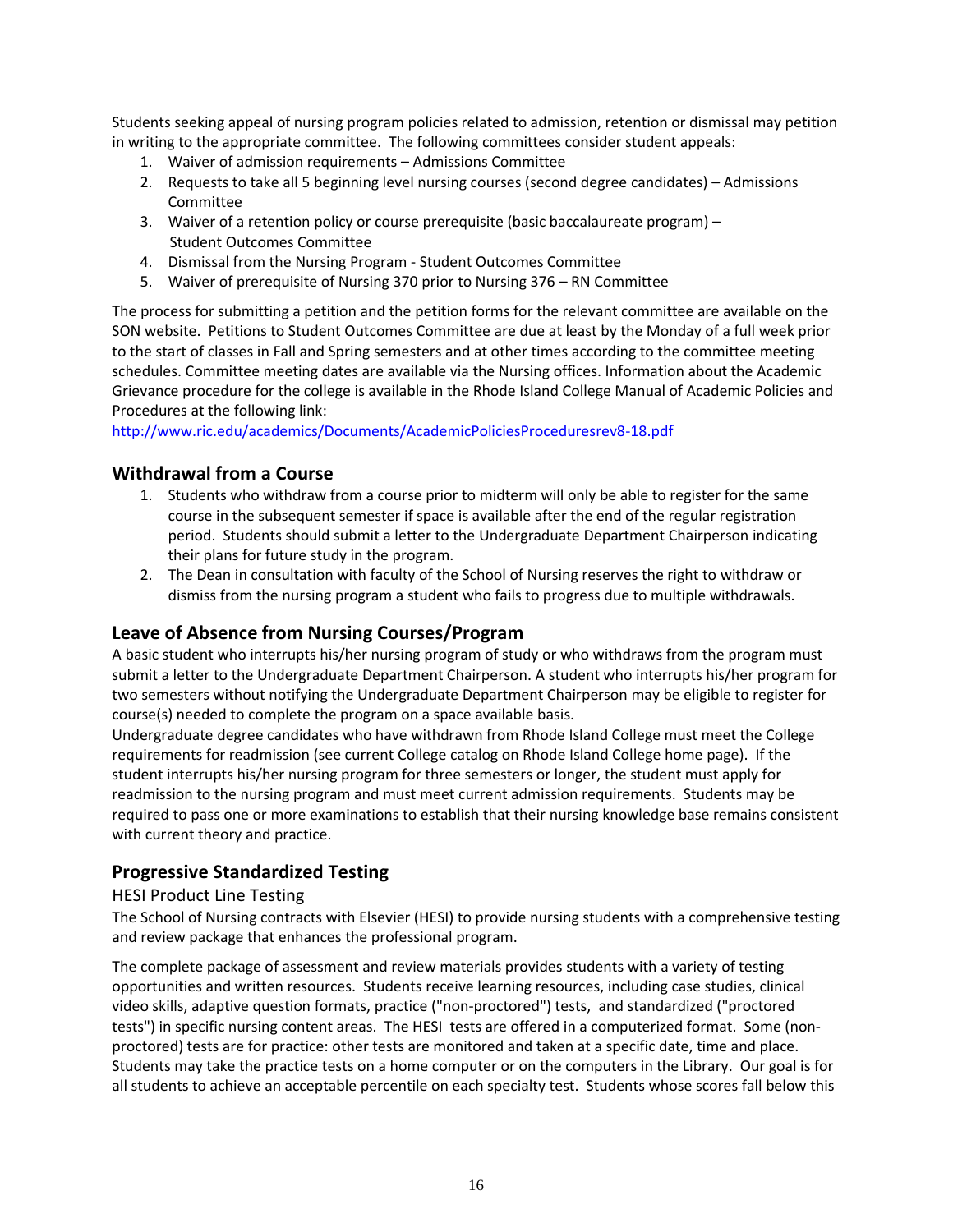percentile are expected to participate in individually designed remedial efforts. Directions for logging on to and utilizing the HESI website are provided upon entry into the program and at the beginning of each course. HESI testing for students in nursing will be conducted as follows: Students will take:

- 1. The Fundamentals of Nursing exam in 223
- 2. The Specialty exams in specialty courses
- 3. The Management exam in Nursing 374
- 4. The Pharmacology exam in Nursing 372
- 5. The HESI exit exam in Nursing 375

Specifics about how HESI exams are used in nursing courses are included in course syllabi.

The HESI system requires that students be able to use the computers on campus or personal laptops at home. Each student must have a valid Student ID and computer account to use the college computers for testing. Information about computer accounts is available from Technology Center staff or nursing faculty and staff. Please test your ability to use the network at the college at the beginning of each semester. All HESI standardized proctored exams require live (in person with faculty) proctoring or if students are not able to be in person on campus, video (camera) proctoring must be utilized.

- 1. Students must achieve a set score (850) or higher on all HESI exams.
- 2. Students not achieving the required score on the HESI exams receive an incomplete in the particular nursing course and are required to do remedial work and accomplish an acceptable score on a repeat test in order to pass the particular nursing course.**\***
- 3. Students who fail to achieve the set score on the HESI exams for the 2<sup>nd</sup> time earn a failure for the course.**\***

Nursing students are billed a fee of approximately \$175/semester by the college for HESI exam and review package.

*\*Students must score at or above the 850 benchmark on the proctored HESI exam administered in the course. HESI exam retakes will be required for students who score below 850 on the exam. Students are required to remediate and will complete a remediation contract with faculty. There will be firm deadlines for completion of the remediation before the retake. HESI exam scores will not affect pass/fail of nursing courses for Spring 2021. Students may receive an incomplete until remediation and HESI exam retake has been completed. Failure to do so may inhibit progression in the nursing program. Prior to the proctored HESI exam all students must complete the Practice Exam. Failure to complete the Practice Exam may potentially affect success on the proctored HESI exam.*

#### **Students with Disabilities**

Rhode Island College is required by law to ensure that students with documented disabilities are provided with the reasonable accommodations necessary to effectively address their individual educational needs. Students seeking course accommodations for a disability must first register with the Disability Services Center (DSC) at 401-456-2776, [dsc@ric.edu.](mailto:dsc@ric.edu) For more information, visit the Disability Services Center's website at [www.ric.edu/disabilityservices](http://www.ric.edu/disabilityservices) . Note: ("Students seeking **Testing, and/or Classroom** accommodations should request accommodations as soon as possible *after enrolling in classes for the upcoming semester or at least within the first two weeks of the semester*.") To receive academic accommodations at the college for any nursing class please meet with your professor at the beginning of the semester to submit the appropriate forms.

Permanent disabilities should be documented with the DSC. Accommodations that may be appropriate will depend on individual circumstances. Temporary conditions such as infectious disease, broken bones,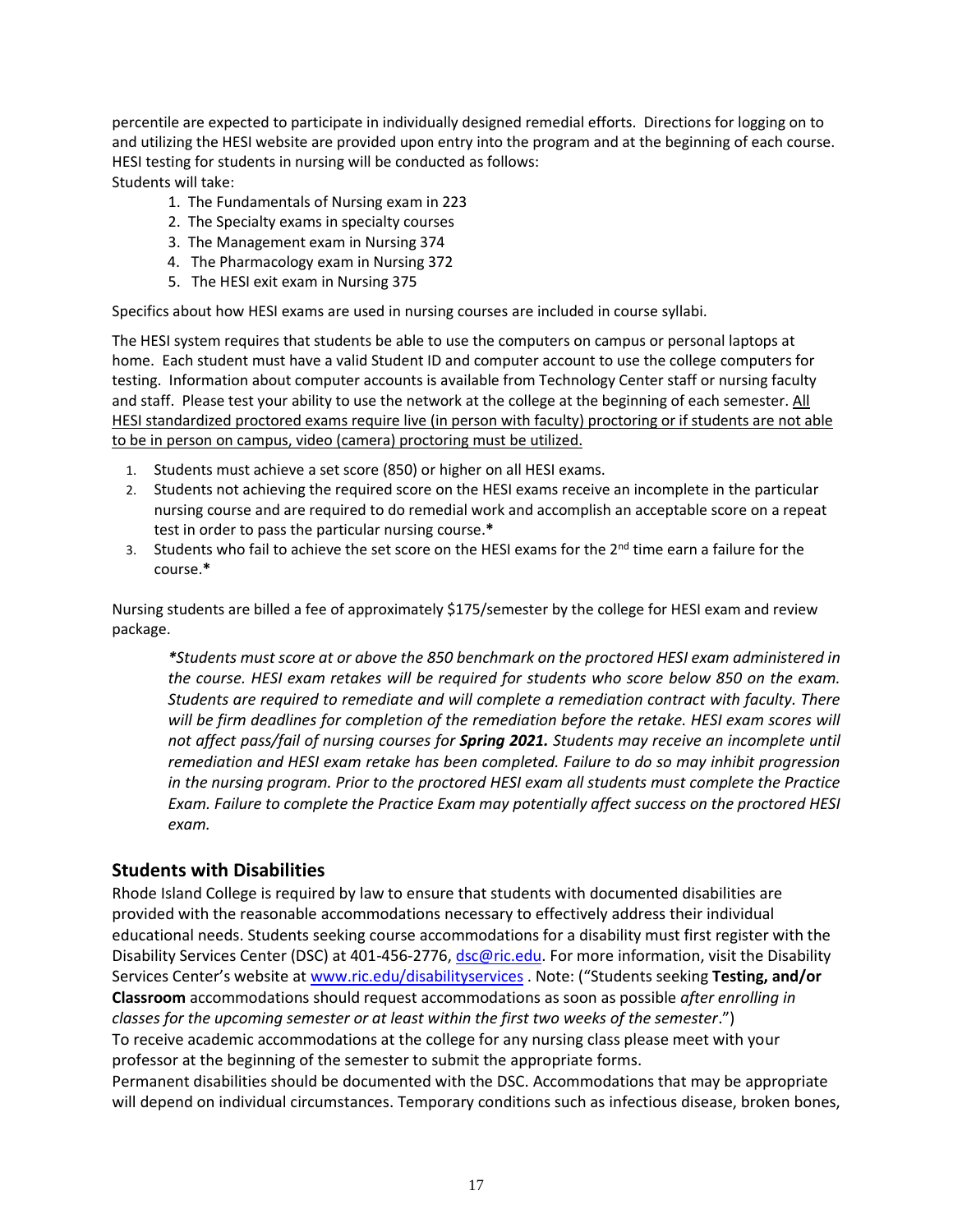or medical conditions related to standard pregnancy are not recognized by the ADA as eligible for ADA protection or disability-related accommodations per federal disability law such as the Americans with Disabilities Act of 1990, amended in 2008. Some medical conditions that occur during pregnancy may qualify for reasonable accommodations under the ADA. Disability status will be verified and evaluation will be made whether a requested accommodation is reasonable. An accommodation is not considered reasonable if it poses a direct threat to the health or safety of the student or others, if making the accommodation requires a substantial modification in an essential element of the curriculum, if it lowers academic standards, or poses an undue administrative or financial burden. Essential clinical skills must be demonstrated, with or without an accommodation, and the use of an intermediary will normally not be considered a reasonable accommodation. The Math Calculation Competency specifically in NURS 223, NURS 340, NURS 342, NURS 344, NURS 346, & NURS 372 including the ability to make calculations within a specified period of time, are considered essential clinical skills and, for that reason, extended testing times are not considered to be a reasonable accommodation for such testing.

#### **Grading System**

| Grades in nursing courses will be calculated using the following scale: |  |
|-------------------------------------------------------------------------|--|
|                                                                         |  |

| Cum Index | Grade | Ranges   |
|-----------|-------|----------|
| 4.0       | Α     | 93-100   |
| 3.67      | А-    | 90-92    |
| 3.33      | B+    | 87-89    |
| 3.00      | В     | 84-86    |
| 2.67      | В-    | 80-83    |
| 2.33      | $C+$  | 77-79    |
| 2.00      | C     | 74-76    |
| 1.67      | $C -$ | 70-73    |
| 1.33      | D+    | 67-69    |
| 1.00      | D     | 63-66    |
| 0.67      | D-    | 60-62    |
| .00       | F     | $0 - 59$ |

#### **Registration**

General registration procedures are described in the *Bulletin of Rhode Island College*. Nursing majors may register online for required nursing courses during the regular registration period, but **not** immediately prior to the beginning of classes during late registration. Students will be registered by the nursing office for N220, N222 and N225 after being accepted into the program. RN students must be accepted into the RN to BSN program in order to register for N316, N370 and N376. Students must bring a current RIC transcript showing evidence of completing prerequisites to the first class of each required nursing course.

Nursing 375 must be the last nursing course taken. Placement for N375 is done by lottery. Seniors submit preference for clinical placement. Each semester students are notified as to when the lottery will take place. Once clinical sites for students are selected the nursing office will register students.

#### **Summer Courses**

Selected required nursing courses are offered during summer sessions. Summer Courses are not guaranteed. The courses usually offered during summer include: N370 and N374 and sometimes N340, N342, N344 and N346. As usual, registration for summer courses is based on earned RIC credits as determined by Records Office. To take required nursing courses during the summer session all prerequisites must be met by the end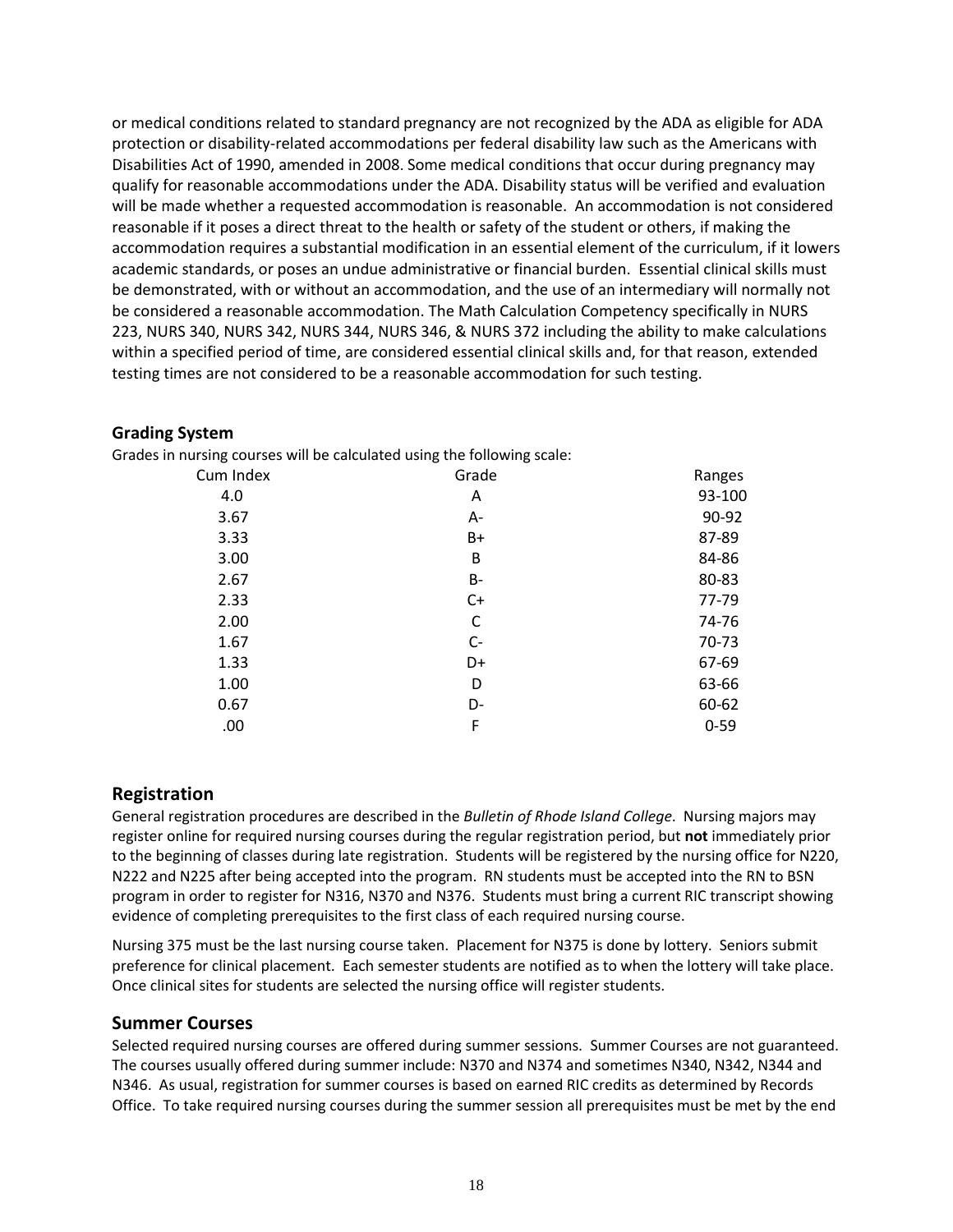of the previous semester. If a student has an Incomplete in a prerequisite course (e.g. because of a HESI score), she/he is not eligible to take specific summer nursing courses. Students who fail a nursing course are discouraged from repeating any courses in the summer.

# **Classroom Learning Environment**

The classroom setting is the location where much learning occurs. The classroom environment may be a factor that influences learning. In consideration of one's individual learning as well as that of other students are requested to mute computers, phones during lecture, seminar and laboratory sessions. Texting or using social media during class sessions is not appropriate. As we are in a remote classroom setting due to Covid, it is preferred to have videos on during class but if it's not possible, a profile picture is requested to help create a classroom environment and allow faculty to associate students' names with faces when videos are off. Unmute computers to ask or respond to questions during class.

Out of respect for the privacy of the individual members of the class as well as the faculty, videotaping of lectures, practice sessions or demonstrations is not permitted. Audio taping may be allowed with specific permission from the instructor.

Children are not allowed be present in the classroom or clinical areas. Please be aware of lecture/class/simulation content during remote classroom use that may not be suitable for children.

# **Health & Wellness Policies**

*All Nursing Students must have the following information on file in RIC HEALTH SERVICES*:

| 1. | An Admission Physical Exam                                                                                                                                                       |
|----|----------------------------------------------------------------------------------------------------------------------------------------------------------------------------------|
| 2. | One dose of Tetanus-Diphtheria-Pertussis (Tdap)                                                                                                                                  |
| 3. | Two MMRs (Measles, Mumps, Rubella) or blood titers confirming immunity.                                                                                                          |
| 4. | Three doses of <i>Hepatitis B</i> vaccine. A <b>Hepatitis B Surface Antibody titer</b> to confirm sero-<br>conversion is recommended $1 - 2$ months after the final dose.        |
| 7. | Provider documented proof, including date or age, of <i>Chicken Pox</i> disease or a Varicella titer<br>confirming immunity or two doses of Varicella vaccine.                   |
| 8. | An initial 2-Step PPD** tuberculin skin test and yearly PPD updates (or Chest X-Ray if PPD<br>positive and yearly TB Assessment, which is completed at Student Health Services). |
| 9. | Flu vaccine each fall semester.                                                                                                                                                  |
|    | ** 2-Step PPD – two separate PPDs planted at least a week apart but not more than a year<br>apart prior to entering Clinical Nursing courses.<br><b>Revised 12/2018</b>          |

If you wish to schedule an appointment for immunization at Health Services, please note the following: \*Note: if a student is a RI resident the following immunizations/vaccines are free: varicella (chicken pox) vaccine, Tdap, Td, Hep B, MMR and flu (in the fall) regardless of age.

- All immunizations must be pre-paid at the Bursar's Office located on East Campus in Building #4. Office hours are 8:30 a.m. to 4:30 p.m. Monday – Friday. Cash, check or credit cards (Discover, Master Card or Visa) are accepted. A receipt from the Bursars must be presented at Health Services to schedule an appointment.
- Health Services does not bill insurance companies (private or school insurance).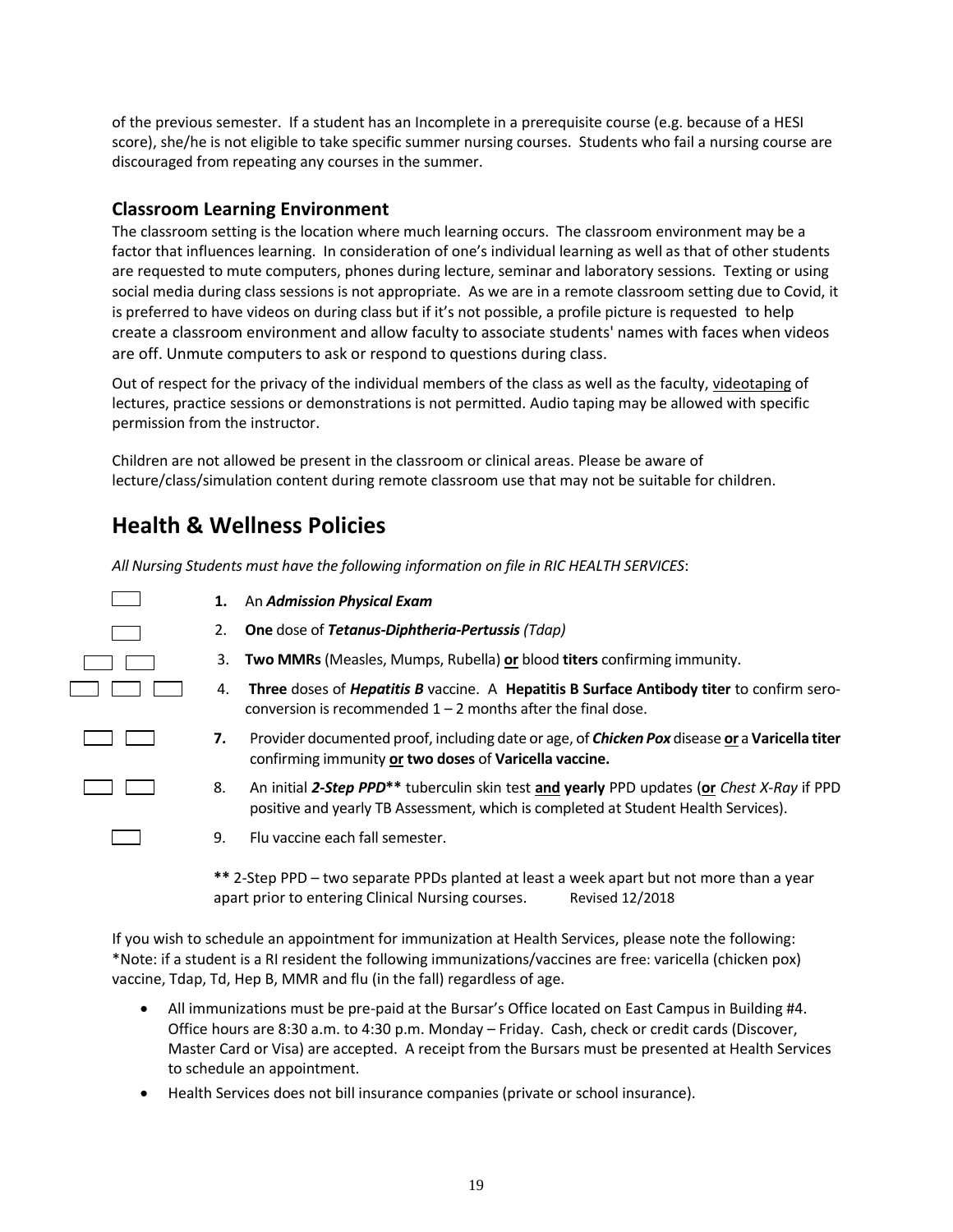Most major carriers do not reimburse for immunizations given to students over 18. Check with your insurance company for details.

- Cost of vaccines (subject to change based on availability):
	- 1. Measles, Mumps, Rubella (MMR): 50.00
	- 2. Tetanus (Td) vaccine: \$20.00
	- 3. Tetanus with Pertussis (Tdap): \$36.00
	- 4. Hepatitis B (requires as series of 3): \$30.00 for each vaccine
- Plan to spend 15 minutes at Health Services after the vaccine is administered to be sure there is not reaction.

If you feel you have had adequate immunizations in the past but are unable to access your records (from provider, high school or other college), you may elect to have a blood titer drawn to document immunity. These titers are available through Health Services.

The approximate costs of these titers (done by Roger Williams Medical Center lab) are:

- Mumps: \$18.00
- Rubella: \$20.00
- Rubeola (measles): \$18.00
- Varicella B (HBs Ab): \$15.00
- Hepatitis B (HBs Ab): \$34.00

(Add \$3.00 drawing and handling fee to total cost)

\*\*\* These prices are ONLY available through RIC Health Services. Private insurance does not generally cover the cost of titers.

Any questions, please call Health Services at (401) 456-8055.

#### **Work-Life Balance**

The faculty of the School of Nursing acknowledges that it frequently is necessary for students to work but suggests that students limit hours of employment to 16 hours/week whenever possible. This recommendation is based on the belief that an excessive employment commitment interferes with the educational experience of the students, including opportunities for participation in cultural, social and other activities.

# **Tobacco/Smoking/Vaping Policy**

The Rhode Island College School of Nursing is dedicated to maintaining a healthy work and learning environment. While the College already prohibits smoking/vaping inside its buildings and facilities, the SON policy prohibits smoking, vaping or use of tobacco products by students while in uniform\* or at any time when representing the School of Nursing.

\*See Student Dress Code Policy

# **Substance Use Policy**

#### Philosophy

Nursing students at Rhode Island College are expected to conduct themselves as professionals at all times. This professionalism includes dress, in-class attendance, academic integrity and the successful completion of course responsibilities as well as behavior in nursing courses on campus and at clinical locations. Adherence to student policies of the College and the School of Nursing fosters professionalism. Non-adherence to the professional standards of behavior requires corrective action. Failure by the student to comply with expectations will result in discipline ranging from written SPIP to dismissal from the Nursing major.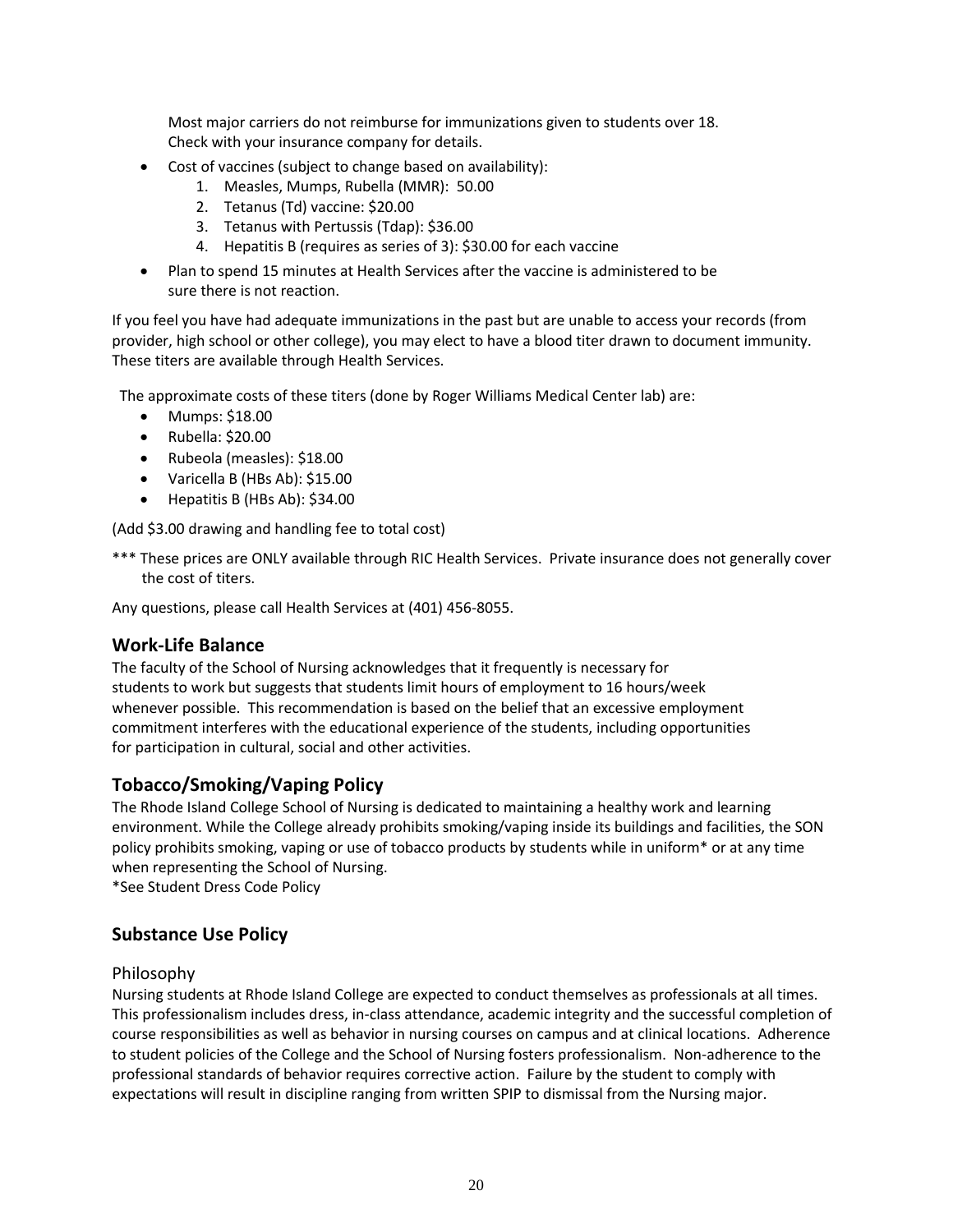Rhode Island College School of Nursing is committed to health promotion and maintenance of a healthy lifestyle. To fulfill this expectation, nursing students must be free of chemical impairment during participation in any aspect of the nursing program including classroom, laboratory and clinical settings. Substance abuse is a major problem that compromises the learning environment and impairs judgment interfering with the ability to provide safe, effective and supportive care. Appropriate treatment of substance abuse and addiction is critical to nursing education and practice.

#### Definition

A chemically impaired student is a person who, while in the academic or clinical setting, is under the influence of, or has abused, either separately or in combination: alcohol, over-the-counter medication, illegal drugs, prescribed medications, inhalants, or synthetic designer drugs. Abuse of the substances includes episodic and chronic use that has produced psychological and/or physical symptomatology, which interfere with the student's ability to fulfill role expectations.

#### Procedures

This health problem must be immediately addressed when identified within the nursing student population. Following are the procedures to be followed when a student is suspected of being chemically impaired.

- 1. Remove the student to a private area. Discuss the sign(s) and/or behavior(s) observed and allow the student to provide an explanation. Question the student regarding the use of any substance and, if used, what, when, and how much was used and by what route it was taken. When impairment signs/behaviors are observed during a clinical session, the student is removed from the area and relieved of further nursing responsibilities for the day. A written Student Performance Improvement Plan (SPIP) is issued, a make-up assignment may be given, and the student is instructed to arrange for transportation home.
- 2. A non-exposure incident report is prepared by the involved faculty member and is submitted to the appropriate Specialty Coordinator and Program Director. The appropriate Program Director will inform the other clinical faculty member also involved with the student during that semester on a "need to know" basis. A copy of the report will be placed in the student's file.
- 3. A group conference will be convened within one week. The conference group consists of the involved student and faculty member, and the appropriate Program Director. The purpose of the group conference will be to convey concern for the student's welfare and to present the student with procedural requirements. If chemical impairment is the problem, these procedures require student agreement to enter into a "Student Wellness Contract" for professional evaluation of chemical dependency status and determination of a treatment plan.
- 4. During the conference the academic consequences resulting from chemical impairment will be explained. The student will be requested to agree to the contract and to confirm understanding of both the terms and the academic consequences of the contract by signature. Should the student choose not to agree to the contract, he/she will be dismissed from the nursing major.
	- a) Participation in clinical nursing courses will not be permitted until the terms of the contract are fulfilled.
	- b) A semester grade of "I" (Incomplete) or "W" (Withdraw) will be assigned for these courses depending upon the amount of course work completed to date, the time remaining in the semester, the ability of the student to satisfactorily complete the course requirements and the treatment recommendation of the chemical dependence evaluator.
- 5. Following the initial screening, the evaluator will determine the prescribed treatment. If no treatment is required, the evaluator will prepare a written report to the appropriate Program Director. Upon receipt of the written recommendation of the chemical dependency evaluator that no treatment for chemical impairment is required, the student may return to all courses in progress.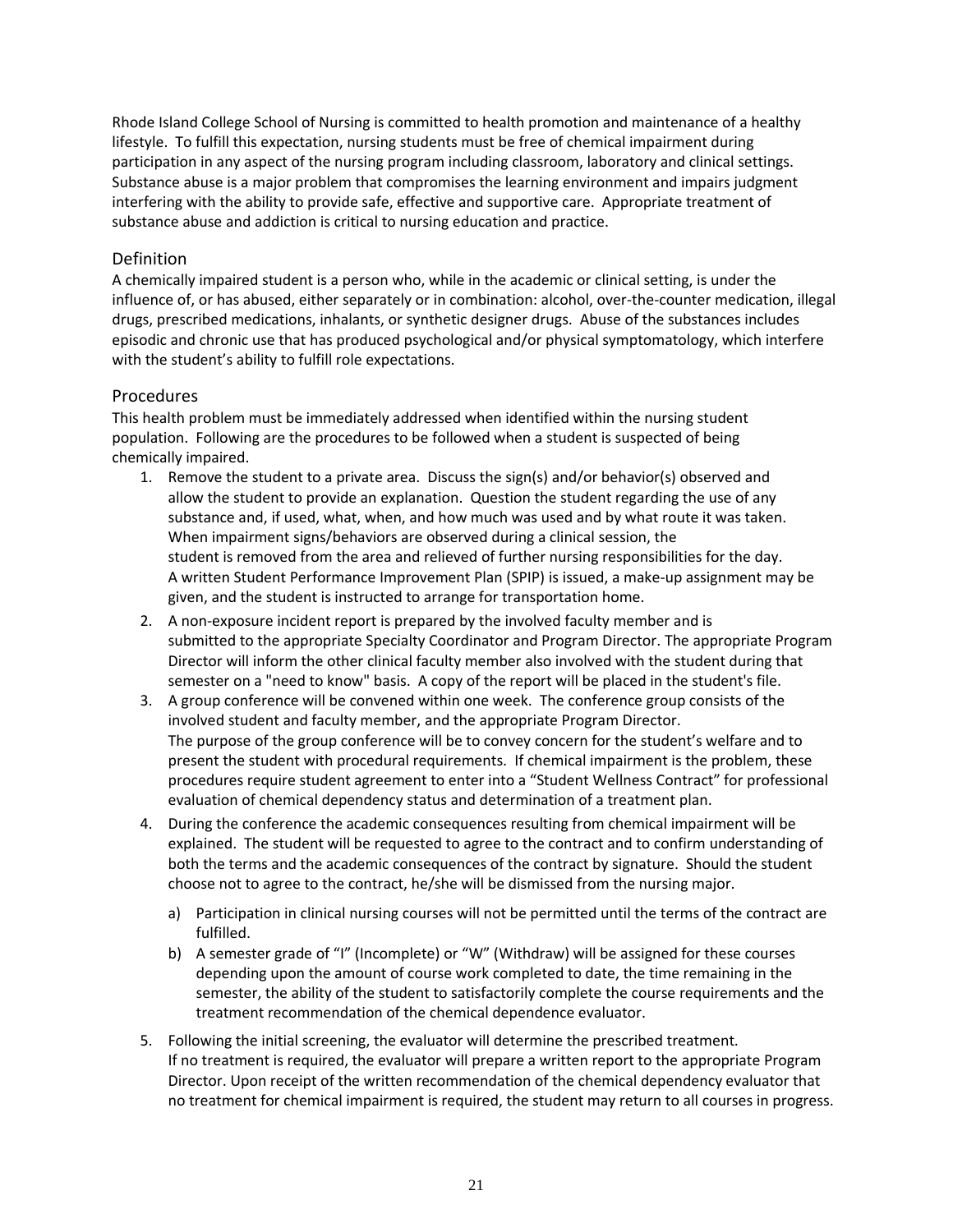- 6. When treatment is indicated, completion terms of the contract must be fulfilled.
- 7. Upon completion of the program, the student may resume participation in clinical nursing courses contingent upon the approval of a written request for reinstatement submitted for the semester he/she desires to return. If additional chemical impairment occurs subsequent to implementation of these procedures, the student will be dismissed from the nursing major.

# **Prevention of and/exposure to HIV, HBV, and HCV Infections Policy**

In order to reduce the possibility of exposure to Human Immunodeficiency Virus (HIV), Hepatitis B VIRUS (HBV), and Hepatitis C Virus (HCV) by nursing students, Rhode Island College School of Nursing has adopted a policy encompassing vaccination for HBV, and education and prevention techniques for HIV and HCV including standard precautions. Education about and prevention of exposure to body fluids and transmission of blood-borne pathogens including, but not limited to HIV, HBV, and HCV is the focus of this policy. The attached procedures, guidelines and forms have been developed in compliance with State and Federal laws, the Centers for Disease Control (CDC) Guidelines, and the policies and practices of Rhode Island College and affiliating clinical placements.

The School of Nursing recognizes individual rights, equal opportunity, voluntary testing, and confidentiality of test results and health records.

#### Purpose:

The purpose of the policy is to:

- 1. Protect students from exposure to body fluids and blood-borne pathogens and other potentially infectious materials.
- 2. Outline the HBV immunization protocol for students.
- 3. Describe the policies regarding students caring for HIV, HBV, and HCV infected clients.
- 4. Describe the policies regarding students with HIV infection.
- 5. Describe the Exposure Control Plan (ECP) for students.

#### Protecting the Student from Exposure to HIV/HBV/HCV

The Centers for Disease Control (CDC) recommends that Standard Blood and Body Fluid Precautions be used with all clients regardless of known or suspected blood-borne pathogens.

A. Standard Blood and Body Fluid Precautions:

Standard precautions are intended to prevent parenteral, mucous membrane, and non-intact skin exposures of nursing students to blood-borne pathogens. Blood is the single most important source of HIV, HBV, HCV, and other blood-borne pathogens in clinical settings. The following Standard Blood and Body Fluid Precautions can eliminate the risk of work exposure to HIV, HBV, and HCV. These guidelines should be used with all clients regardless of known or unknown risk factors. The guidelines for Standard Blood and Body Fluid Precautions include:

- 1. Students who come into direct contact with the body fluids of clients should wear gloves. This includes: direct client care, handling of soiled linen or lab specimens, etc. The gloves should be changed with each client and hands washed immediately after removing gloves.
- 2. Masks, protective eye wear, and/or gowns should be worn during all procedures that are likely to generate an exposure event.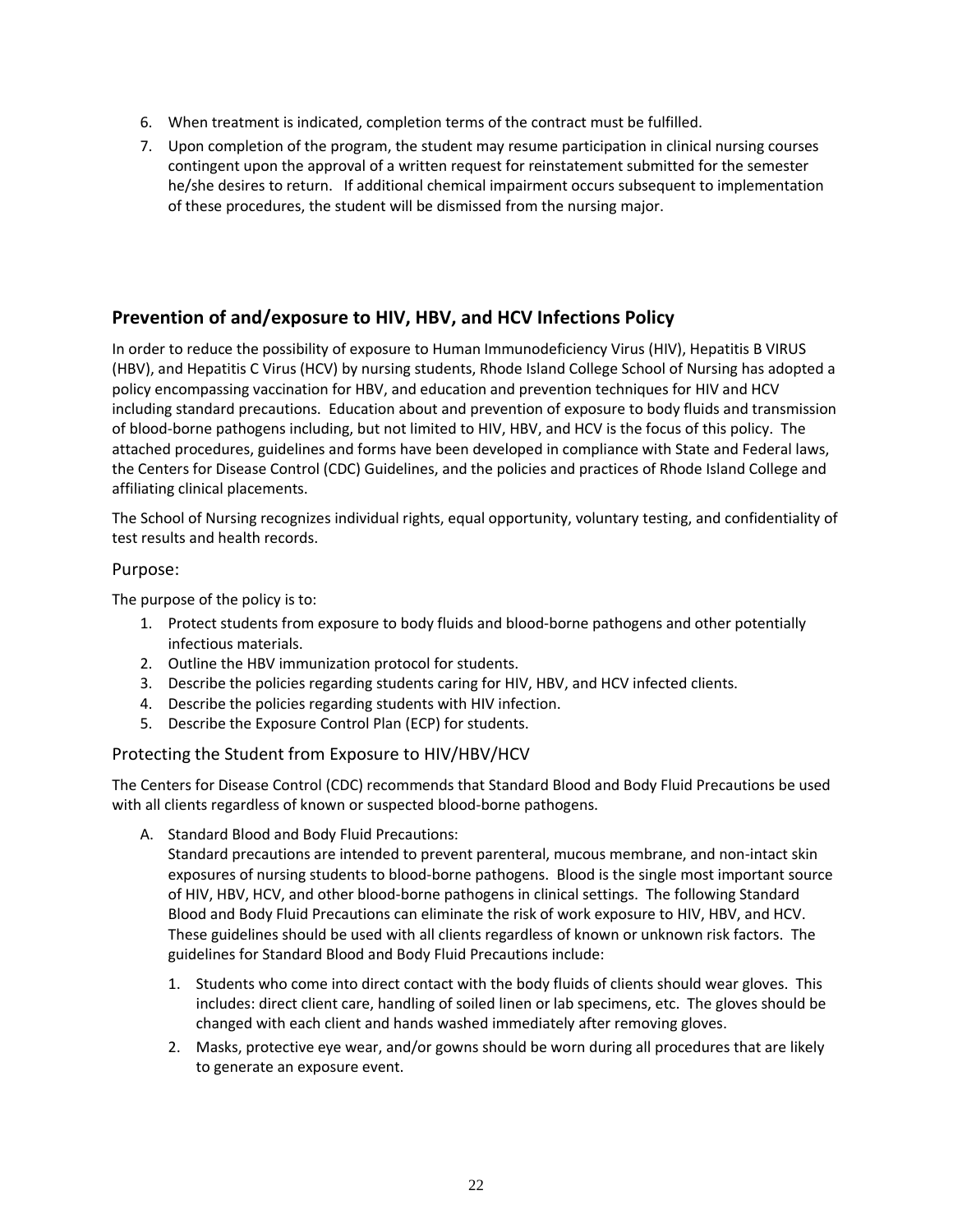3. Wounds and skin sites that have been in contact with blood or body fluids should be washed with soap and water; mucous membranes should be flushed with water. (No evidence exists that using antiseptics for wound care or expressing fluid by squeezing the wound further reduced the risk for blood-borne pathogen transmission; however, the use of antiseptics is not contraindicated. The application of caustic agents (e.g., bleach) or the injection of antiseptics or disinfectants into the wound is not recommended). <http://www.cdc.gov/hiv/pdf/guidelines/PrEPguidelines2014.pdf>

4. To prevent needle stick injuries, students should immediately dispose of needles and syringes in an appropriate sharps container. They should NOT recap used needles, purposely bend or break needles or in any way manipulate used syringes. This holds true for scalpels and other sharp

- disposable items. 5. To minimize the need for mouth-to-mouth resuscitation, ambu bags, barriers or other ventilation devices should be used when available.
	- 6. Students who have exudative lesions or weeping dermatitis should refrain from all direct client care and from handling client equipment until the condition resolves.
	- 7. All students who participate in invasive procedures should wear gloves, gown, mask, and protective eye wear.
	- 8. Students assisting in vaginal deliveries and cesarean sections should wear gloves, gowns, masks, protective eyewear, and footwear.
	- 9. Breast Milk and Saliva

Occupational exposure via breast milk and saliva have not been documented. However, the viruses have been isolated from these secretions and therefore standard precautions are required. Gloves should be used during oral exams. Nurses having extensive exposure to human breast milk should routinely use gloves while handling specimens.

- 10. Human Tissues and Other Body Fluids
	- a. Standard precautions apply to human tissues and the following fluids: cerebrospinal, peritoneal, synovial, pleural, pericardial, and amniotic fluids.
	- b. Standard precautions apply to feces, nasal secretions, sputum, sweat, tears, urine and vomitus.

#### Hepatitis B Vaccination

The Hepatitis B vaccination series will be documented upon enrollment in the nursing program. Hepatitis B vaccine will be available to students through Student Health Services. Students are encouraged to inquire about HBV immunization at their place of employment. All students who decline to comply with the HBV requirement shall be advised of their risk and be required to sign the Hepatitis B Vaccination Declination Form. Refusal to comply with the above requirement does not negate future availability of immunization.

Documentation of compliance or refusal shall be included in the student health record in Rhode Island College Health Services. The protocol for standard precautions is introduced to all nursing students during the sophomore year. The protocol is reviewed in junior and senior level nursing courses.

A. Cleaning and Disinfection – Nursing Resource Laboratory

The NRL shall be maintained in a clean and sanitary condition. All equipment and environmental and working surfaces shall be cleaned and decontaminated after contact with blood or other potentially infectious materials. Contaminated work surfaces shall be decontaminated with an appropriate disinfectant, immediately or as soon as feasible, when surfaces are overtly contaminated or after any spill of blood or other potentially infectious materials.

Protective coverings used to cover equipment and environmental surfaces shall be removed and replaced as soon as feasible when they become overtly contaminated. All bins, pails,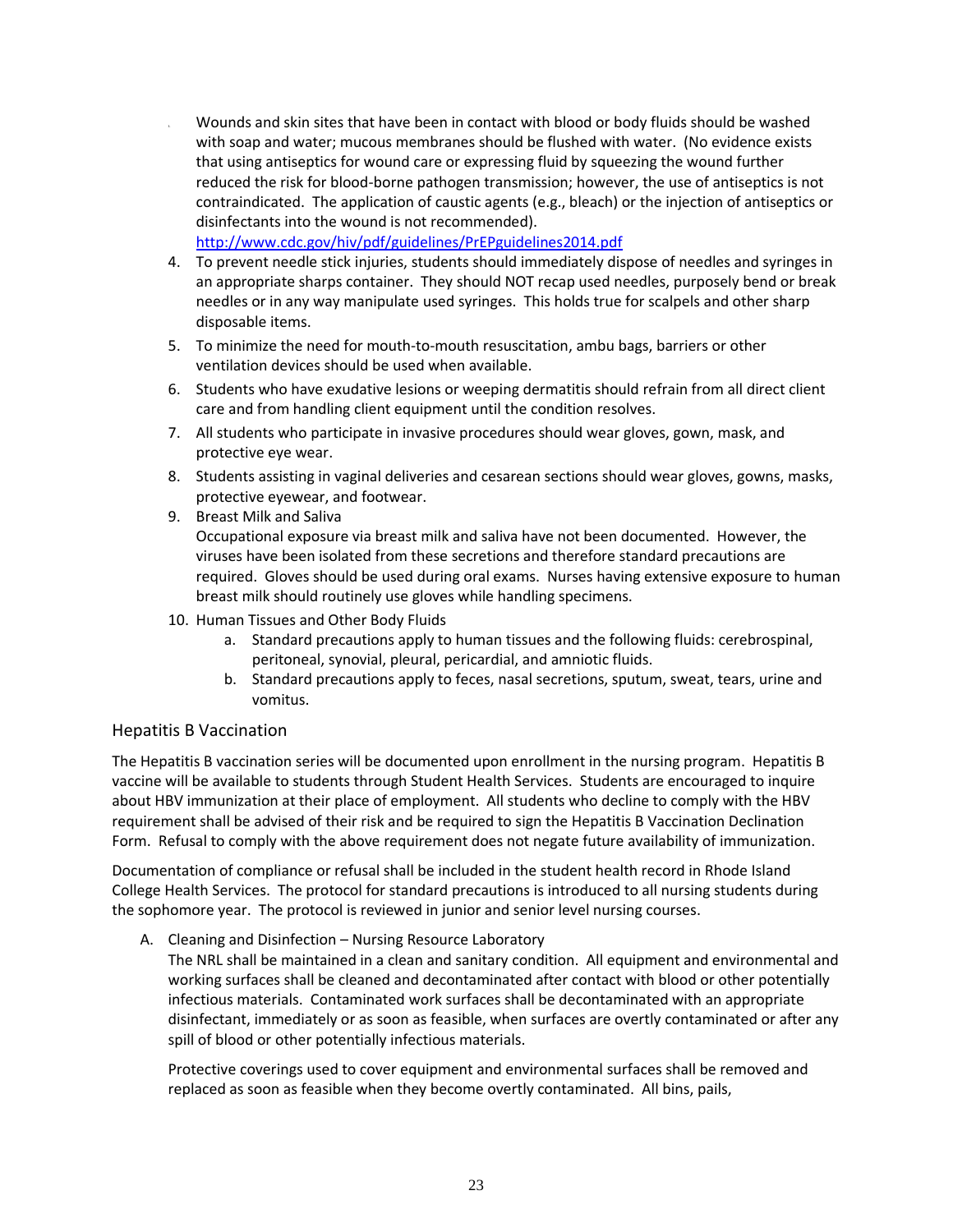cans, and similar receptacles intended for reuse which have a reasonable likelihood for becoming contaminated with blood or other potentially infectious materials shall be inspected and decontaminated according to the cleaning schedule and decontaminated immediately or as soon as feasible upon visible contamination. Broken glassware which may be contaminated shall not be picked up directly with the hands. It shall be cleaned up using mechanical means, such as a brush and dust pan, tongs, or forceps.

Contaminated sharps shall be discarded immediately or as soon as feasible in containers that are closable, puncture resistant, leak-proof on sides and bottom and labeled.

During use, containers for contaminated sharps shall be easily accessible to students and located as close as is feasible to the immediate area where sharps are used or can be reasonably anticipated to be found, maintained upright throughout use, and replaced routinely and not be allowed to overfill. When moving containers of contaminated sharps from the area of use, the containers shall be closed immediately prior to removal or replacement to prevent spillage or protrusion of contents during handling, storage, or transport, and placed in a secondary container if leakage is possible.

Sharps containers shall not be opened, emptied, cleaned manually or handled in any other manner which would expose students to the risk of percutaneous injury. Disposal of all Sharps and Medical Waste shall be in accordance with applicable regulations and Rhode Island College.

B. Laundry Practices

In the event that linen used for practice in the NRL becomes contaminated with blood or other potentially infectious materials, it shall be handled following standard precautions. Contaminated laundry shall be placed and transported in bags or containers labeled or in red bags substituted for labels.

Contaminated laundry shall be handled as little as possible and shall be bagged or containerized at the location where it was used and shall not be sorted or rinsed. Whenever contaminated laundry is wet and presents a reasonable likelihood of soak-through or of leakage from the bag or container, the laundry shall be placed and transported off campus in bags or containers which prevent soakthrough or leakage of fluids to the exterior. All students who have contact with contaminated laundry shall wear protective gloves and other appropriate personal protective equipment.

#### Students who refuse to care for HIV/HBV/HCV Infected Clients

The Rhode Island College School of Nursing believes that professional nursing students have a responsibility to provide care to all clients assigned to them and that refusal to care for an individual with HIV, HBV, or HCV is contrary to the ethics of the nursing profession.

The School of Nursing recognizes that infectious diseases pose considerable psychological as well as physical threats to students and will address any fears, misinformation or prejudices the student may be experiencing by:

- 1. Providing the most current information on occupational transmission of the viruses.
- 2. Providing thorough instructions on the ways students can prevent exposure.

#### Students who have been diagnosed with HIV/HBV/HCV

The following statements summarize the School of Nursing policy regarding HIV-infected students:

1. The School of Nursing will not consider HIV status in the admission decision. The exclusion of people with HIV infection constitutes unwarranted discrimination. An infected individual will be treated in the same manner as any student diagnosed as having any other illness, injury or disability.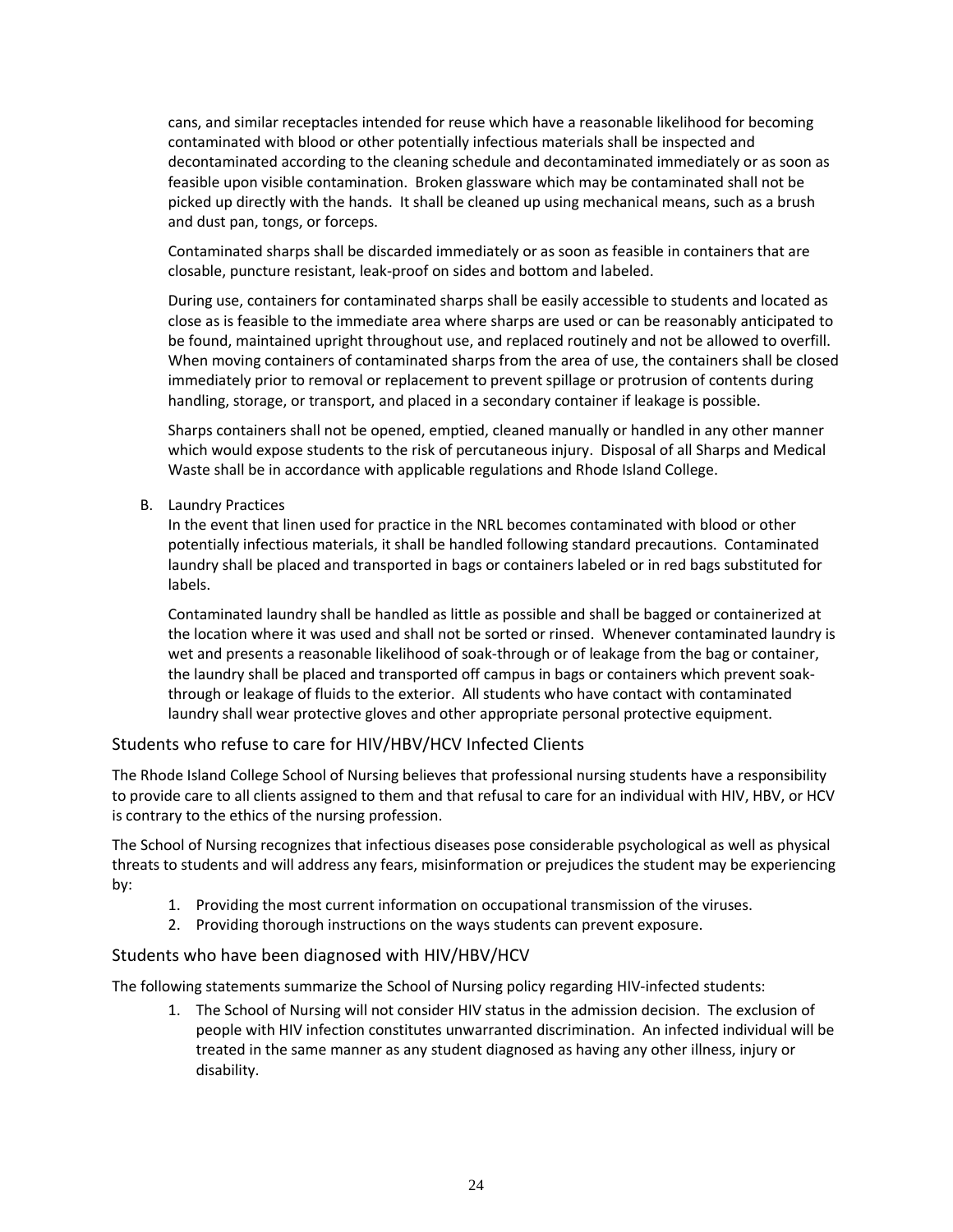- 2. Students with HIV will be allowed access to clinical, academic, and College-related social activities as their medical condition permits. In the instances where a student is unable to fulfill his/her responsibilities, the School of Nursing will make a reasonable effort, if asked, to accommodate the student. Should a problem arise, the nursing faculty will seek advice according to the current Rhode Island College Handbook of Policies Practices and Regulations.
- 3. HIV positive students are encouraged to seek competent medical and psychological consultation early in the disease.
- 4. No specific information about HIV status will be documented in the student's file. Information will not be shared verbally or in writing with anyone unless the student requests so in writing. A student who informs the faculty and/or staff of his/her HIV/HBV/HCV status will be accorded confidentiality by faculty and staff members in whom he or she confides.
- 5. Students with known immune deficiencies are at an increased risk for hospital-acquired infections. Clinical assignments for these students will be evaluated accordingly.

#### Exposure Control Plan – Post-Exposure Evaluation and Follow-up

A. Simulation Center/Nursing Resource laboratory

Students exposed to blood or other body fluids in the Nursing Resource Laboratory will follow the following procedures.

In the event of an exposure, the supervising faculty/staff member will initiate the process by reporting the incident to the Dean of Nursing, Director of College Health Services, and the Safety and Security Department (Campus Security Office). If no faculty member is present in the Laboratory, the student is to report the incident to the Department of Nursing Chairperson for appropriate action.

In addition to the above, the supervising faculty member is responsible for completing a Rhode Island College School of Nursing Exposure Incident Report (Appendix I) and submitting it to the Rhode Island College School of Nursing Dean within 24 hours.

The exposed student will be referred to Health Services Office or personal care provider for followup medical care, including counseling. The College Insurance Rider provides financial coverage for follow-up.

B. Off-Campus Clinical Experiences

Students exposed to blood or other body fluids during an off campus clinical experience will follow the initial Post Exposure Evaluation and Follow-up Procedure of the respective agency. For follow-up and further testing/intervention, the exposed student will be referred to the Rhode Island College Health Services Office or personal care provider. In addition, the supervising faculty member will initiate the process by reporting the incident to the School of Nursing Dean immediately after the incident. The supervising faculty member is also responsible for completing a Rhode Island College School of Nursing Incident Report (Appendix I) and submitting it to the Rhode Island College School of Nursing Dean within 24 hours. In addition, the supervising faculty member will provide the student with the pertinent sections of the CDC's US Public Health Service Guidelines for the Management of Occupational Exposures to HBV, HCV, and HIV and Recommendations for Post Exposure Prophylaxis.http://www.cdc.gov/mmwr/preview/mmwrhtml/rr5409a1.htm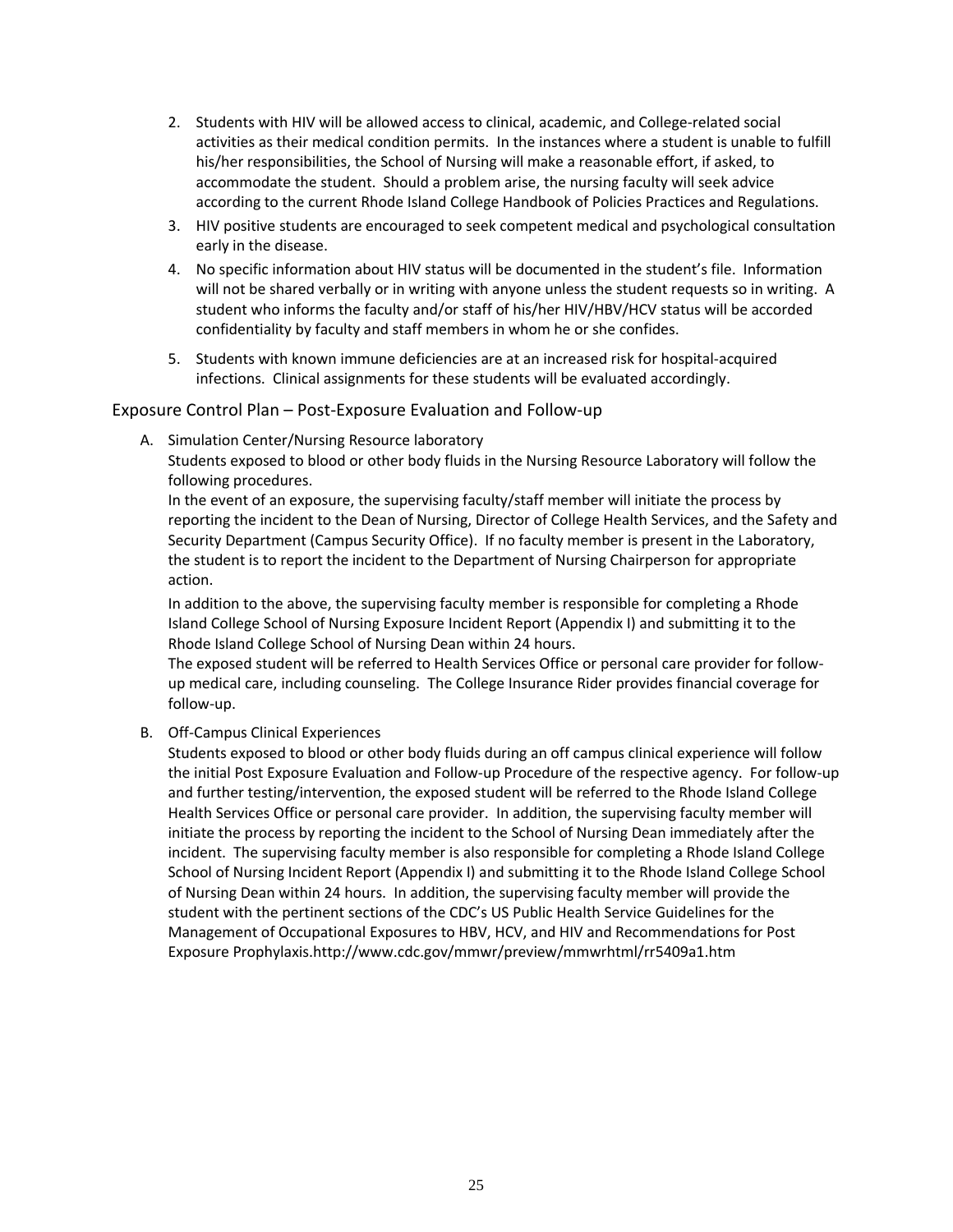#### RHODE ISLAND COLLEGE – SCHOOL OF NURSING

EXPOSURE INCIDENT REPORT

|                                                                                                                                                                                                                                | LAF UJUNE INCIDENT INFRUNT                                                                                                                                                                                                                                                                                     |
|--------------------------------------------------------------------------------------------------------------------------------------------------------------------------------------------------------------------------------|----------------------------------------------------------------------------------------------------------------------------------------------------------------------------------------------------------------------------------------------------------------------------------------------------------------|
|                                                                                                                                                                                                                                |                                                                                                                                                                                                                                                                                                                |
|                                                                                                                                                                                                                                |                                                                                                                                                                                                                                                                                                                |
| Nursing Course: Management of the Course of the Course of the Course of the Course of the Course of the Course of the Course of the Course of the Course of the Course of the Course of the Course of the Course of the Course |                                                                                                                                                                                                                                                                                                                |
| SUMMARY OF EXPOSURE INCIDENT:                                                                                                                                                                                                  |                                                                                                                                                                                                                                                                                                                |
| student/source of contact)                                                                                                                                                                                                     | (Describe circumstances of exposure incident and results of immediate follow-up, i.e. blood testing of                                                                                                                                                                                                         |
| FOLLOW-UP                                                                                                                                                                                                                      |                                                                                                                                                                                                                                                                                                                |
| provided to the student.                                                                                                                                                                                                       | The Agency representative has informed the student of the results of the medical evaluation and told<br>him/her of any medical conditions which may result from exposure to blood or other potentially<br>infectious materials which require further evaluation or treatment. A copy of this document has been |
|                                                                                                                                                                                                                                |                                                                                                                                                                                                                                                                                                                |
|                                                                                                                                                                                                                                | Agency Representative Name: ___________________________________ Date: ______________________________                                                                                                                                                                                                           |
| (July 3, 2014)                                                                                                                                                                                                                 | I have been given a copy of the CDC, US Public Health Service Guidelines for the Management of<br>Occupational Exposure to HBV, HCV, and HIV and Recommendations for Post exposure Prophylaxis                                                                                                                 |
| SIGNATURES:                                                                                                                                                                                                                    |                                                                                                                                                                                                                                                                                                                |
| (Student)                                                                                                                                                                                                                      | (Date)                                                                                                                                                                                                                                                                                                         |
| (Faculty)                                                                                                                                                                                                                      | (Date)                                                                                                                                                                                                                                                                                                         |

# **Clinical Policies**

# **CARDIOPULMONARY RESUSCITATION (CPR) CERTIFICATION**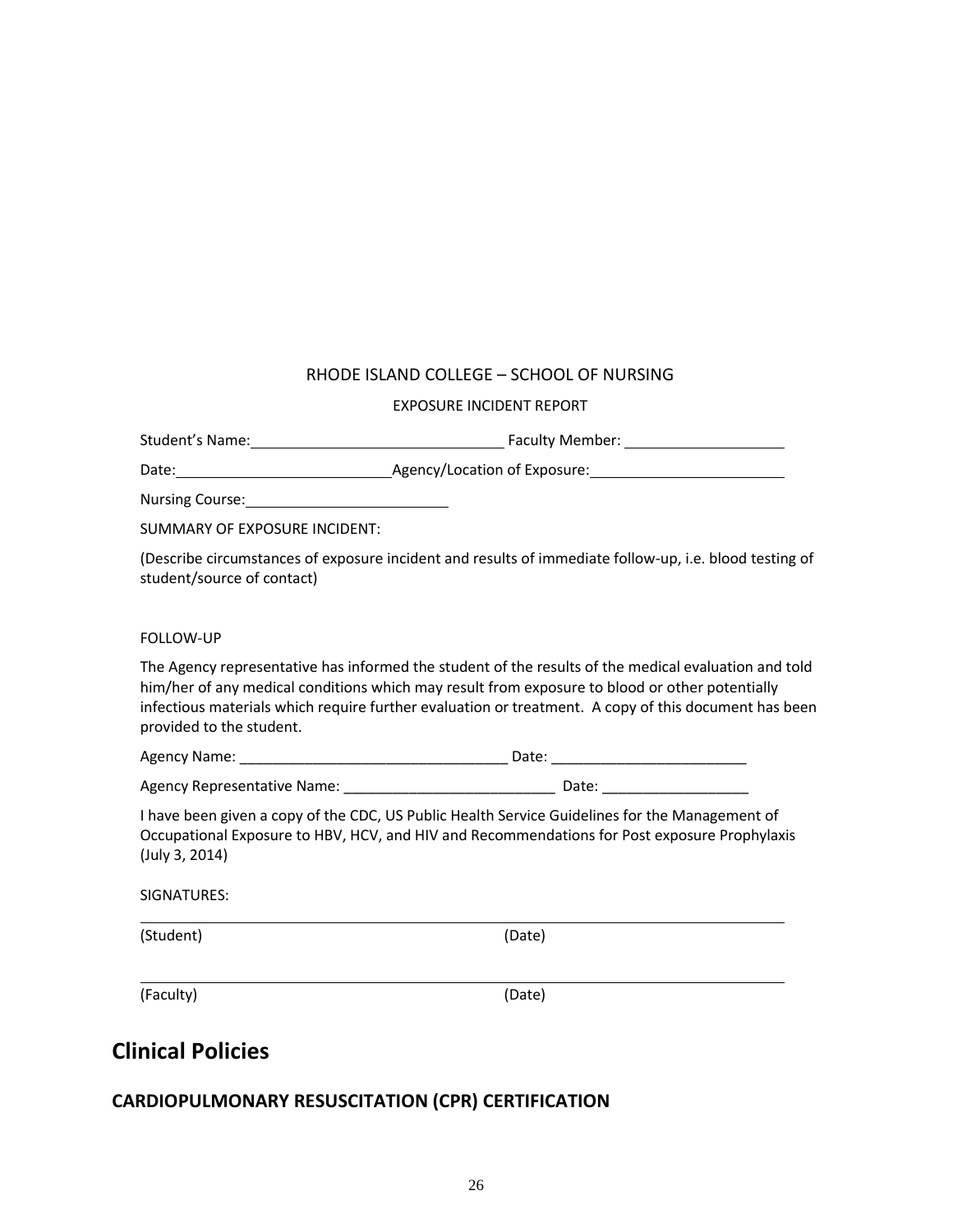Students need to present proof of Cardiopulmonary Resuscitation Certification (CPR). CPR Courses are regularly offered on campus by Ocean State Educational Seminars, Inc. (651-5777). Courses are also offered by the American Heart Association (228-2320 or cpr.heart.org). The certification that students need is American Heart Association "Basic Life Support Provider".

**Students must present evidence of CPR certification at the start of the first clinical course (N223) and every clinical course thereafter.** 

## **BCI**

All incoming students must have a Background Criminal Identification (BCI) done through Castle Branch [\(http://go.castlebranch.com/portal\\_instructions\)](http://go.castlebranch.com/portal_instructions). The portal link below will give students access to completing this process.**portal.castlebranch.com/RH11** . The BCI must be verified by the School of Nursing office prior to the first day of class. Additional requests for background checks may be required by specific clinical sites.

#### **Attendance**

Attendance at clinical is mandatory. Absence may jeopardize the student's ability to meet course objectives and satisfactorily pass clinical. Students are required to notify faculty of illness, or extenuating circumstances prior to the clinical experience. Individual faculty will inform students regarding the notification procedure to follow. Since there is no mechanism to make up clinical time, alternate learning experiences may be required by faculty. Assignment of alternate learning experiences does not assure that the student will be able to meet course objectives and/or pass clinical.

#### **Clinical Placements**

Clinical learning provides students with the opportunity to carry out nursing care for persons of all ages and in all stages of the health-illness spectrum. The School of Nursing retains the right to place and schedule students in appropriate clinical settings. Although every effort will be made to place all students, it is possible that in any given semester sufficient placements may not be available. Students in clinical courses are responsible for their own transportation to the clinical area. Attendance at clinical is mandatory. Students are expected to adhere to the policies of the clinical site as well as the School of Nursing policy. Students may be required to prepare the day before clinical by obtaining information at the clinical site.

#### **Student Self-Identification of Risk Factors**

Students with any condition such as, but not limited to pregnancy, viral infections, allergies, immunesuppression, surgical wounds, or mobility issues that potentially places them and/or patients at risk in the clinical setting are responsible for informing the instructor of the condition. This information should be discussed with each clinical instructor prior to the start of the semester, or as soon thereafter as the students become aware of the condition. Students who are unable to work due to medical conditions are not allowed to participate in clinical activities until they have received medical clearance.

# **Student Dress Code**

Students in all clinical settings must wear a Rhode Island College name pin. Students must also wear the hospital issued identification badge while in the clinical area, including when they are obtaining clinical assignments. Pictures on badges should not be defaced or obstructed. Lanyards may not be used for identification badges*.* 

#### Attire Standards

1. Clothing must be clean and neatly pressed. Skin of midriff, chest cleavage, and underclothing must not be exposed or revealed.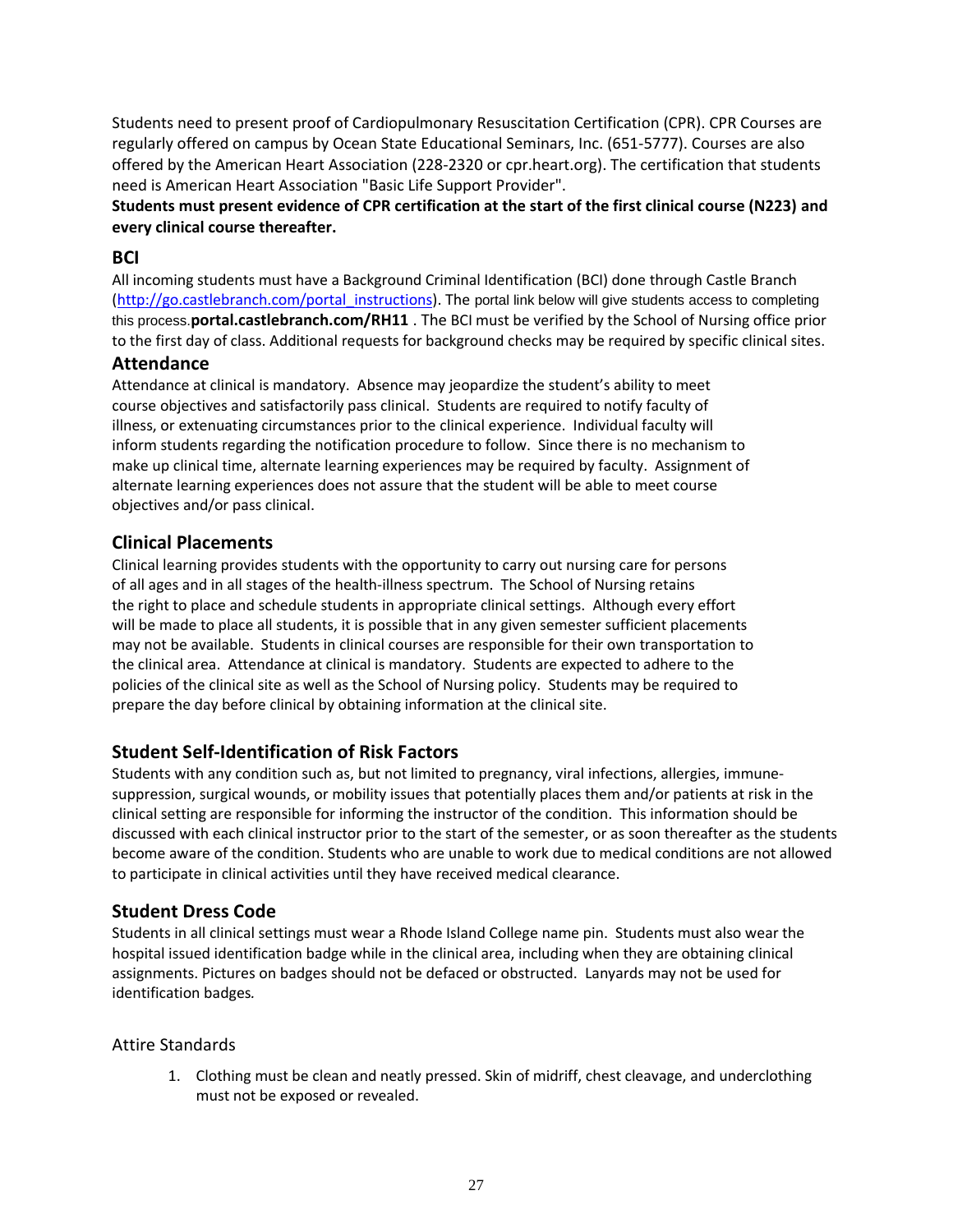- 2. Denim "blue jean" type attire i.e. pants, skirts, dresses) is unacceptable.
- 3. Professional footwear should be safe, clean, polished, in good condition, and provide protection from hazards such as heavy objects, chemicals, and/or bodily fluids.
- 4. Sneakers are not acceptable for professional attire.
- 5. Shoes must be either black or white.
- 6. Students will wear maroon scrubs embroidered with "Rhode Island College School of Nursing".
- 7. White lab coats will have a Rhode Island College School of Nursing patch sewn on the left sleeve 2 inches below the shoulder. (available at Alexander's Uniforms)
- 8. Attire for specialty clinical sites will be according to agency policy and will be reviewed at the start of the clinical experience by the clinical faculty.

#### Attire for Non-Clinical days

- Attire must follow all standards of professionalism as previously noted.
- White lab coats must be worn over either maroon scrubs or professional attire, particularly in acute care clinical areas including days when students pick up assignments.

#### Grooming Standards

- Student attire will be neat and clean at all times.
- Students must be physically clean and free of pervasive body odor, as well as pet, smoke, chemical and other odors offensive to patients and professional colleagues. Faculty members reserve the right to dismiss a student from the clinical area, if in their judgment, the student does not present a professional image.
- Students must avoid use of perfumes, fragrant soap, body lotion or powders since they may create an allergic or offensive reaction by patients or colleagues.
- Fingernails are to be neat, clean, and trimmed to the tip of the finger. Artificial nails are prohibited. Fingernail polish, long fingernails, excessive makeup, jewelry and rings other than wedding or class rings are not appropriate for the clinical setting.
- Hair should be clean, neat well-groomed and should not represent extremes in color or fashion. Female and male students with long hair will wear their hair pulled back so that it does not fall on the collar, does not impinge on the student's own safety, ability to perform his/her job, or infection control.
- Facial hair should be well groomed, neat and trimmed, beards trimmed to jaw line and mustache trimmed to the lip line.

#### Adornment Standards

- Artificial fingernail enhancements of any type are not to be worn by students who have direct (physical contact with patients.
- Tattoos, particularly those that cover a large portion of the arm or leg must be covered. Pierced ears, limited to one stud type earring per ear, and small nose studs are permissible. Other visible body piercings, including tongue, are not acceptable and must be removed, covered or replaced with a neutral tone space/retainer when in the clinical setting.
- Head attire is not permissible except for specific religious practices.

Nursing students are prohibited from smoking/vaping or using tobacco while in uniform or when representing the School of Nursing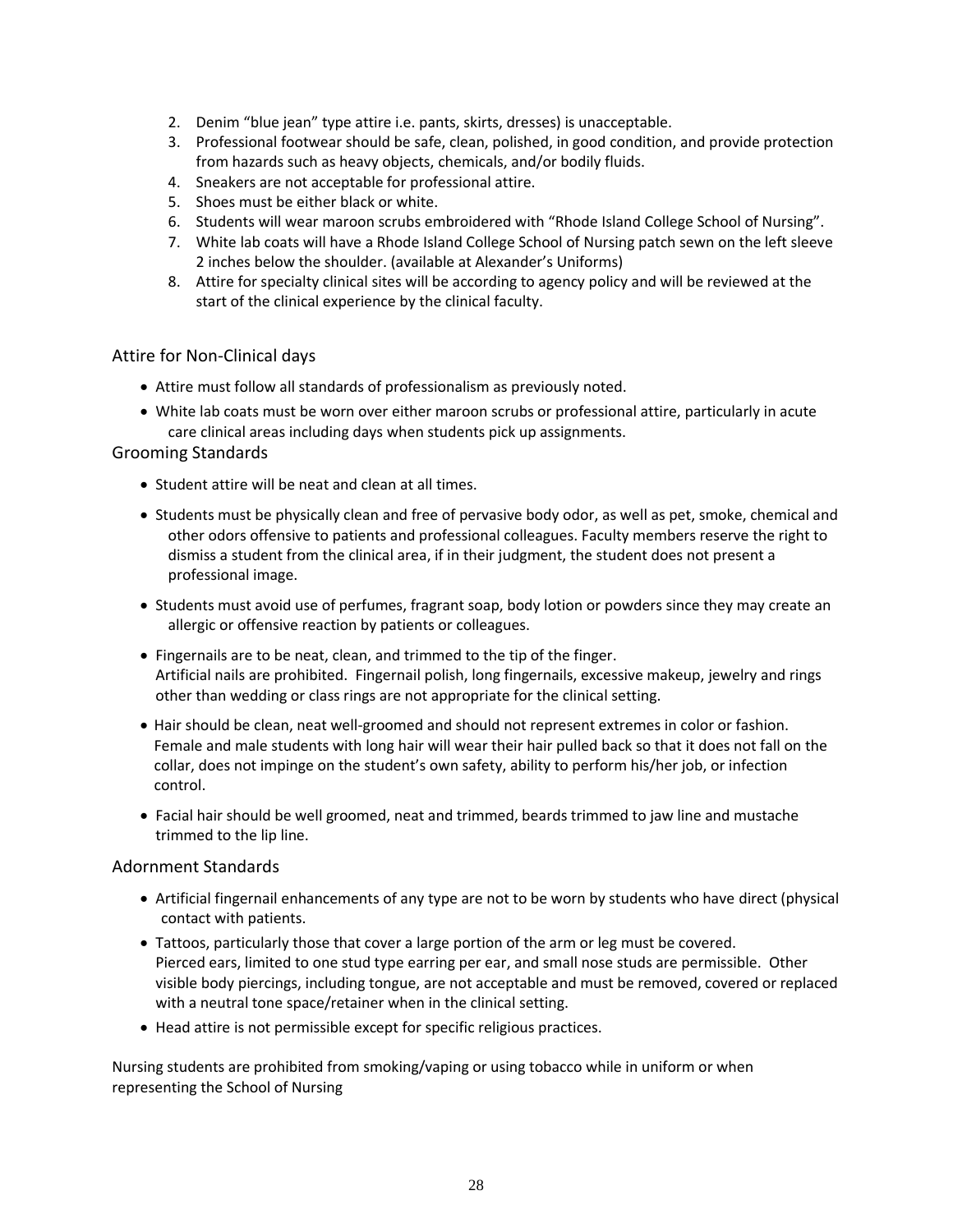# **Transporting Patients**

Under **NO** circumstances shall students transport patients in any motor vehicle.

#### **Incident Reports in Clinical Settings**

If an incident report is indicated in a clinical setting, it will be completed according to agency policy and a report will be submitted to the Department Chairperson immediately, or at least within 24 hours of the incident. The report is signed by the student who was involved and by the faculty member responsible for supervision of the student. The report becomes part of the student's official file.

# **Student Performance Improvement Plan (SPIP)**

If at any time a student's performance in clinical is considered to be unsatisfactory, the student will be notified with a written Student Performance Improvement Plan (SPIP) from the clinical instructor. Once signed by the student (students must sign regardless of agreement), a copy is given to the student and submitted to the Nursing office for distribution to the appropriate Program Director and the student's advisor. A copy is placed in the student's file.

#### **Student Liability Insurance**

Students who are actively enrolled as majors in nursing at Rhode Island College are covered by a Medical Malpractice Policy by the Board of Governors for Higher Education. This should not be confused with the College's low-cost optional illness & accident insurance that provides benefits for any single illness or injury which occurs during the period of September 1 to August 31.

#### **Notification of Illness**

If a student is ill and cannot attend clinical, she/he should contact the individual instructor prior to the scheduled meeting time. Make-ups for missed clinical assignments are arranged with individual instructors. For some clinical experiences students will receive instructions to contact the agency as well as the instructor. Consistent with written regulations on class attendance for undergraduate students, the student is reminded that the responsibility for fulfilling requirements of each class session rests with the individual student. If a student is unable to meet any course requirement an immediate acceptable explanation must be reported to faculty responsible for the course.

#### **Privacy Policy**

During clinical rotations, students shall not intentionally be assigned to provide care for any client with whom they are personally acquainted, including members of the Rhode Island College community (i.e., faculty, fellow students, or staff). Should students become aware that they have inadvertently been given such an assignment, they are to notify the instructor or preceptor immediately.

#### **Social Media Policy**

HIPAA-Compliant use of Mobile Devices, Social Media and the Internet

The purpose of this policy is to maintain the protection of sensitive and confidential information related to the School of Nursing and to uphold the professional reputation of the School of Nursing and Rhode Island College.

This policy applies to the use of mobile devices, social media and internet communications related to confidential information about the School of Nursing (including the faculty, staff, students, classroom and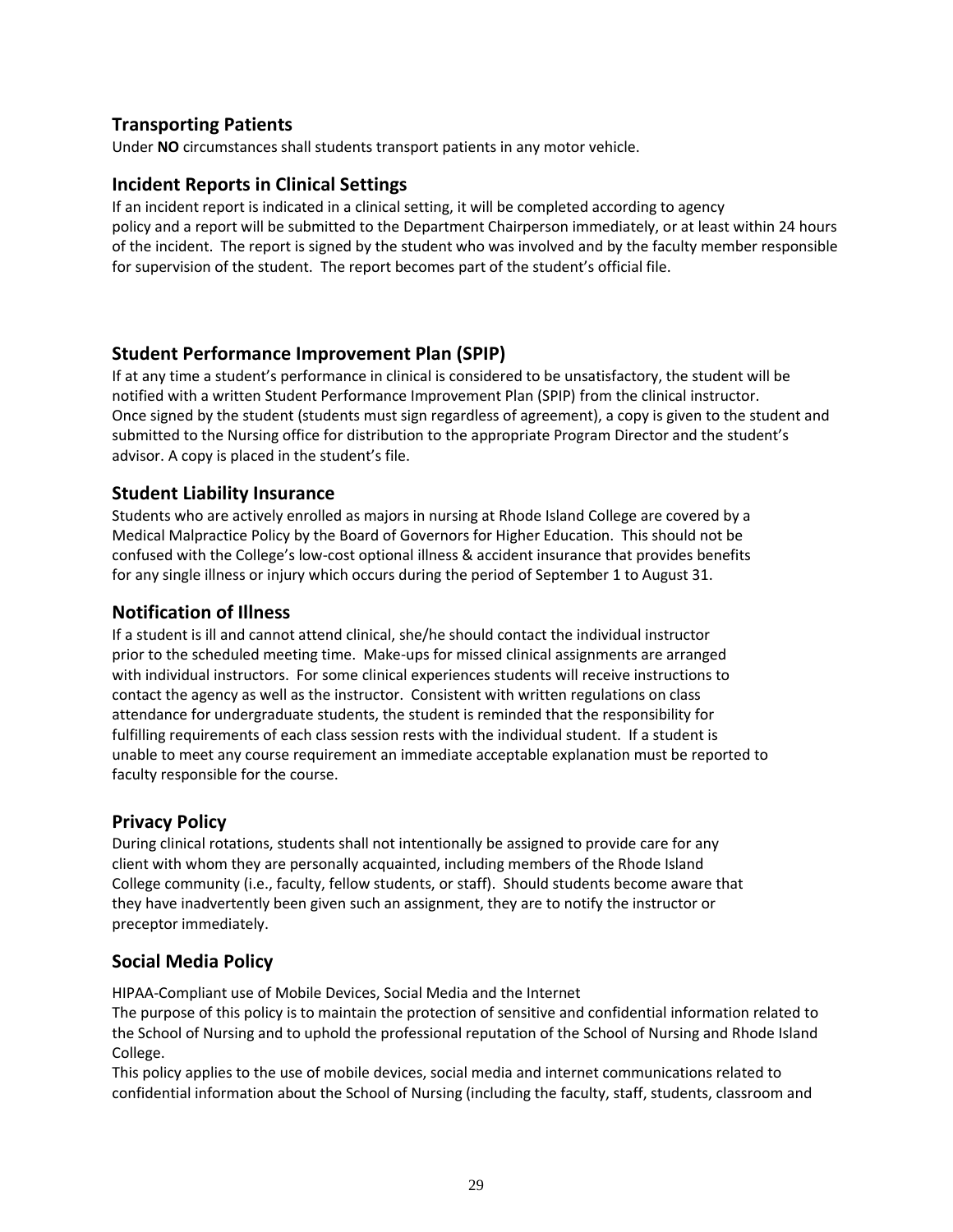clinical activities), patients, and (SON) clinical affiliates.

SON students, faculty and staff must always protect individuals' rights to privacy and confidentiality, and communicate sensitive and confidential information in accordance with the *Health Insurance Portability and Accountability Act* (HIPAA) and the Family Educational Rights and Privacy Act (FERPA).

Social media are web-based or mobile technologies used for interactive communication. RICSON encourages responsible use of mobile devices to access electronic information that can be helpful in forming plans of care for patients and for professional communication. Examples of social media include, but are not limited to, collaborative projects (e.g. Google Drive), blogs and microblogs (e.g. Twitter), content communities (e.g. YouTube), social networking sites (Facebook), virtual game worlds, and virtual social worlds (e.g. Second Life).

Members of the SON community are expected to observe the American Nurses Association's *Principles for Social Networking (American Nurses Association, 2011 Navigating the World of Social Media)*

#### *ANA's Principles for Social Networking*

- *1. Nurses must not transmit or place online individually identifiable patient information.*
- *2. Nurses must observe ethically prescribed professional patient — nurse boundaries.*
- *3. Nurses should understand that patients, colleagues, institutions, and employers may view postings.*
- *4. Nurses should take advantage of privacy settings and seek to separate personal and professional information online.*
- *5. Should bring content that could harm a patient's privacy, rights, or welfare to the attention of appropriate authorities.*
- *6. Nurses should participate in developing institutional policies governing online conduct.*

The policy requires that all:

- Be aware of the necessity of maintaining professional boundaries while using electronic media.
- Follow HIPAA guidelines at all times. Identifiable information concerning patients/clinical activities must not be posted in any online forum.
- Protect confidential, sensitive and proprietary information. Do not share or post any information related to nurse-patient contact or about the SON.
- Do not post comments on social media sites about patients, clinical facilities, employees of facilities, faculty or other students as these posts violate the individual's right to privacy and may incur liability - even if the posts do not specifically identify individuals.
- Do not use mobile devices to take photos of patients or patient information.
- Use PDAs and other devices only as authorized by faculty and clinical affiliates.
- Have a responsibility to report any breach of confidentiality or privacy to a School of Nursing administrator or faculty member.

#### Consequences

Violations of patient privacy will be subject to HIPAA and FERPA procedures/guidelines and consequences.

Students who share confidential or unprofessional communication may be subject to disciplinary action, up to and including dismissal from the program. (Approved May 7, 2014)

#### **Compliance Requirements**

Prior to beginning clinical agency affiliations, all students need to complete the online Orientation Modules and the facility specific information through the Centralized Clinical Placement (CCP). Sophomore level students are informed of the process for completing the modules in N223 prior to the beginning of their first off-campus clinical affiliation. Information regarding the process used to access the modules is updated every semester and emailed to all other students prior to the beginning of each semester. All students complete the following online orientation modules: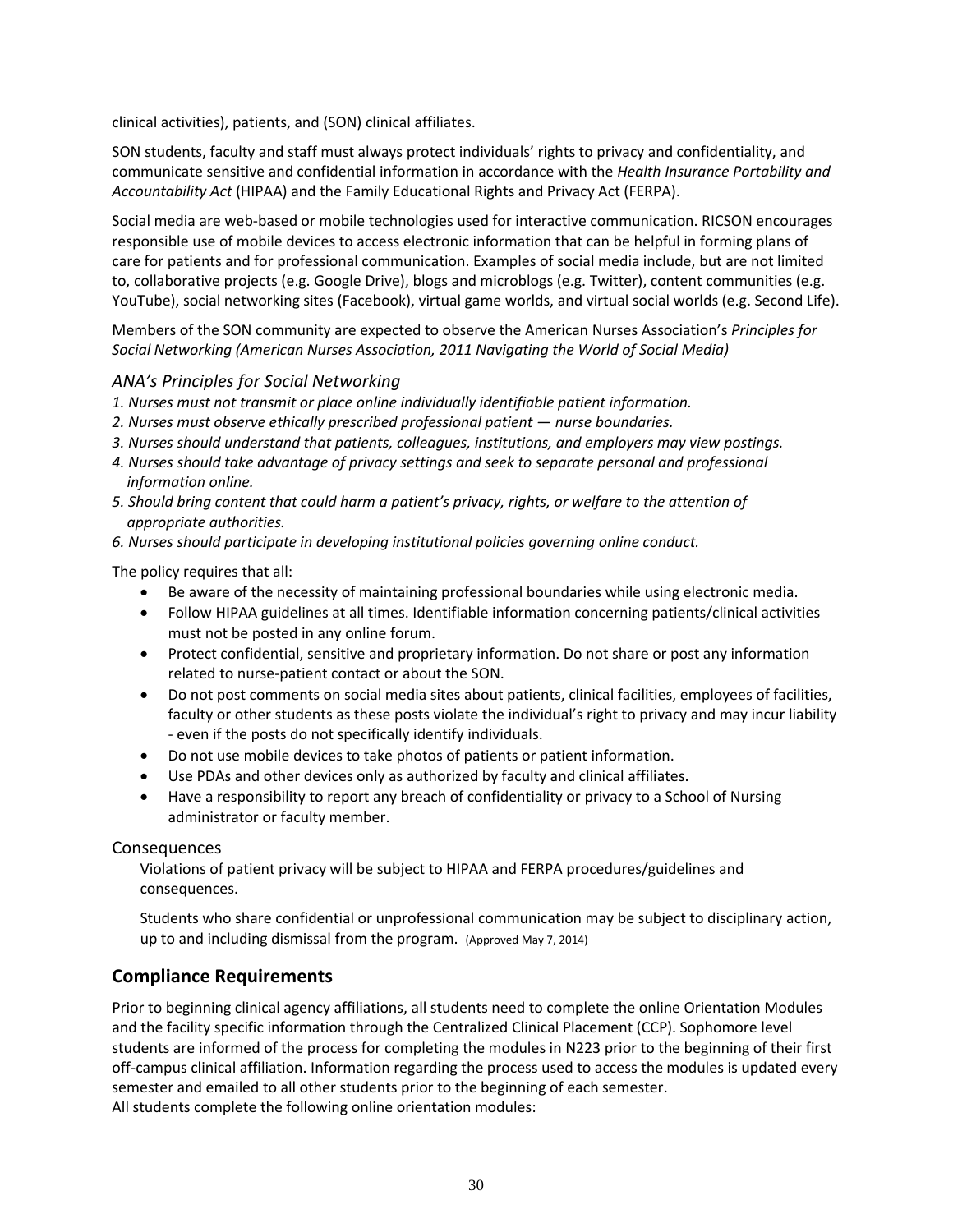Module 1 - Basics of Student Placement

- Student Role & Responsibility
- Patient Rights
- Patient Confidentiality & HIPAA Education
- Detecting and Reporting Abuse
- Workplace Violence
- Safe Patient Handling

Module 2 - Nurse Core Competencies

- Competency Overview
- Patient Centered Care; Providing Population Care
- Safety; National Patient Safety Goals
- Alarm Fatigue
- Communication & Documentation
- Quality Improvement
- Adding Informatics and Technology

Module 3 - Infection Control & Prevention

- OSHA Bloodborne Pathogens Standard
- Human Immunodeficiency Virus
- Hepatitis
- Tuberculosis
- Healthcare-Associated Infections
- Blood &/or Body Fluid Exposure Accidents
- Personal Protective Equipment
- Hand Hygiene

Module 4 - Environment of Care

- Fire & safety
- Electrical Safety
- Medical Waste
- Emergency Codes
- Emergency Preparedness
- Hazardous Communication
- Latex Allergy
- Needlestick or Sharp Injuries

Students affiliating at select agencies also complete the **Facility Specific Course/Modules** at that time, depending upon the courses and sections for which they are registered. The Common Orientation modules need to be completed once a year.

# **Selected College Policies**

#### **Code of Academic Honesty**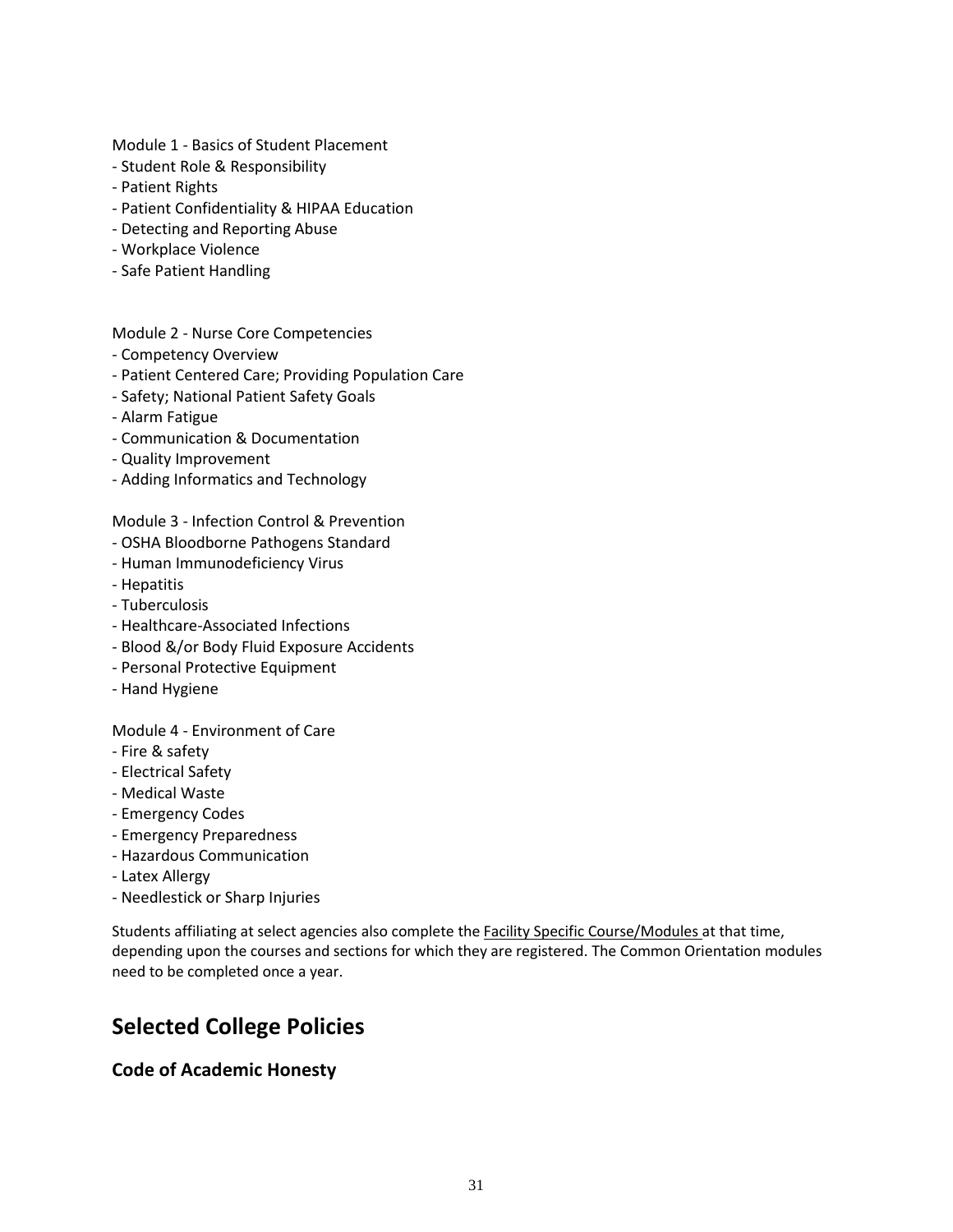The School of Nursing at Rhode Island College recognizes that the nursing profession is based on a standard of honesty, trust and personal and professional integrity. In order to achieve the mission of the College and the School of Nursing and develop the high ethical standards required for nursing practice, academic honesty is an integral part of the nursing program. Students and faculty are jointly responsible for upholding the ideals of honor and integrity by refusing to betray the trust bestowed upon every member of the Rhode Island College School of Nursing community. It is an expectation that everyone commits to academic integrity as it is the foundation of the academic community and applies to online and in-person delivery formats. Students who violate college rules on academic integrity are subject to disciplinary penalties, including the possibility of failure or removal from a course, disciplinary probation, and/or dismissal from the college.

This means that all academic work is presented without plagiarism, cheating or unauthorized assistance.

The Goals of the Academic Honesty Policy in the School of Nursing are to:

- Promote a culture of academic honesty within the School of Nursing.
- Increase understanding of acts that are designated as academically dishonest behaviors.
- Maintain the academic reputation of the School of Nursing.
- Clearly define the process related to matters of academic dishonesty.

#### Violation of the Code of Academic Honesty

Incidents of academic dishonesty will be adjudicated through the College's usual disciplinary process. Specifically, when a faculty member suspects a student has committed academic dishonesty, the faculty member will confront the student and may determine the appropriate action to be taken. Penalties could include repercussions on the assignment/test up through failure for the course. A student who disagrees with the faculty member's decision may appeal to the Board of College Discipline; or a faculty member may elect to send the case immediately to the Board without passing judgment. The Board has a full range of sanctions available to it, from a warning up through suspension or expulsion from the College.

Behaviors that constitute Academic Dishonesty are prohibited. Examples of academic dishonesty include but are not limited to the follow:

(Adopted from Academic Honesty polices from West Hills Community College, University of Maryland Baltimore, School of Nursing; University of Rochester, University of Arkansas/Fayetteville, University of Houston/Clear Lake, University of Michigan, and Rhode Island College Handbook of Policies, Practices and Regulations).

- Plagiarism Any attempt to present someone else's work as one's own, on quizzes, examinations, reports, or term papers, etc., constitutes plagiarism, an act closely analogous to the theft of money or goods to any form of swindling or fraud, and in the academic world, just as deplorable. There are various forms of plagiarism of which the following are most common:
	- $\circ$  Word-for-word plagiarism. This includes (a) the submission of another person's work as one's own; (b) the submission of work from any source whatever (book, magazine, or newspaper article, unpublished paper, or thesis) without proper acknowledgement by footnote or reference within the text of the paper; (c) the submission of any part of another's work without proper use of quotation marks.
	- o Patchwork plagiarism. This consists of piecing together of unacknowledged phrases and sentences quoted verbatim (or nearly verbatim) from a variety of sources. The mere reshuffling of other people's words does not constitute "original" work.
	- o Unacknowledged paraphrase. It is perfectly legitimate to set forth another author's facts or ideas in one's own words, but if one is genuinely indebted to the other author for these facts or ideas, the debt must be acknowledged by footnote or reference within the text of the paper.
- Unauthorized assistance: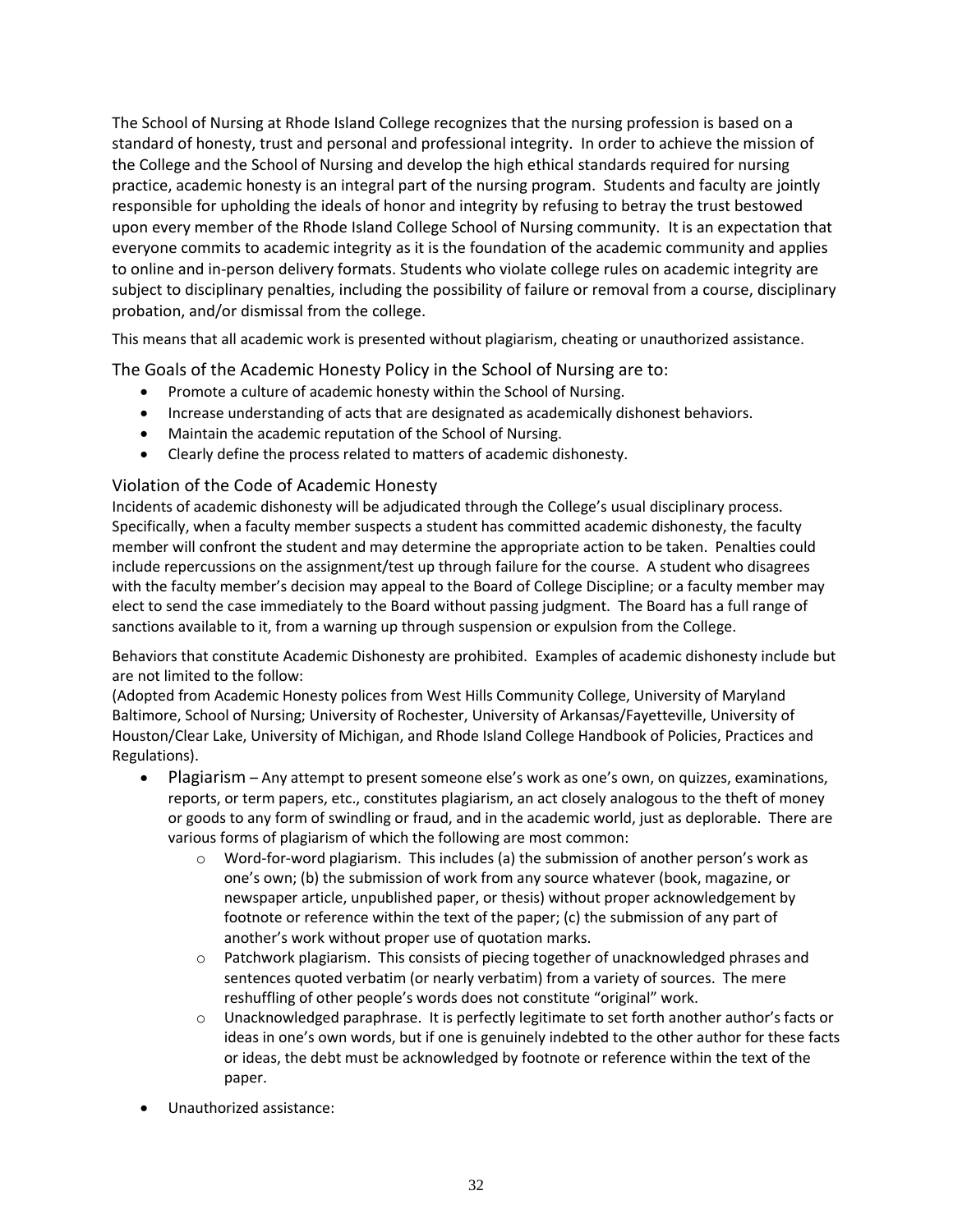- $\circ$  Using books, notes calculators and technological devices in an unauthorized manner to assist with quizzes, exams or lab work.
- o Copying answers to an exam.
- o Giving or receiving answers to a scheduled exam.
- o Submitting work done by another individual and portraying it as one's own.
- Providing false information:
	- $\circ$  Giving false reasons (in advance or after the fact) for failure to complete academic work. This includes, for example, giving false excuses for failure to attend an exam or attend clinical.
	- $\circ$  Falsifying the results of any laboratory or clinical work or fabricating any data or information, including patient related information.
	- $\circ$  Giving false information or testimony in connection with any investigation or hearing under this policy.
	- o Presenting previously submitted academic work and portraying it as new material.
	- o Multiple Submissions: Submitting for credit, when a student has not been given permission to do so, any work that is the same or substantially the same as work that has been submitted for credit in another course. Many professors allow reworking or building on prior work; however, multiple submissions are permitted only with the prior permission of the instructor(s), and only when the student acknowledges the multiple submission in the work itself.
- Theft:
	- $\circ$  Procuring unauthorized materials related to academic work such as exams, grade books, and class files.

Faculty and students share the responsibility for upholding the Academic Honesty Policy. The student is expected to report instances of academic dishonesty to the faculty. A faculty member is responsible for confronting a student who violates the code and determining the appropriate action to be taken with respect to the class. If the faculty member recommends action beyond the class, e.g. dismissal or academic probation, the faculty member presents the accusation to the Board of College Discipline and to the Dean of the School of Nursing. A student accused of academic dishonesty by a faculty member has the right to appeal to the Board of College Discipline.

The School of Nursing reserves the right to impose additional penalties when students have been found in violation of the Code of Academic Honesty, including dismissal from the School of Nursing. Such penalties will be imposed by the Dean in consultation with the faculty member. Students have the right to appeal to the Board of College Discipline.

Any student accused of academic dishonesty with sanctions imposed by the School of Nursing may appeal to the Board of College Discipline. This process is outlined in the College Handbook for students under Article VII Violation of Law and College Discipline.

#### **Cancellation of Classes**

Students are informed about cancellation of classes or clinical practice, e.g., snow days, by announcements on local radio stations, communications from individual instructors, or by calling the General College Number 456-9500 or visiting the College website. Calling the School of Nursing office is not appropriate. Students are encouraged to sign up for text alerts through MyRIC Online.

The current *Rhode Island College Student Handbook* contains complete information about policies and rules and can be accessed at http://www.ric.edu/studentlife/handbook.php

# **Rhode Island College School of Nursing Simulation Program**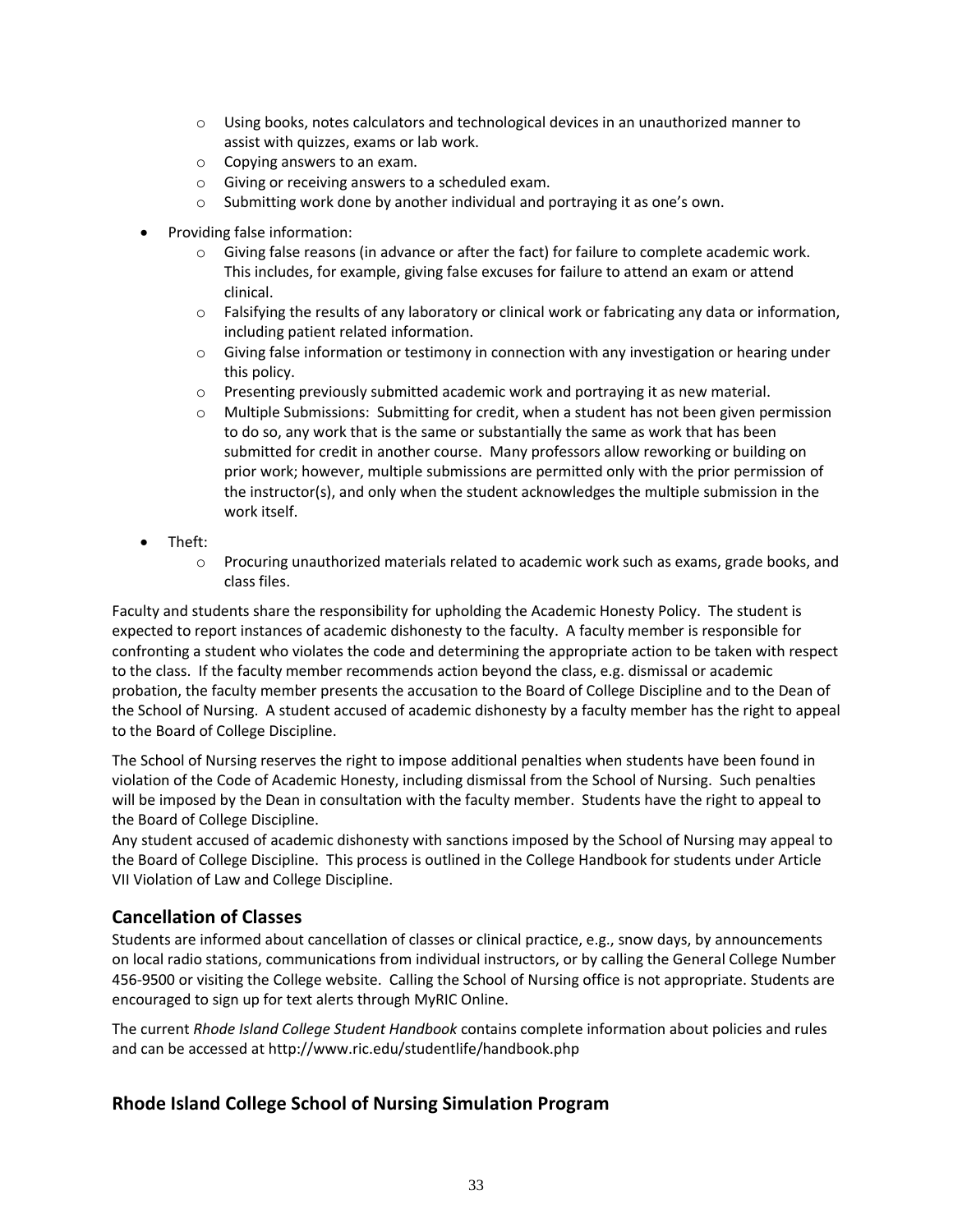# **Accreditation**

The Rhode Island College School of Nursing's (RICSON) Simulation Program is accredited by the Society for Simulation in Healthcare (SSH) in the areas of Teaching and Education.

# **Location**

The RICSON Simulation Program laboratory spaces are located in the Fogarty Life Science Building, School of Nursing and at the Rhode Island Nursing Education Center (RINEC) at 350 Eddy Street at the South Street Landing in Providence.

#### **Environment**

RIC campus and RINEC location have several high-fidelity manikins and other specialized skill supplies

in use and each space is equipped with separate simulation, observation/video/audio and debriefing rooms.

#### **Mission**

To prepare students for professional, safe, and equitable nursing practice through innovative, experiential learning in a simulation environment.

#### **Vision**

To be a regionally recognized leader of simulation-based learning, research, information and technology to improve healthcare and outcomes.

# **Experiential Learning using Simulation**

Nursing is a profession of practitioners. Nursing faculty are committed to preparing students to practice the art and science of professional nursing. The RICSON Simulation Program plays a vital role in enhancing students' preparedness to practice through a multi-experiential approach that combines simulation educator-directed and independent learning in a simulated setting. Students experience active learning in a safe environment, the rationale for nursing actions, and correctly and safely practice many of the cognitive and psychomotor skills needed to work with patients and clients to promote, maintain and restore health. Faculty resources include simulation design assistance, multimedia access to on-line presentations, videos, models, and computers which contribute to faculty development and enhance quality outcomes using simulation pedagogy.

# **Simulation Guidelines for Students**

# **What is simulation?**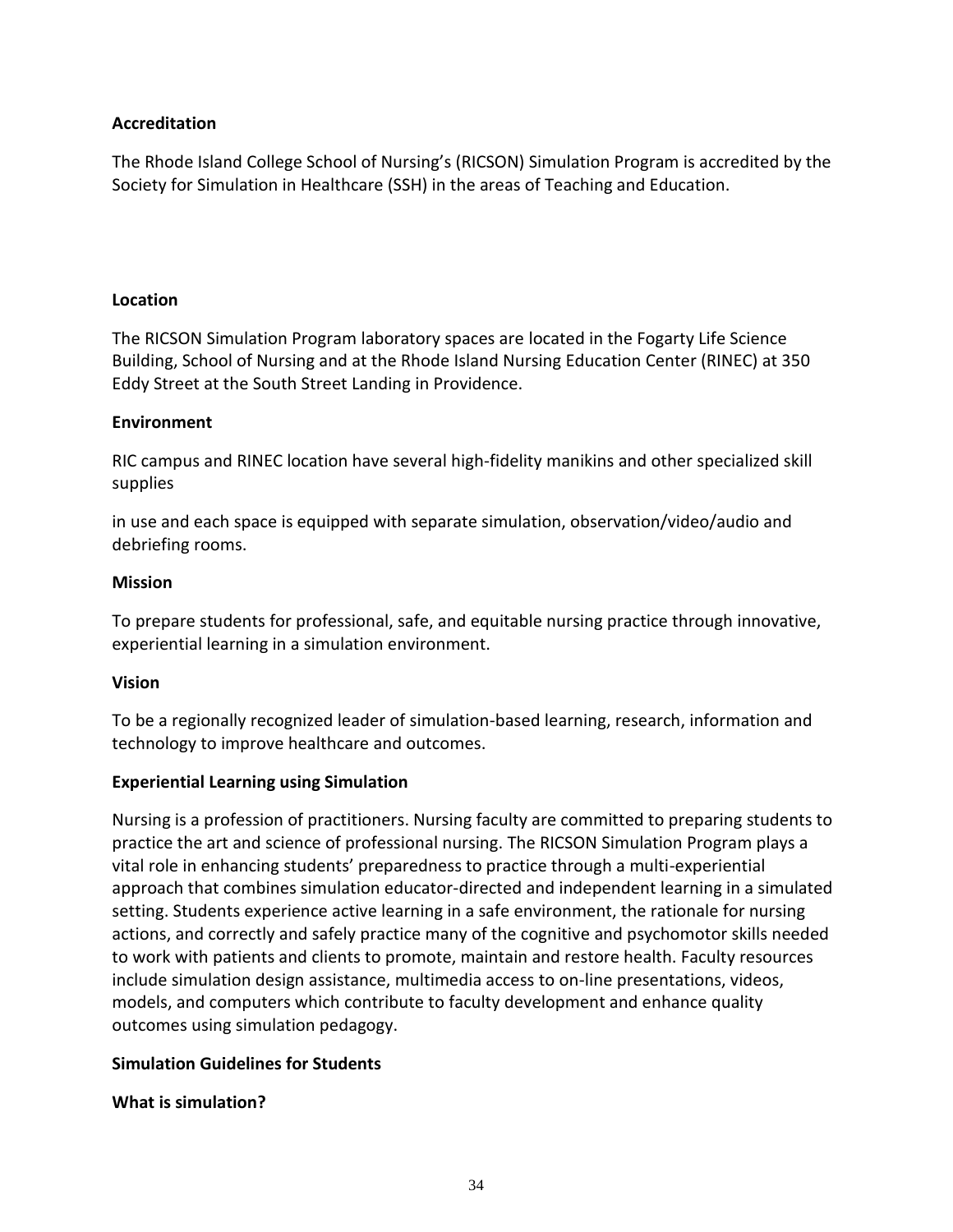Simulation is a method of learning that provides the learner an opportunity to practice how to intervene in a real-life patient encounter. Simulations may occur in the classroom with peers using a problem-based case study, in the dorm/home using a computer or web-based program, or in the simulation spaces using either a low-fidelity or a high-fidelity patient simulator. Simulations provide a safe environment where mistakes can be made without causing harm to a real patient. Simulation practice promotes clinical judgement.

#### **How can you get the most out of simulation?**

· Enter into the spirit of the story act as if the patient/problem were real.

· Keep simulation details confidential- don't disclose simulation experiences. This will reinforce the importance of adhering to HIPAA and is an extension of the academic honesty policy.

#### **What does simulation do for me?**

- · Provides clinical experiences that you might not have
- · Decreases clinical performance anxiety
- · Develops increased confidence
- · Turns mistakes into an opportunity for learning
- · Provides opportunities to experience challenging situations in a safe environment.
- · Promotes development of professional clinical judgement

The SimMan 3G™, ALS ™, and SimPad ™ Simulators are designed to:

- · Enhance training realism, or true "simulation" in teams
- · Mimic real-life patient care in a controlled and safe environment
- · Facilitate learning how to behave in a real-life emergency

The patient/simulator features, controlled by your instructor, allow you to assess and reassess patient vital signs, manifestations and feedback of your patient such as:

- · speaking voice/response
- · tears, sweat, drool, nasal and/or ear drainage, cyanosis, and tremors (SimMan3G™ only)
- · spontaneous breathing/variable respiratory rate/visible chest rise and fall (SimMan3G™, ALS™, Sim Mom™, Sim Junior™, Laerdal© Baby Sim™ and SimPad™)
- · independent right and left lung sounds
- · bowel sounds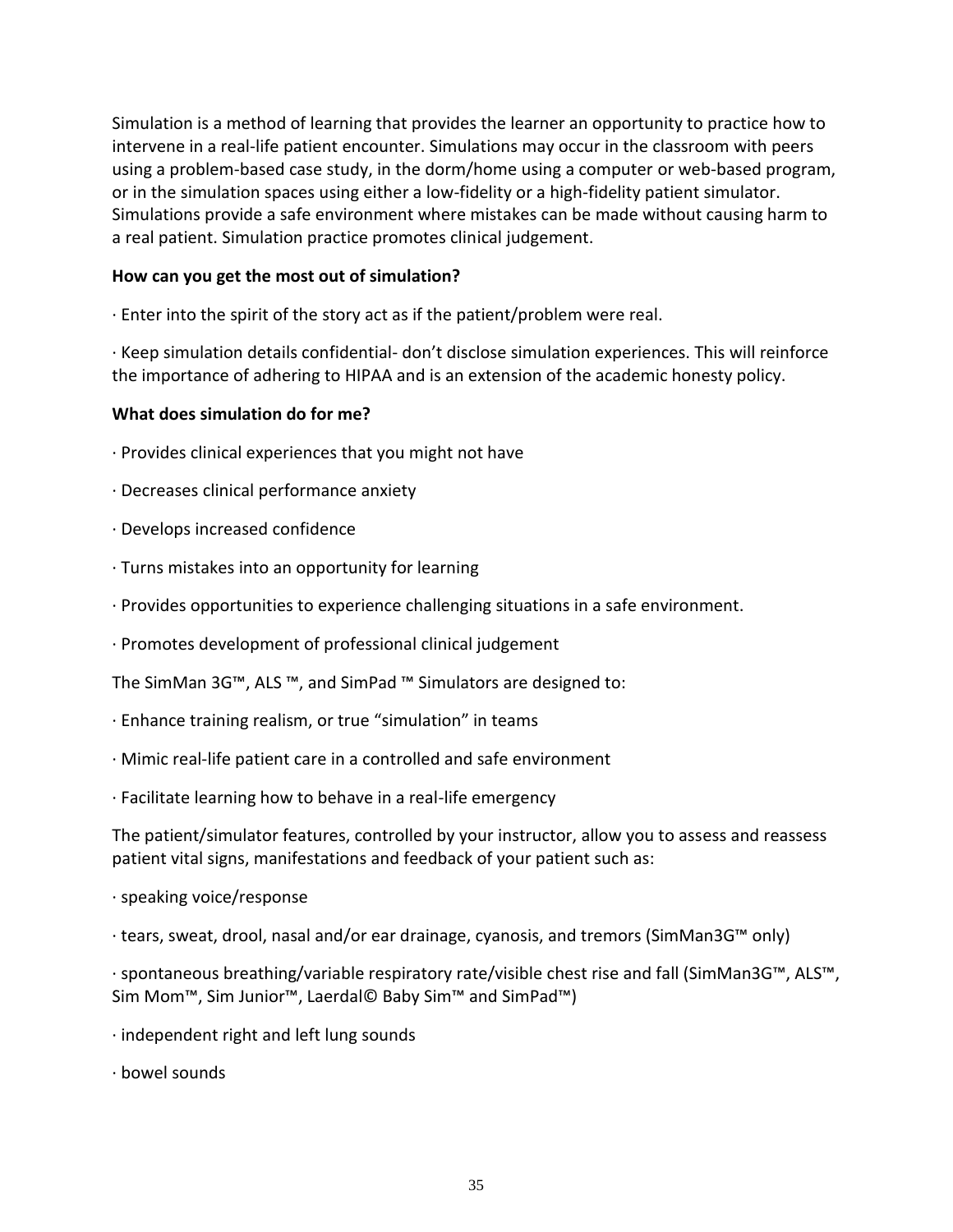- · heart sounds synchronized with ECG
- · blood pressure that can be take automatically, palpated and/or auscultated

· automatic pulses (left brachial, bilateral radial, carotid, dorsalis pedis, posterior tibial and femoral) synchronized with ECG or compressions (SimMan3™, Sim Junior™, and Laerdal © Baby)

Other activities that can be performed on simulator

· external pacing/defibrillation/cardiac monitoring-3 lead ECG monitoring or via defibrillator paddles (SimMan3G™ only)

- · insertion of urinary catheter
- · injection of medications, evaluation of dose
- · insertion of catheter in multi-venous IV arm (right only)
- · regulating intravenous fluid administration
- Partial Task Trainer Simulators
- · Vascular access trainer arms (adult and pediatric)
- · Arterial Arm Trainer
- · SimScope ® computerized stethoscope
- · Surgical Models
- · Pelvic Models
- · Central Line Models
- · Pelvic Models
- · Urinary Insertion Models

#### **You may experience some degree of stress from the experience due to**

- · practicing in an unfamiliar setting
- · uncertainty of the experience itself
- · application of recently learned skills (novice)
- · possibility of patient/simulator suffering a negative outcome

#### **What is debriefing?**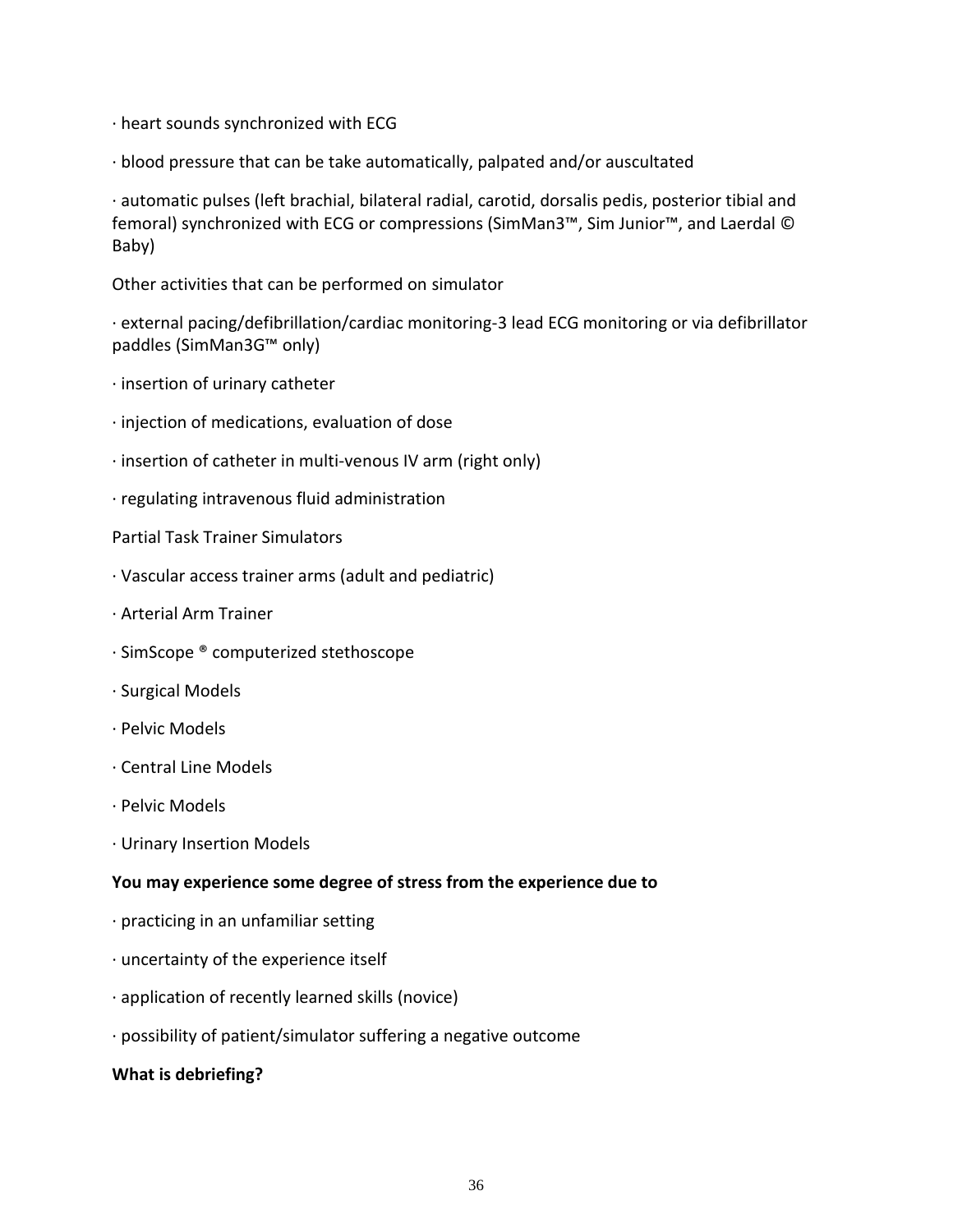Debriefing should occur immediately after the simulation. In debriefing, learners reflect on their experience, evaluate their performance and set goals for improvement. It is said that in debriefing, is where the real learning takes place.

Purpose of debrief

- A. Provide opportunity for valuable, timely feedback
- B. Provide opportunity for students to evaluate individual and team performance
- C. Provide opportunity for eye opening experience (deep learning) using video debrief
- D. Provide time for questions and answers
- E. Provide time for guidance and coaching
- F. Ensure that learning objectives have been met
- G. Ensure that simulation was a positive learning experience
- H. Handle emotional or psychological issues that arise

#### **General Guidelines**

Manikin Etiquette

- · Identify with 2 patient identifiers each time.
- · Wash hands prior to touching the manikin.
- · Wear gloves when working with the manikin.
- · Ask for help if uncertain.
- · Respectfully treat the manikin as if he/she were a real person.
- · Do not do mouth-to-mouth respirations on the manikin.

· Do not use a felt tipped marker, ink pen, acetone, iodine, staining ink or newsprint on the manikins.

· Do not introduce any fluids into the torso area or left (BP) arm on the manikin. However, IV medications can be given in the right arm of the 3G manikin.

· Maintain clinical dress code when working with the manikin.

Simulation and Scenario Guidelines

· Treat the scenario as if it were a real patient interaction.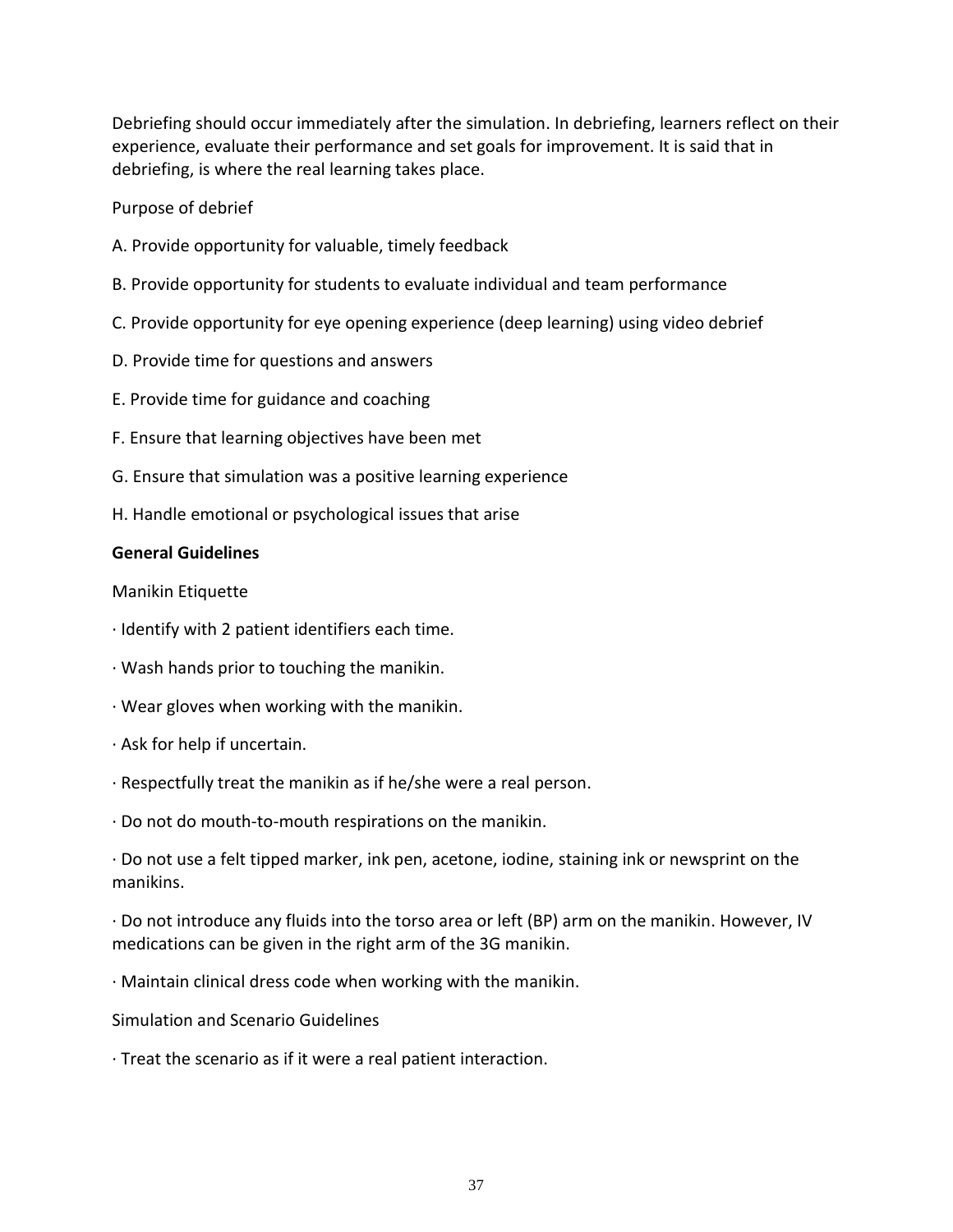· Follow quality of life, confidentiality, national patient safety goals and infection control standards.

· Please ask if you need additional equipment. The equipment and monitoring needed for the scenario should be readily available.

· Actively participate in the simulation and provide support and encouragement for those around you.

· Perform as a team. Remember to communicate clearly with one another. Use ISSBAR (Identify Self, Situation, Background, Assessment, and Requests/recommendations) to report information to team members such as providers as needed for patient care.

· Watch and learn if you are asked to play the observer. Formalized observer roles result in vicarious learning as long as the observer learner has direction.

· Fully engage in role that you are given by faculty prior to the onset of scenario.

· Confidentiality is expected of all students. Remember the maxim, "What happens in the simulation stays in the simulation."

Simulation practice and self-directed learning Please see www.ric.edu/simlab for a listing of OPEN LAB hours.

# **Resources**

# **Scholarships**

Information about Scholarships is available on the School of Nursing website.

# **Work Study**

The School of Nursing hires students who are eligible for work study. Students may work in the Simulation Center/Nursing Resource Lab. Students interested in this option should contact the SON Administrative Assistant at 456-8014 for information.

# **Financial Aid**

The Office of Student Financial Aid (Building #3 East Campus) at the College administers a program of grants, loans and part-time employment opportunities for students who require financial assistance. Their phone number is 456-8033.

# **Communication via email**

# School of Nursing website: **[www.ric.edu/nursing](http://www.ric.edu/nursing)**

The School of Nursing website presents detailed information for students about academic programs, faculty, scholarships, student organizations, alumni, and upcoming events. Students automatically receive a Rhode Island College email account upon registering for classes. Information about how to log on to your student email account is available on the

Rhode Island College website at [www.ric.edu/uss/naccounts\\_students.php.](http://www.ric.edu/uss/naccounts_students.php) RIC email accounts will be used as an official form of notification to RIC students. Students are encouraged to check email frequently, since messages may be sent by advisers and/or instructors and other campus officials.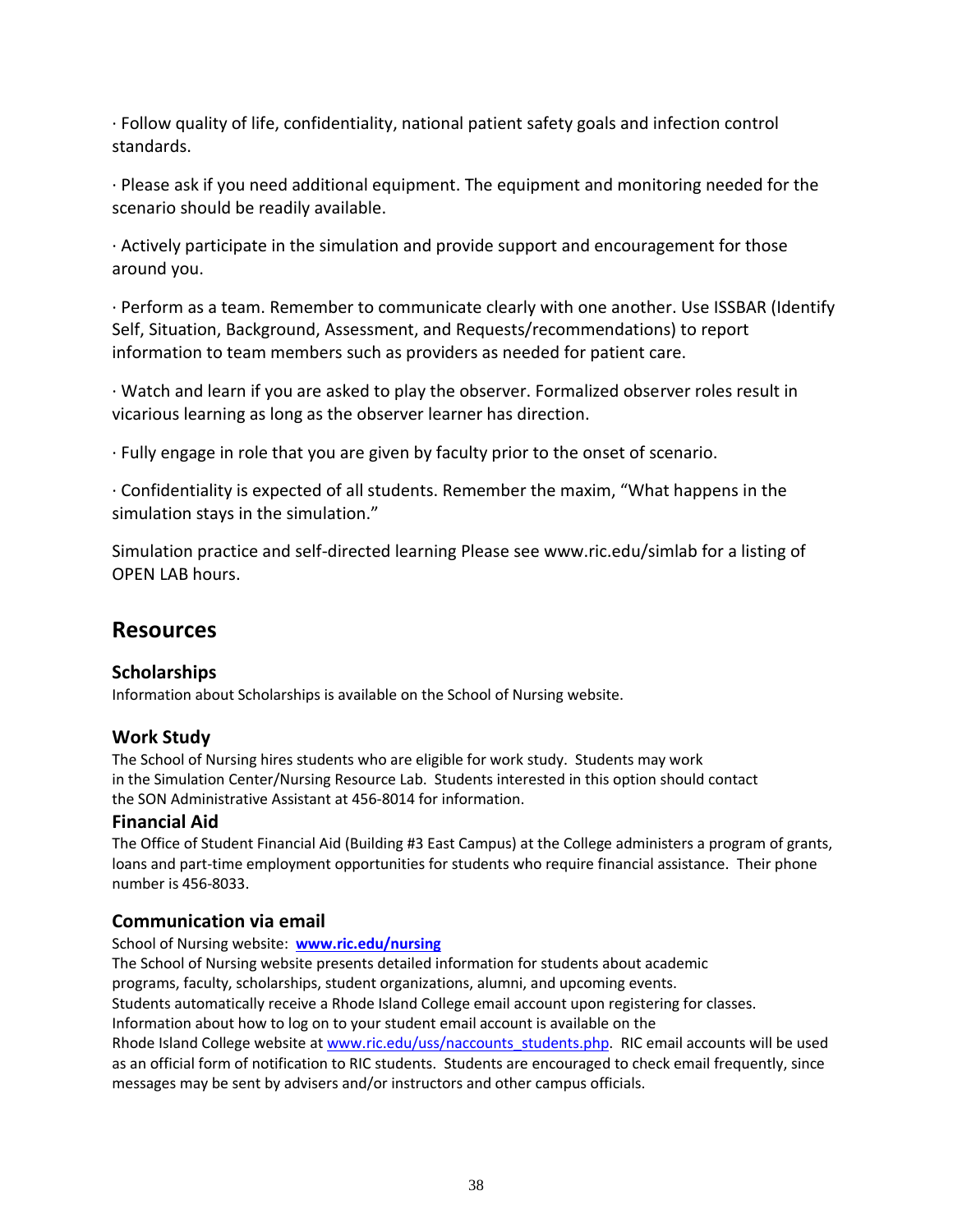#### **Bulletin Boards**

The official School of Nursing bulletin boards are located in the hallway on the one-hundred level of the Fogarty Life Science Building near FLS 145 and at the Nursing Education Center (NEC) in the 2<sup>nd</sup> floor student lounge. Official notices of meetings and events are posted on these boards. The bulletin boards located in the FLS Student Lounge are used for notices and items of interest to students. These are allocated to the Student Advisory Committee, the Student Nurses' Association and one is used to post local employment opportunities. Students and faculty post items at their discretion on these bulletin boards. No notices are to be posted on corridor walls. Electronic bulletin boards are also available in these locations as well. \*During Covid, notices will be sent out via email by the Nursing offices at FLS and RINEC, which is a reminder for all students to check their email frequently.

# **College Catalog and Student Handbook**

*The College Catalog 2019-2020 and The Rhode Island College Student Handbook* are important sources of information for students. These publications may be obtained from the College's website: [www.ric.edu.](http://www.ric.edu/) The Rhode Island College Manual of Academic Policies & Procedures can be accessed at: http://www.ric.edu/academics/Documents/AcademicPoliciesProcedures2019.pdf

# **Additional Resources:**

| The Writing Center               | Adams Library Lower Level       | 456-8141 |
|----------------------------------|---------------------------------|----------|
| The Counseling Center            | Browne Hall 1 <sup>st</sup> flr | 456-8094 |
| Office of Academic Support       | Adams Library Lower Level       | 456-8083 |
| and Information Services (OASIS) |                                 |          |
| Learning for Life                | Adams Library Lower Level       | 456-6320 |
| Veterans Resource Center         | <b>Building 5 Lower Level</b>   | 456-8449 |

# **Awards**

# **Nursing Faculty Award for Academic Excellence**

The Nursing Faculty Award for Academic excellence is given to one basic baccalaureate and one graduating Registered Nurse student in each graduating class.

#### **Nursing Faculty Award for Service Excellence**

The Nursing Faculty Award for Service Excellence to the School of Nursing, the College and/or community is given to one graduate in each graduating class.

The committee overseeing awards seeks nominations from faculty and senior students. After a review of each nominee's application, the faculty selects the recipients for the Scholarly Achievement and Service Awards based on specific criteria. Award recipients receive an award at a graduation event and their names are added to the plaque in the Nursing Lounge.

# **Student Organizations/Committees**

# **Student Nurses' Association**

The Rhode Island College Student Nurses' Association is a group comprised of members of the Rhode Island College Community who are interested in Nursing. The purpose of the group is to inform the student body of the nature of professional nursing, to provide a forum for investigation of issues in health care, and to speak for better health in the College community. The group functions according to provisions in its constitution and is supported by the Student